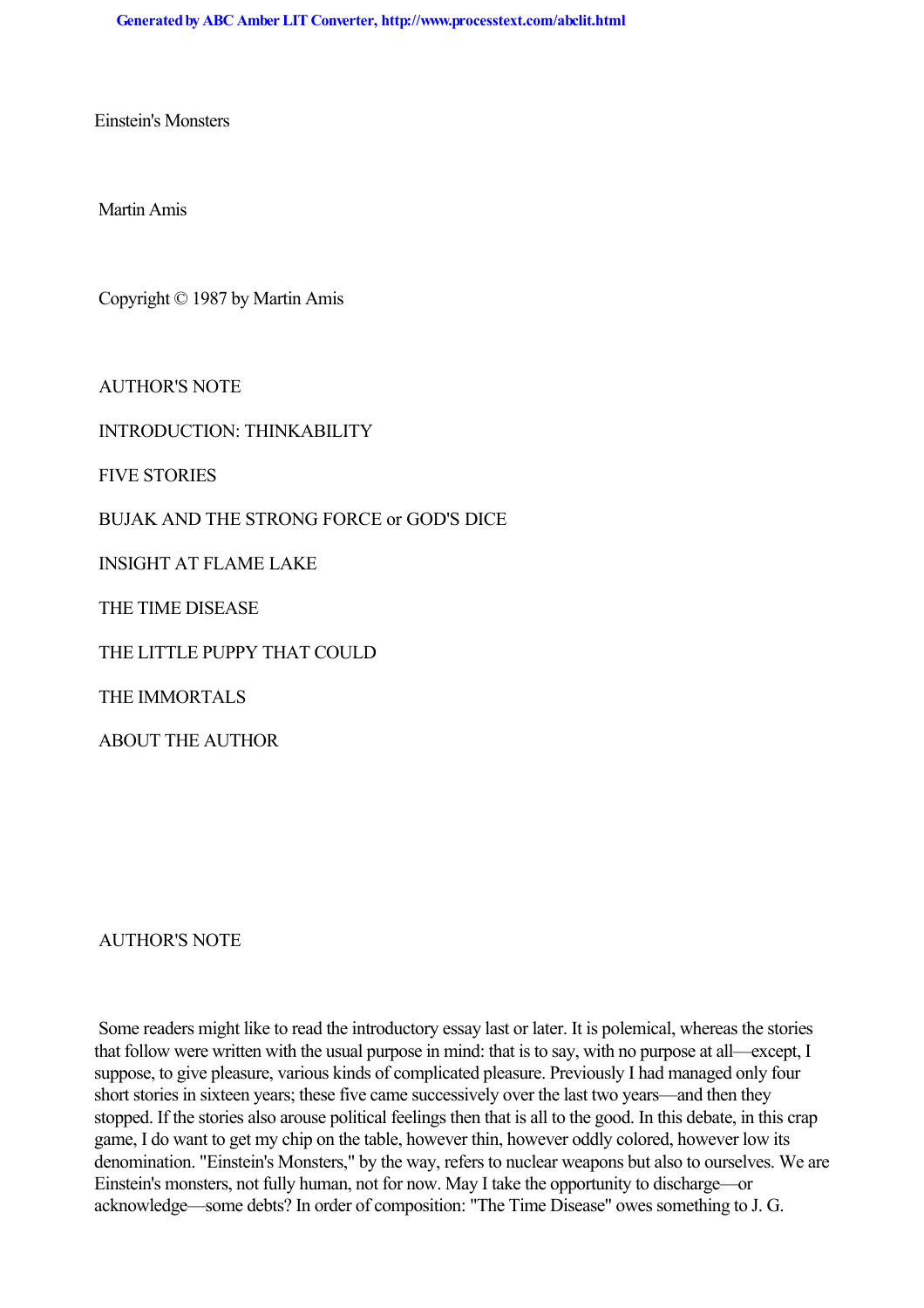Ballard; "Insight at Flame Lake" to Piers and Emily Read and to Jack and Florence Phillips; "The Little Puppy That Could" to Franz Kafka and to Vladimir Nabokov; "Bujak and the Strong Force" to Saul Bellow; and "The Immortals" to Jorge Luis Borges and to the Salman Rushdie ofGrimus.And throughout I am grateful to Jonathan Schell, for ideas and for imagery. I don't know why he is our best writer on this subject. He is not the most stylish, perhaps, nor the most knowledgeable. But he is the most decorous and, I think, the most pertinent. He has moral accuracy; he is unerring.

M. A., London

# INTRODUCTION: THINKABILITY

 I was born on August 25, 1949: four days later, the Russians successfully tested their first atom bomb, anddeterrencewas in place. So I had those four carefree days, which is more than my juniors ever had. I didn't really make the most of them. I spent half the time under a bubble. Even as things stood, I was born in a state of acute shock. My mother says I looked like Orson Welles in a black rage. By the fourth day I had recovered, but the world had taken a turn for the worse. It was a nuclear world. To tell you the truth, I didn't feel very well at all. I was terribly sleepy and feverish. I kept throwing up. I was given to fits of uncontrollable weeping. . . . When I was eleven or twelve the television started showing target maps of South East England: the outer bands of the home counties, the bull's-eye of London. I used to leave the room as quickly as I could. I didn't know why nuclear weapons were in my life or who had put them there. I didn't know what to do about them. I didn't want to think about them. They made me feel sick.

 Now, in 1987, thirty-eight years later, I still don't know what to do about nuclear weapons. And neither does anybody else. If there are people who know, then I have not read them. The extreme alternatives are nuclear war and nuclear disarmament. Nuclear war is hard to imagine; but so is nuclear disarmament. (Nuclear war is certainly the more readily available.) One doesn't reallyseenuclear disarmament, does one? Some of the blueprints for eventual abolition—I am thinking, for example, of Anthony Kenny's "theoretical deterrence" and of Jonathan Schell's "weaponless deterrence"—are wonderfully elegant and seductive; but these authors are envisioning a political world that is as subtle, as mature, and (above all) as concerted as their own solitary deliberations. Nuclear war is seven minutes away, and might be over in an afternoon. How far away is nuclear disarmament? We are waiting. And the weapons are waiting.

 What is the only provocation that could bring about the use of nuclear weapons? Nuclear weapons. What is the priority target for nuclear weapons? Nuclear weapons. What is the only established defense against nuclear weapons? Nuclear weapons. How do we prevent the use of nuclear weapons? By threatening to use nuclear weapons. And we can't get rid of nuclear weapons, because of nuclear weapons. The intransigence, it seems, is a function of the weapons themselves. Nuclear weapons can kill a human being a dozen times over in a dozen different ways; and, before death—like certain spiders, like the headlights of cars—they seem to paralyze.

 Indeed they are remarkable artifacts. They derive their power from an equation: when a pound of uranium-235 is fissioned, the liberated mass within its 1,132,000,000, 000,000,000,000,000 atoms is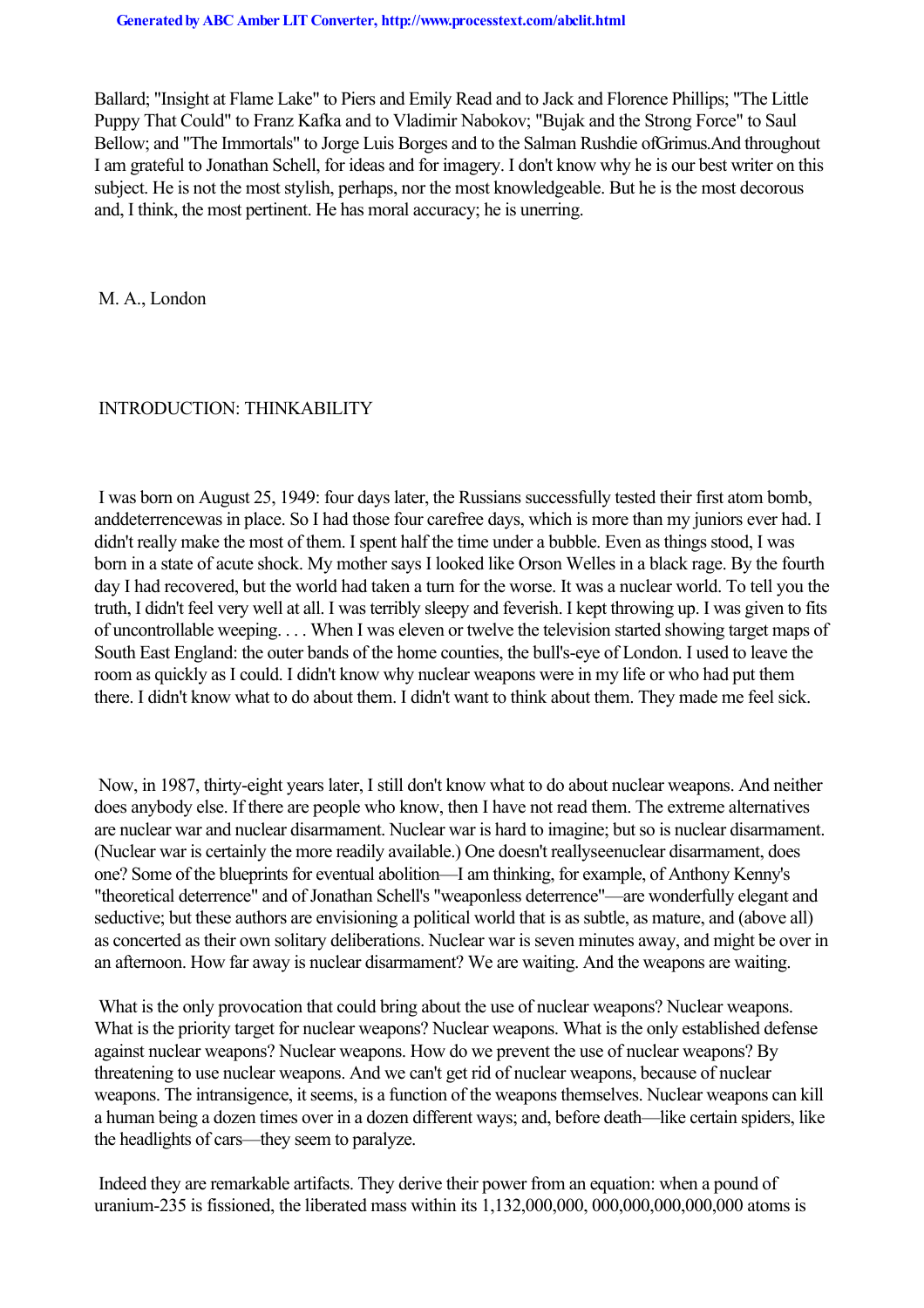multiplied by the speed of light squared—with the explosive force, that is to say, of 186,000 miles per second times 186,000 miles per second. Their size, their power, has no theoretical limit. They are biblical in their anger. They are clearly the worst thing that has ever happened to the planet, and they are mass-produced, and inexpensive. In a way, their most extraordinary single characteristic is that they are manmade. They distort all life and subvert all freedoms. Somehow, they give us no choice. Not a soul on earth wants them, but here they all are.

 I am sick of them—I am sick of nuclear weapons. And so is everybody else. When, in my dealings with this strange subject, I have read too much or thought too long—I experience nausea, clinical nausea. In every conceivable sense (and then, synergistically, in more senses than that) nuclear weapons make you sick. What toxicity, what power, what range. They are there and I am here—they are inert, I am alive—yet still they make me want to throw up, they make me feel sick to my stomach; they make me feel as if a child of mine has been out too long, much too long, and already it is getting dark. This is appropriate, and good practice. Because I will be doing a lot of that, I will be doing a lot of throwing up, if the weapons fall and I live.

 Every morning, six days a week, I leave the house and drive a mile to the flat where I work. For seven or eight hours I am alone. Each time I hear a sudden whining in the air, or hear one of the more atrocious impacts of city life, or play host to a certain kind of unwelcome thought, I can't help wondering how it might be. Suppose I survive. Suppose my eyes aren't pouring down my face, suppose I am untouched by the hurricane of secondary missiles that all mortar, metal, and glass has abruptly become: suppose all this. I shall be obliged (and it's the last thing I'll feel like doing) to retrace that long mile home, through the firestorm, the remains of the thousand-mile-an-hour winds, the warped atoms, the groveling dead. Then—God willing, if I still have the strength, and, of course, if they are still alive—I must find my wife and children and I must kill them.

What am I to do with thoughts like these? What is anyone to do with thoughts like these?

 Although we don't know what to do about nuclear weapons, or how to live with nuclear weapons, we are slowly learning how to write about them. Questions of decorum present themselves with a force not found elsewhere. It is the highest subject and it is the lowest subject. It is disgraceful, and exalted. Everywhere you look there is great irony: tragic irony, pathetic irony, even the irony of black comedy or farce; and there is irony that is simply violent, unprecedentedly violent. The mushroom cloud above Hiroshima was a beautiful spectacle, even though it owed its color to a kiloton of human blood. . . .

 In the discursive sphere there are several ways of writing badly about nuclear weapons. Some people, you finally conclude, just don't get it. They just don't get it. They are published versions of those bus-stop raconteurs who claim that nuclear war won't be "that bad," especially if they can make it down to their aunt's cottage in Dorset (or, better still, if they are already in their aunt's cottage at the time). They do not see the way nuclear weapons put everything into italic capitals. Failing to get the point about nuclear weapons is like failing to get the point about human life. This, in fact, is the basis of our difficulty.

 It is gratifying in a way that all military-industrial writing about nuclear "options" should be instantly denatured by the nature of the weapons it describes, as if language itself were refusing to cooperate with such notions. (In this sense language is a lot more fastidious than reality, which has doggedly accepted the antireality of the nuclear age.) In the can-do world of nuclear "conflict management," we hear talk of retaliating first;in this world, deaths in the lower tens of millions are calledacceptable;in this world, hostile,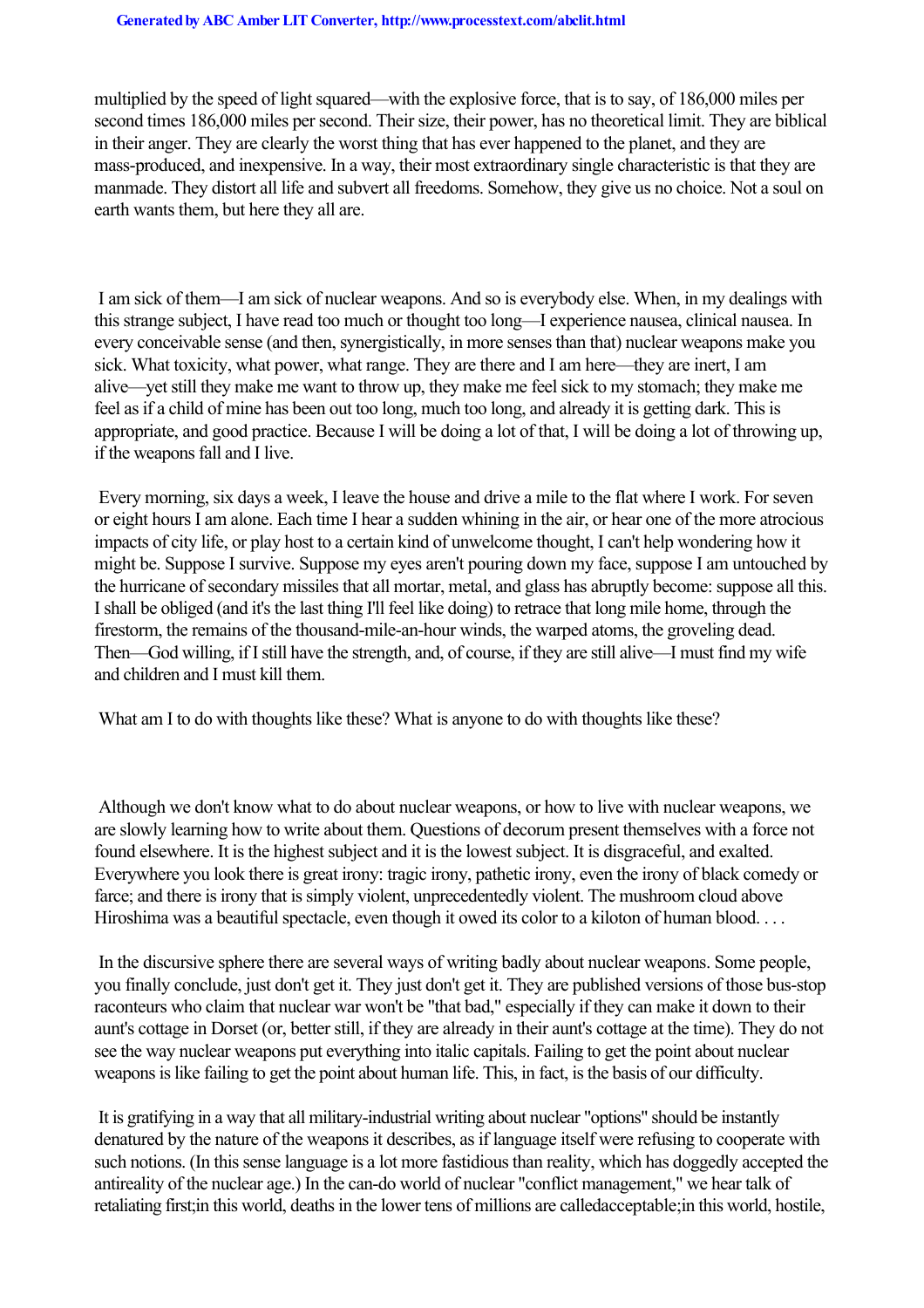provocative, destabilizing nuclear weapons are aimed at nuclear weapons(counterforce),while peaceful, defensive, security-conscious nuclear weapons (there they languish, adorably pouting) are aimed at cities (countervalue).In this world, opponents of the current reality are known ascranks."Deceptive basing modes," "dense pack groupings," "baseline terminal defense," "the Football" (i.e., the Button), acronyms like BAMBI, SAINTS, PALS, and AWDREY (Atomic Weapons Detection, Recognition, and Estimation of Yield), "the Jedi concept" (near-lightspeed plasma weapons), "Star Wars" itself: these locutions take you out onto the sports field—or back to the nursery.

 In fact there is a resilient theme of infantilism throughout the history of nuclear management. Trinity, the first bomb (nicknamed the Gadget), was winched up into position on a contraption known as "the cradle"; during the countdown the Los Alamos radio station broadcast a lullaby, Tchaikovsky's "Serenade for Strings"; scientists speculated whether the Gadget was going to be a "girl" (i.e., a dud) or a "boy" (i.e., a device that might obliterate New Mexico). The Hiroshima bomb was called Little Boy. "It's a boy!" pronounced Edward Teller, the "father" of the H-bomb, when "Mike" ("my baby") was detonated over Bikini Atoll in 1952. ... It is ironic, becausetheyare the little boys;weare the little boys. And the irony has since redoubled. By threatening extinction, the ultimate antipersonnel device is in essence an antibaby device. One is not referring here to the babies who will die but to the babies who will never be born, those that are queueing up in spectral relays until the end of time.

 I first became interested in nuclear weapons during the summer of 1984. Well, I say I "became" interested, but really I was interested all along. Everyone is interested in nuclear weapons, even those people who affirm and actually believe that they never give the question a moment's thought. We are all interested parties. Is it possible never to think about nuclear weapons? If you give no thought to nuclear weapons, if you give no thought to the most momentous development in the history of the species, then whatareyou giving them? In that case the process, the seepage, is perhaps preconceptual, physiological, glandular. The man with the cocked gun in his mouth may boast that he never thinks about the cocked gun. But he tastes it, all the time.

 My interest in nuclear weapons was the result of a coincidence. The two elements were impending fatherhood and a tardy reading of Jonathan Schell's classic, awakening study,The Fate of the Earth.It wokemeup. Until then, it seems, I had been out cold. I hadn't really thought about nuclear weapons. I had just been tasting them. Now at last I knew what was making me feel so sick.

 How do things go when morality bottoms out at the top? Our leaders maintain the means to perform the unthinkable. They contemplate the unthinkable, on our behalf. We hope, modestly enough, to get through life without being murdered; rather more confidently, we hope to get through life without murdering anybody ourselves. Nuclear weapons take such matters out of our hands: we may die, and die with butcher's aprons around our waists. I believe that many of the deformations and perversities of the modern setting are related to—and are certainly dwarfed by—this massive preemption. Our moral contracts are inevitably weakened, and in unpredictable ways. After all, whatacte gratuit,what vulgar outrage or moronic barbarity can compare with the black dream of nuclear exchange?

 Against the hyperinflation of death that has cheapened all life, it is salutary to return to the physics, to remind ourselves about nuclearscale.The amount of mass expended in the razing of Hiroshima was about a thirtieth of an ounce— no heavier than a centime. In accordance with Einstein's equation, a single gram assumed the properties of 12,500 tons of TNT (together with certain properties of its own). This is Jonathan Schell: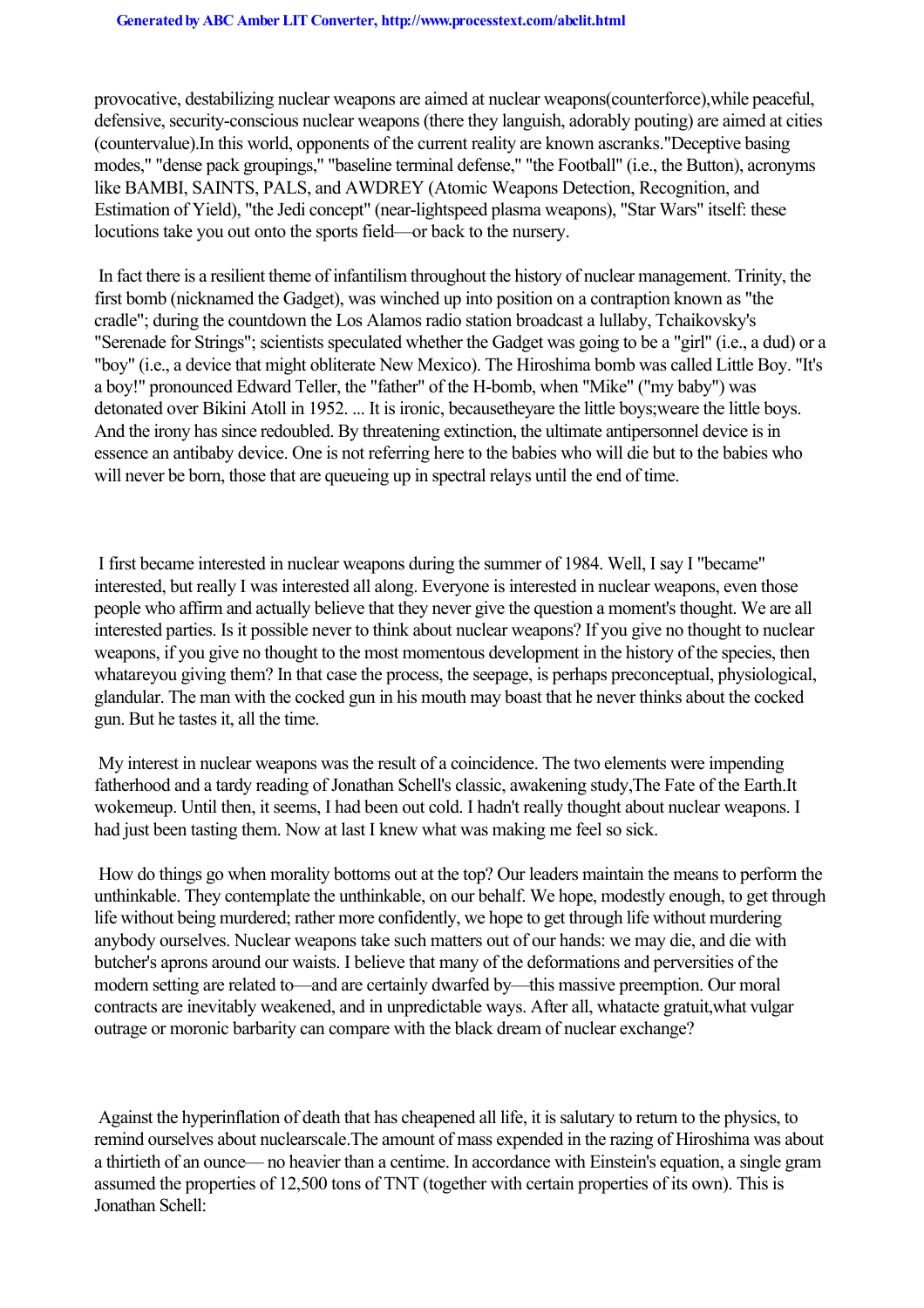. . . the energy yielded by application of the universal physics of the twentieth century exceeds the energy yielded by that of the terrestrial, or planetary, physics of the nineteenth century as the cosmos exceeds the earth. Yet it was within the earth's comparatively tiny, frail ecosphere that mankind released the newly tapped cosmic energy

 Let us ignore, for a moment, the gigaton gigantism of present-day arsenals and reflect on what a single megaton could do: it could visit Hiroshima-scale destruction on every state capital in America, with about thirty bombs to spare. The Soviet arsenal alone could kill approximately twenty-two billion people—or it could if there were twenty-two billion people around to kill. But there are only four billion people around to kill. And still we pursue the dynamic rationale of the missile gap. There is nogap.We live in a Manhattan of missiles. Rather, there is no room. We are full up.

 Meanwhile the debate goes on. And what kind of debate is it? What is its tone? If we look at the controversy over the Strategic Defense Initiative we find that this, for instance, is Ronald Reagan's tone: "[SDI] isn't about fear, it's about hope, and in that struggle, if you will pardon my stealing a film line, the Force is with us." No, we will not pardon his stealing a film line. And the Force is not with us. The Force is against us. In such terms, at any rate (terms that aspire to an infinite frivolity), President Reagan entrained "an effort which holds the promise of changing the course of human history," but which also, he allowed, involved "risks." Unfortunately the risk is that ofendingthe course of human history. "God will not forgive us if we fail," Brezhnev told Carter at the pre-Afghanistan summit. Carter liked the phrase and used it himself, with one politic emendation. "History," he said, "will not forgive us if we fail." Actually Brezhnev was nearer the mark. In the event of "failure," God might just make it, whereas history would not.

 Three books on SDI—three quickies on the end of time —have recently landed on my desk, two pro and one anti.How to Make Nuclear Weapons Obsoleteis by Robert Jastrow, the man who jumped into newsprint the day after the space-shuttle disaster with the comment, "It's almost fishy." First, Jastrow makes it clear how much he hopes that World War III can, if possible, be avoided, how much he would regret and deplore such an eventuality (the tone is the familiar one of hurried moral gentrification, as if this were all a wearisome matter of etiquette and appearances); he then addresses himself to the main business of the book, a stirred account of "The Battle." Here in the midst of the techno-philiac space-opera we glimpse the president coolly "ordering" this and "deciding" that, coolly erecting his untried "peace shield" as hemispherical butchery looms in the skies above. In fact the president, if he has not been vaporized by a suitcase bomb in the Russian embassy, will be understandably immersed in his own nervous breakdown, along with every other actor in this psychotic fantasy. For Jastrow, the unthinkable is thinkable. He is wrong, and in this respect he is also, I contend, subhuman,, like all the nuclear-war fighters, like all the "prevailers." The unthinkable is unthinkable; the unthinkable is not thinkable, not by human beings, because the eventuality it posits is one in which all human contexts would have already vanished. SDI can never be tested, and neither can the actors. How they would respond at such a time is anyone's guess. But they would no longer be human beings. In a sense, nobody would be. That status does not exist on the other side of the firebreak.

 Solly Zuckerman has suggested that the Allies' complaisance on SDI, lukewarm and hangdog though it was, could not have survived a reading of Jastrow. Probably the same could not be said for Alun Chalfont, whoseStar Wars: Suicide or Survival?welcomes SDI in the baritone of gruff realism. True, the Initiative will entail "high risk"; true, the Initiative "calls for an entirely new approach to the doctrines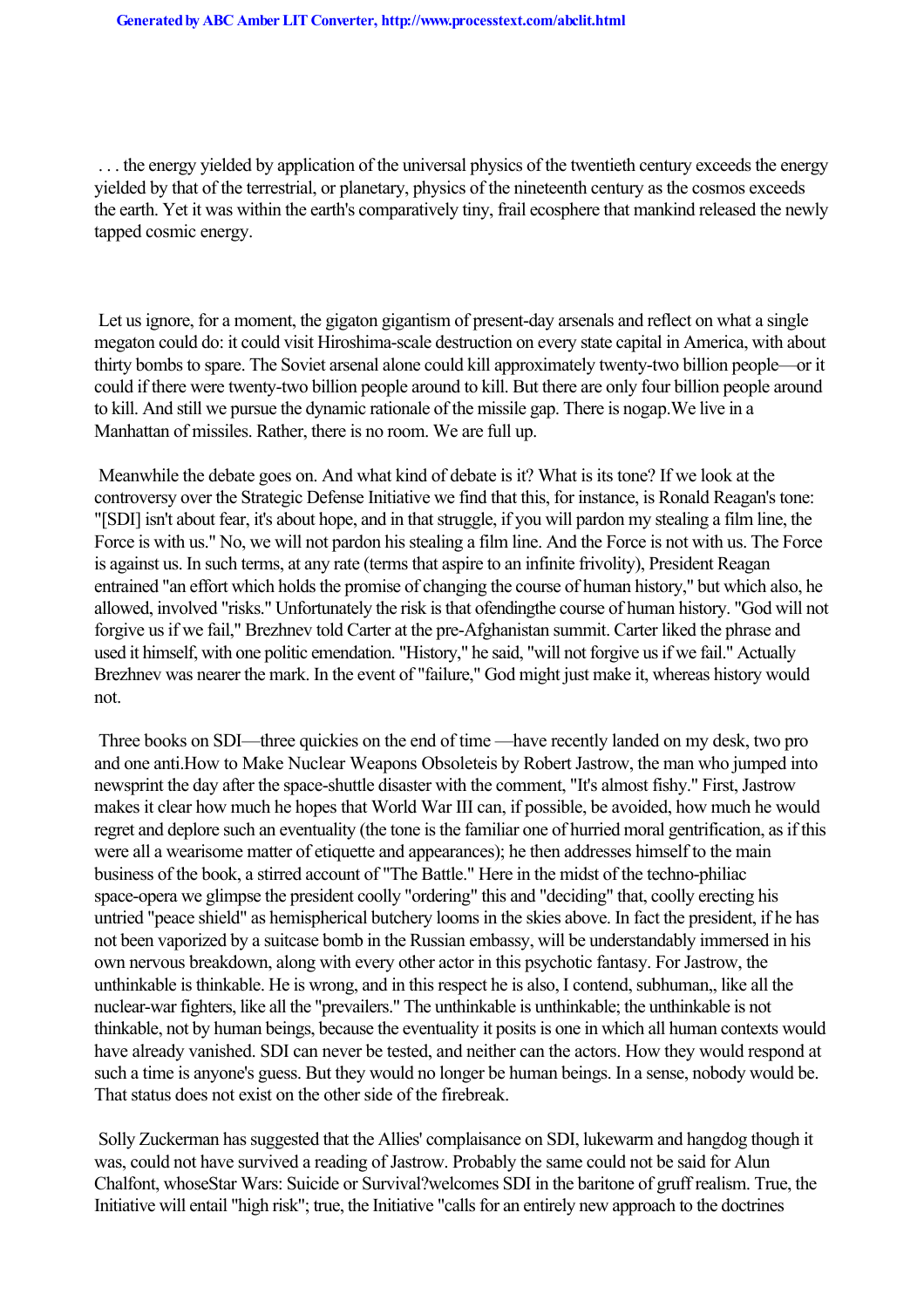underlying arms control policies"; true, the Initiative will cost a trillion dollars. But it's worth it. Highly risky, entirely revolutionary, and incredibly expensive, it's worth it —because of the Gap. The Soviets will soon be doing it, or have started doing it, or (he sometimes seems to suggest) have already done it. So we'd better do it too. . . . Interestingly, what exercises Lord Chalfont is not the existence of nuclear weapons, an existence which, he says, cannot be "repealed."[1]What exercises Lord Chalfont is the existence of their opponents. Now here is something wecanget rid of. Civility, in any case, absents itself from his prose whenever the subject of peace—or "peace"—is wearily introduced. "Immediately the peace industry begins its predictable uproar ... a coalition of misguided idealists, with a sprinkling of useful idiots and Soviet agents (conscious and unconscious)." Annoyed by references to the war "industry," he nonetheless accords industrial status to the peace movement. Why? Where are the factory townships of peace? Where are its trillion-dollar budgets? At one point Chalfont discusses American plans

 for the deployment of enhanced radiation warheads in Europe . . . there is, at once, an uproar against the "neutron bomb"—described by the mentally enfeebled as a capitalist weapon, designed to kill people but preserve property.

 Chalfont isn't happy with the phrase "capitalist weapon," and one concurs. But how happy is he with "enhanced radiation warheads"? How happy is he with "enhanced"?

 E. P. Thompson is unfortunately not much nearer to finding the voice of appropriate and reliable suasion. He has made great sacrifices for the cause he leads; he is brilliant, he is charismatic, he is inspiring; but he is not reliable. InStar Wars,as elsewhere, Professor Thompson shows himself to be the fit exponent of the nuclear High Style. He is witty and grand, writing with the best kind of regulated hatred. How devastating he is, for example, on the SDI public-relations effort. From the confidential literature:

 Innumberable opportunities for highly visible "cause" activism could be opened up ... interest to Catholics also. . . . Such a ratification effort would permit the White House to look good in confronting powerful anti-BMD domestic critics . . . addresses "Eurostrategic" issues, which are big today . . . play freely on high-road ethical themes (by far the best mobilizational approach)...

 Thompson is devastating about SDI; his case is well-nigh complete. But he will devastate nobody—indeed, he may even subvert the converted—because he has no respect for tone.

 His tone is lax, impatient, often desperately uncertain; it is excitedly alarmist; it takes pleasure in stupidity. His anti-Americanism ("the US of A is inherently moral," "President of Planet Earth," "I want you Commies to come out with your hands up") is as dated and grueling, and as much a matter of stock response, as the counterprejudices of Lord Chalfont. Thompson also makes jokes. He likes this joke so well that he cracks it twice:

Already, the soon-to-be President warned, the window [of vulnerability] might be so wide open that "the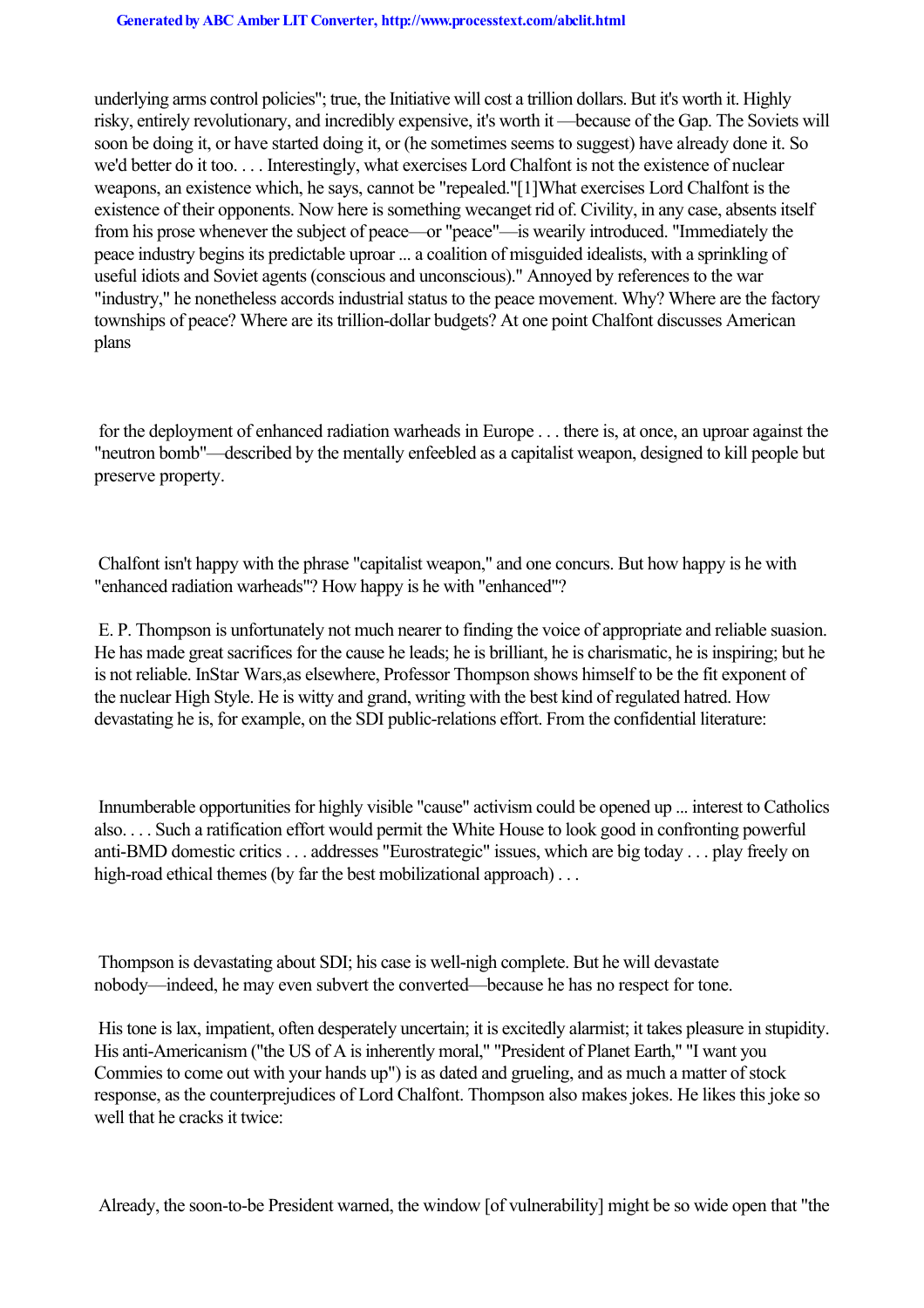Russians could just take us with a phone call." "Hallo! Mr. Reagan, is zat you? Tovarich Brezhnev here. Come on out with your hands up, or I put zis Bomb through the window!"

 Everything in you recoils from this. You sit back and rub your eyes, wondering how much damage it has done. For in the nuclear debate, as in no other, the penalty for such lapses is incalculable. Human beings are unanimous about nuclear weapons; human institutions are not. Our hopes lie in a gradual symbiosis. We must find the language of unanimity.

 I argue with my father about nuclear weapons. In this debate, we are all arguing with our fathers. They emplaced or maintained the status quo. They got it hugely wrong. They failed to see the nature of what they were dealing with— the nature of the weapons—and now they are trapped in the new reality, trapped in the great mistake. Perhaps there will be no hope until they are gone. Out on the fringes there are people who believe that we ought to start killing certain of our fathers, before they kill us. This reminds me of the noble syllogism (adduced by Schell) of Failed Deterrence: "He, thinking I was about to kill him in self-defense, was about to kill me in self-defense. So I killed him in self-defense." Yes, and then he killed me in retaliation, from the grave. Our inherited reality is infinitely humiliating. We must try to do a little better.

 My father regards nuclear weapons as an unbudgeable given. They will always be necessary because the Soviets will always have them and the Soviets will always want to enslave the West. Arms agreements are no good because the Soviets will always cheat. Unilateral disarmament equals surrender. And anyway, it isn't a case of "red or dead." The communist world is itself nuclear-armed and deeply divided: so it's a case of "redanddead."

 Well,dead,at any rate, is what this prescription seems to me to promise. Nuclear weapons, my father reminds me, have deterred war for forty years. I remind him that no global abattoir presided over the century-long peace that followed Napoleon's discomfiture in 1815. And the trouble with deterrence is that it can't last out the necessary time-span, which is roughly between now and the death of the sun. Already it is falling apart from within. When I say that America is as much of a threat as the Soviet Union my father categorizes me as someone who takes democracy lightly, who takes freedom lightly. But of course it is the weapons themselves that are the threat. Ironically, an autocracy is much the better equipped to deal with this question, because the question is superpolitical. There is no one for the Soviets to deal with—leaders of sharply deteriorating caliber, beset by democracy, by politics, and doing six-month stints between midterm elections, lame-duck periods, and the informal referenda of American public life. And there is money, the money. It would seem, at the time of writing, that the Soviet Union can't afford to go on and that the United States can't afford to stop. Saul Bellow has written that there are certain evils—war and money are the examples he gives—that have the power to survive identification as evils. They cheerfully continue, as evils, as known evils. Could it be a further accomplishment of nuclear weapons that they have united these continuations, in a process of terminal decay? So the world ends in the same wayThe Pardoner's Taleends, with the human actors gone, leaving behind (though no one will find them) the spent weapons and the unspent money, the weapons and the money.

 Anyone who has read my father's work will have some idea of what he is like to argue with. When I told him that I was writing about nuclear weapons, he said, with a lilt, "Ah. I suppose you're . . . 'against them,' are you?"Epater les bien-pensantsis his rule. (Once, having been informed by a friend of mine that an endangered breed of whales was being systematically turned into soap, he replied, "It sounds like quite a good way ofusing upwhales." Actually he likes whales, I think, but that's not the point.) I am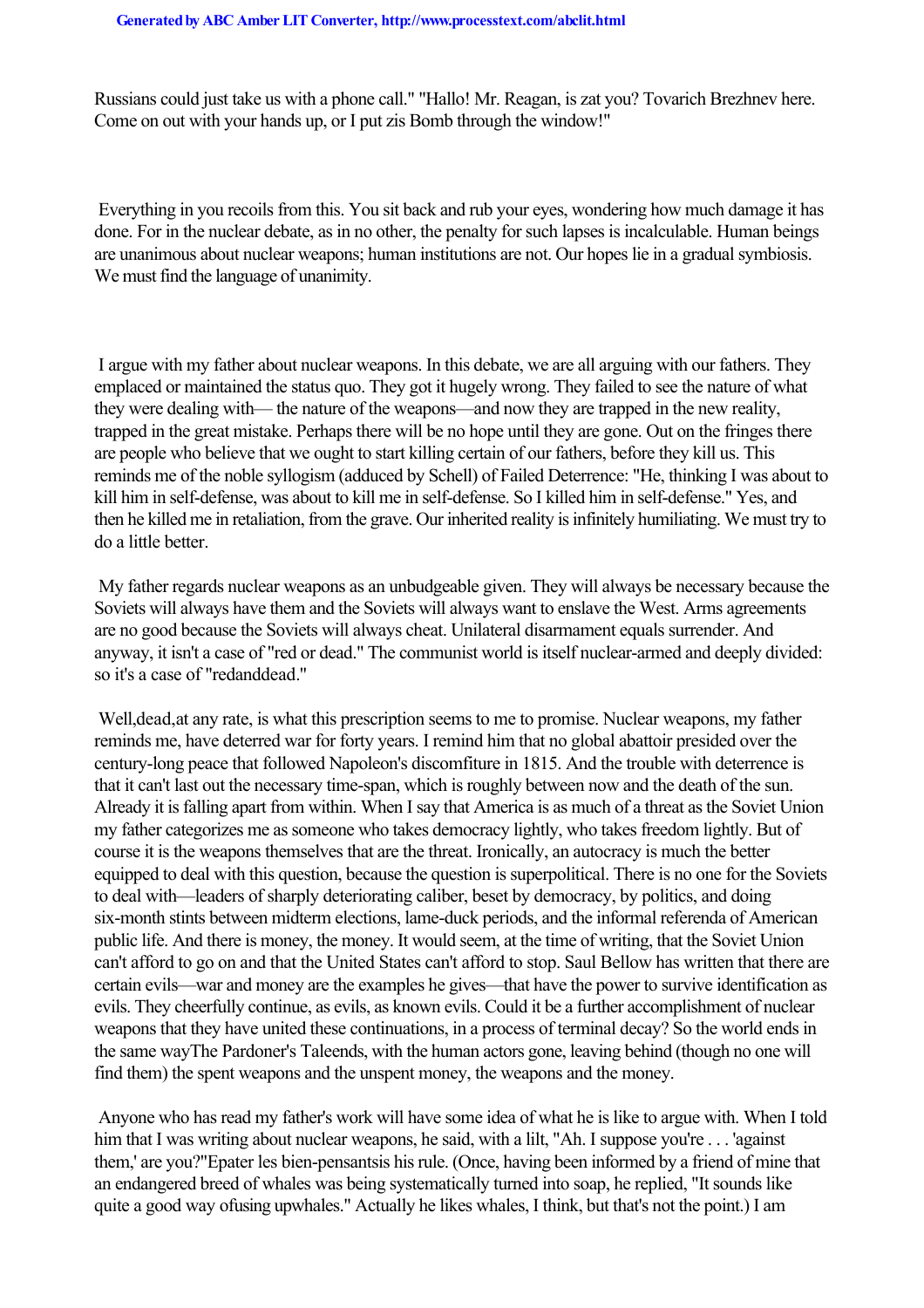reliably ruder to my father on the subject of nuclear weapons than on any other, ruder than I have been to him since my teenage years. I usually end by saying something like, "Well, we'll just have to wait until you oldbastardsdie off one by one." He usually ends by saying something like, "Think of it. Just by closing down the Arts Council we could significantly augment our arsenal. The grants to poets could service a nuclear submarine for a year. The money spent on asingleperformance ofRosenkavaliermight buy us an extra neutron warhead. If we closed down all the hospitals in London we could ..." The satire is accurate in a way, for I am merely going on about nuclear weapons; I don't know what to do about them.

 We abandon the subject. Our sessions end amicably. We fall to admiring my one-year-old son. Perhaps he will know what to do about nuclear weapons. I, too, will have to die off. Perhaps he will know what to do about them. It will have to be very radical, because there is nothing more radical than a nuclear weapon and whatitcan do.

 Another satirical voice in the debate is that of Civil Defense. Unlike Professor Thompson's, these jokes arefunny.Civil Defense Against Nuclear Attack—the concept is a joke in itself. There are only two words to be said, and they areforget it.Nevertheless, books on this subject continue to appear. I suppose someone has to write them, but the whole genre is scuppered by subhuman bathos. It is like trying to acquaint the Royal Family with the consolations of life in a blood-soaked lean-to, or a medieval field hospital. (And, against this particular backdrop, every family is a royal family.) In the nuclear hospital, by another feral irony, there will be a reversed triage: only the comparatively healthy are considered treatable. The process of nuclear inversion is complete when one realizes that the correct attitude to nuclear war is one of suicidal defeatism. Let no one think that it is thinkable. Dispel any interest in surviving, in lasting. Have no part of it. Be ready to turn in your hand. For myself and my loved ones, I want the heat, which comes at the speed of light. I don't want to have to hang about for the blast, which idles along at the speed of sound. There is only one defense against nuclear attack, and that is a cyanide pill. Recently I came across an American offering,Civil Defense in Nuclear Attack: A Family Protection Guideby Capt. T. Kalogroulis. It is a peach. It is also full of illiteracies and misprints ("A schematic illustration of the blast wave is shown in the neat page?"). But I imagine we can live with that. After a nuclear attack, I imagine we can live with a few misprints. The book begins with the Justification—the justification for all this ghoulish prattle. "The Communist aim is world domination . . . they will use nuclear blackmail based on their boasted capabilities. And they are prepared to use force if they need to and can afford the risk." Thatif isnot a big one, because the Soviets "might accept a risk in human and property losses that we would not consider risking. They are hardened to losses." The enemy is not made of flesh and blood but of hide and ice; to them, nuclear holocausts are meat and drink. Over the page, Captain Kalogroulis lists the "strategic advantages of population protection." There are seven of them. Number four states that "protection of the people gives meaning to all military defense; the latter has no meaning if the populations perishes." What meaning does the former have, if the population perishes? Here is number five:

 Our leading military authorities agree that ability to limit our casualties in event of an attack has definite military advantages. It would mean that an enemy must commit greater military and economic strength to the venture. It would thus take him longer to attain capability.

 In other words, the enemy would have to go to extra trouble in rendering the casualtiesunlimited.One wonders, too, how much clout and prestige our leading military authorities would really enjoy, "in event of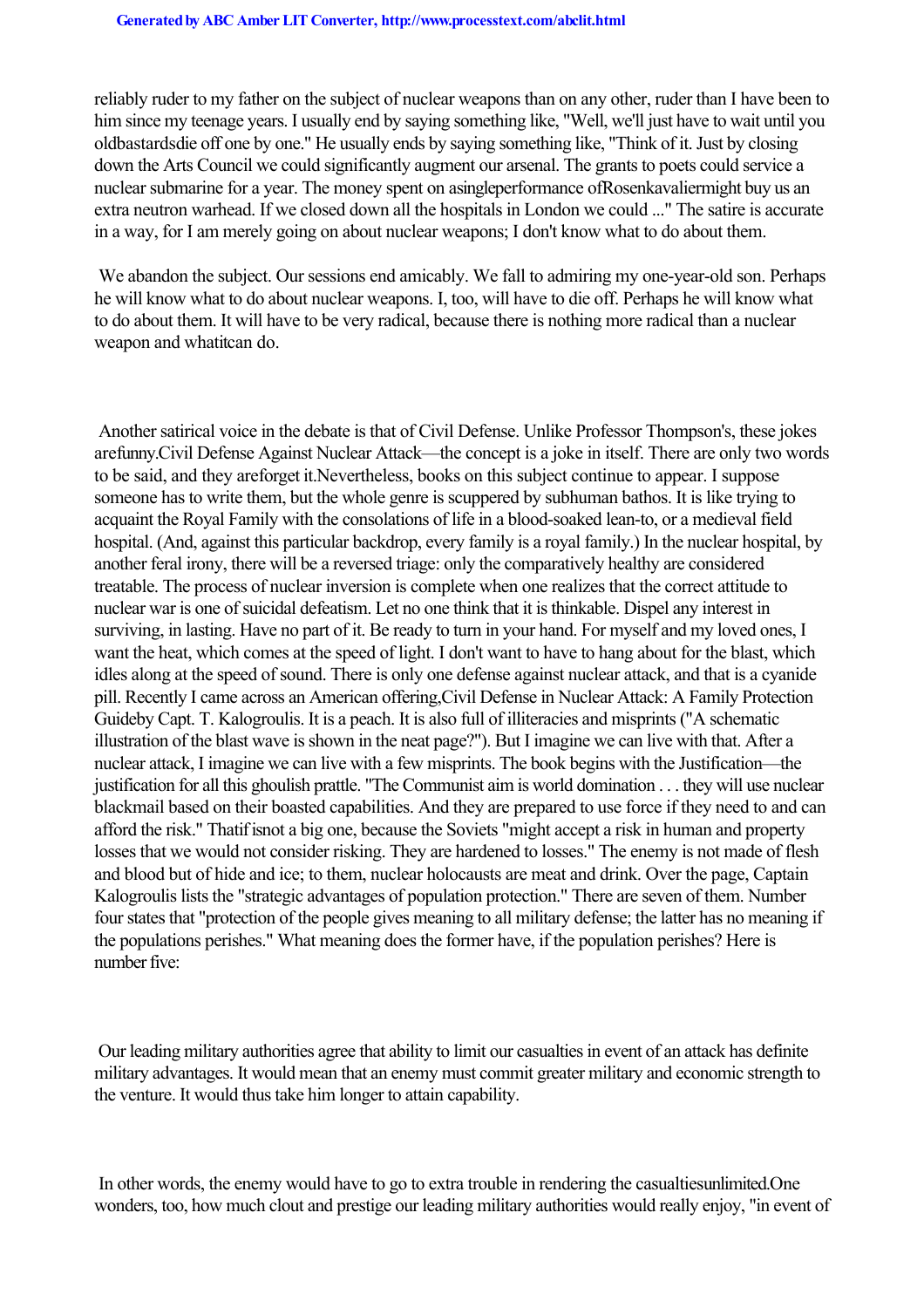an attack." Number seven concludes that population protection "creates ability to endure a nuclear war." One is obliged to pull through, then, for strategic reasons.

 The clear truth is that after a nuclear war the role of the civil and military establishment would change or invert. The authorities would no longer be protecting the population from the enemy: they would be protecting themselves from the population.One of the effects of nuclear weapons —these strange instruments—would be instant fascism. In 1980 the British government conducted Operation Square Leg, in conjunction with NATO, to assess the realities of nuclear attack. Together with many other mysterious assumptions (seven-day warning, no detonation in central London), it is imagined that the populace would spend its last week stocking up with food and turning its back gardens into shelters—in other words, digging its own grave. Because when you stagger out of your shelter, following the "All Clear" (all clear for what?), the only thing worth doing would be to stagger back in again. Everything good would be gone. You would be a citizen of a new town called Necropolis. Nuclear civil defense is a nonsubject, a mischievous fabrication. It bolsters fightability. It bolsters thinkability.

 For all its black slapstick, however, the genre has a plangent undertow. Not everyone (by definition) is as thoroughly, as exemplarily subhuman as Captain Necropolis. The admirableLondon After the Bomb, for instance, starts off as a book "about" nuclear defense and ends up as a disgusted rejection of nuclear defense. Even with semiofficial publications likeNuclear Attack: Civil Defence(Commissioned and Edited by the Royal United Services Institute for Defence Studies) you get the following impression: that of a team of experienced paramedics, well prepared for a vicious assault on their senses, who then find themselves reeling from the scene of the accident, in helpless nausea. Language cannot live with this reality. "It is important to have a good supply of painkillers . . . tranquilizers will be important . . . psychological problems in a nuclear war . . . health problems in a nuclear war ..."Is problemsreally the word we want? Well, there will be extinction problems too, as— with aspirin tablets, four-by-four-inch sterile pads, small scissors (blunt ended) and a provident supply of safety pins —we hunker down for the nuclear winter.

 Nuclear winter has been the best news on this front since 1945. It is the best news because it is the worst news (and because nuclear realities are always antithetical or palindromic). To put the matter simply, if a considerable fraction of the world's arsenals were used, the planet might cease to support life. Thus even a successful first strike might fatally redound upon the attacker. It took nearly forty years to grasp an obvious truth: that there is no fire without smoke. How long will it take us to grasp that nuclear weapons are not weapons, that they are slashed wrists, gas-filled rooms, global booby traps? What more do we need to learn about them? Some people—and it does take all sorts, to make a world—are skeptical about nuclear winter; extinction is something they feel they can safely pooh-pooh. Certainly the case is not proven: like every other nuclear ramification, it pullulates with uncertainty. (The chemistry of ozone creation and destruction, for example, is only partially understood.) But the pessimistic view would seem to me to be the natural one. Where are the hidden pluses, where are the pleasant surprises, when it comes to nuclear weapons? Anyway, the ethical argument remains watertight. If the risk is infinite—as Schell points out inThe Fate of the Earth—a scientific possibility can be treated as a moral certainty, "because if we lose, the game will be over, and neither we nor anyone else will ever get another chance." Or, as he puts it in his later book,The Abolition:

 For now human beings, engaged, as always, in the ambitions and disputes of their particular place and time, can end the human story in all places for all time. The eternal has been placed at stake in the temporal realm, and the infinite has been delivered into the care of finite human beings.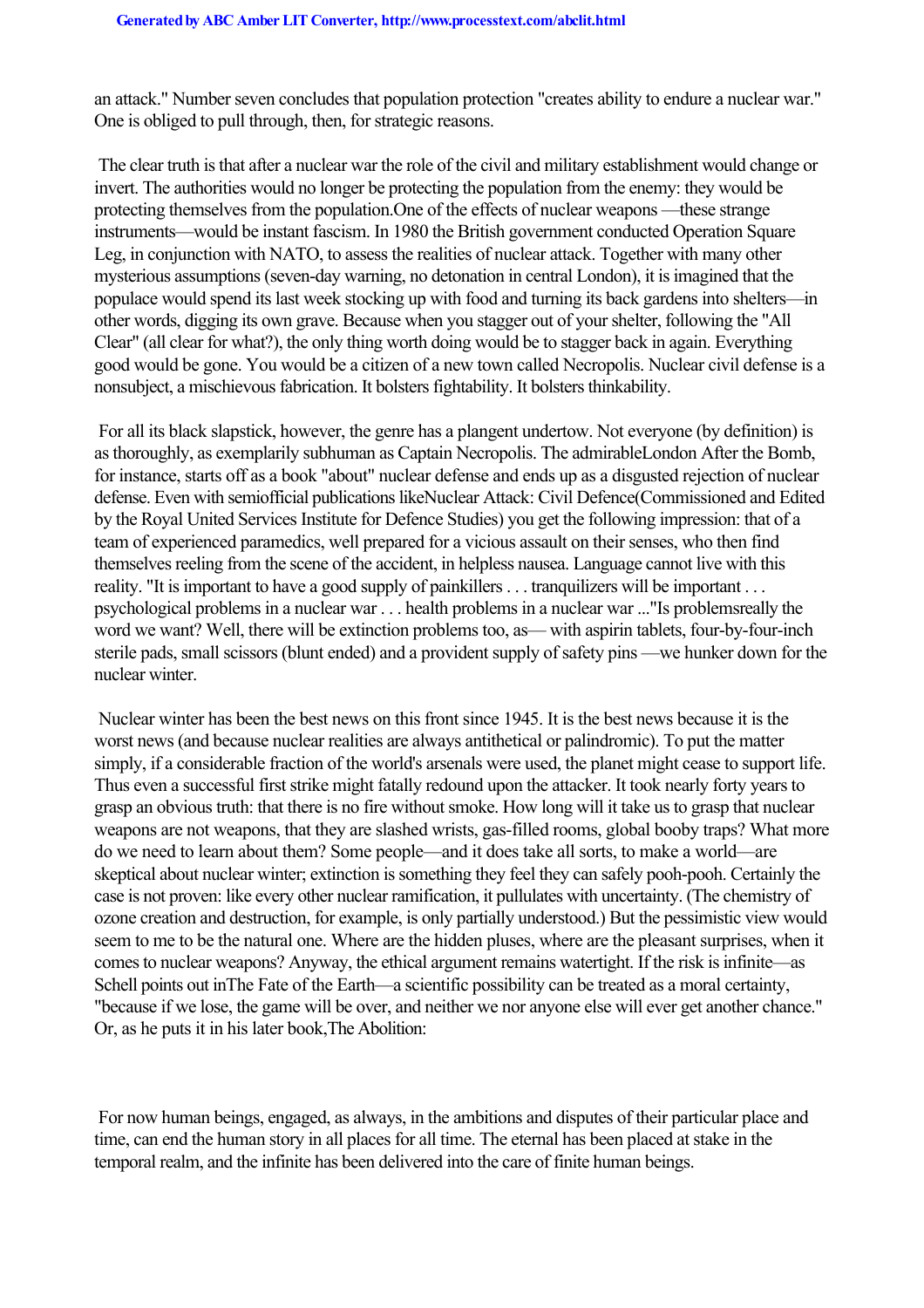And it makes imaginative sense, I think, that the enchanting mysteries of matter, of quanta, should encode an ending (the atom itself being no more than a set of relationships). Mathematically the universe is a fluke. So is the earth, this blue planet, and so is organic life. Though each confirmation is welcome, we do not need the Friends of the Earth orThe Tao of Physicsto tell us that in our biosphere everything is to do with everything else. In that they are human, all human beings feel it—the balance, the delicacy. We have only one planet, and it isround.

 The central concept in nuclear-winter theory issynergism.When two bad things happen, a third (and unpredictable) bad thing happens, exceeding the sum of the individual effects. This is on top of the bad things we know a good deal about, already quite a list. Prompt radiation, superstellar temperatures, electromagnetic pulse, thermal pulse, blast overpressure, fallout, disease, loss of immunity, cold, dark, contamination, inherited deformity, ozone depletion: with what hysterical ferocity, with what farcical disproportion, do nuclear weapons loathe human life. . . . It is possible to imagine nuclear synergisms multiplying into eternity, popping and crackling away, inimical to life even when there is nothing left to be inimical to. The theory of nuclear winter was prompted by studies of dust storms on Mars, and Mars gives us a plausible vision of a postnuclear world. It is vulcanized, oxidized, sterilized. Itisthe planet of war.

 Soon after I realized I was writing about nuclear weapons (and the realization took quite a while: roughly half of what follows in this book was written in innocence of its common theme), I further realized that in a sense I had been writing about them all along. Our time is different. All times are different, but our time isdifferent.A new fall, an infinite fall, underlies the usual—indeed traditional—presentiments of decline. To take only one example, this would help explain why something seems to have gone wrong with time —with modern dme; the past and the future, equally threatened, equally cheapened, now huddle in the present. The present feels narrower, the present feels straitened, discrepant, as the planet lives from day to day. It has been said —Bellow again—that the modern situation is one ofsuspense:no one, no one at all, has any idea how things will turn out. What we are experiencing, in as much as it can be experienced, is the experience of nuclear war. Because the anticipation—Schell again—the anxiety, the suspense, is the only experience of nuclear war that anyone is going to get. The reality (different kinds of death, in a world without discourse) could hardly be called human experience, any more than such temporary sentience as remained could be called human life. It would just be human death. So this is it, this is nuclear war—and it is ruining everything. The "effects" of nuclear weapons have been exhaustively studied, though of course nobody will ever know their full extent. What are the psychological effects of nuclear weapons? As yet undetonated, the world's arsenals are already waging psychological warfare; deterrence itself, for instance, is entirely psychological (and, for that reason, entirely inexact). The airbursts, the preemptive strikes, the massive retaliations, the uncontrollable escalations: it is already happening inside our heads. If you think about nuclear weapons, you feel sick. If you don't think about them, you feel sick without knowing why. Nuclear weapons repel all thought, perhaps because they can end all thought.

 For some reason, and it is no doubt an intriguing reason, the bulk of imaginative fiction on the subject belongs to the genres. Pentagon-and-Kremlin countdowns, terrorist or rogue-leader nail-biters, love and pain in the postapocalyptic tundra. Science fiction started concerning itself with doomsday weapons long before such weapons were ever mooted, and nowadays about one SF novel in four is set beyond the holocaust. Meanwhile, it is astonishing how little the mainstream has had to say about the nuclear destiny—a destiny that does not want for complication, inclusiveness, pattern, paradox, that does not want forinterest.(Nuclear weapons have many demerits, but drabness is not one of them.) And yet the senior generation of writers has remained silent; prolific and major though many of them are, with writing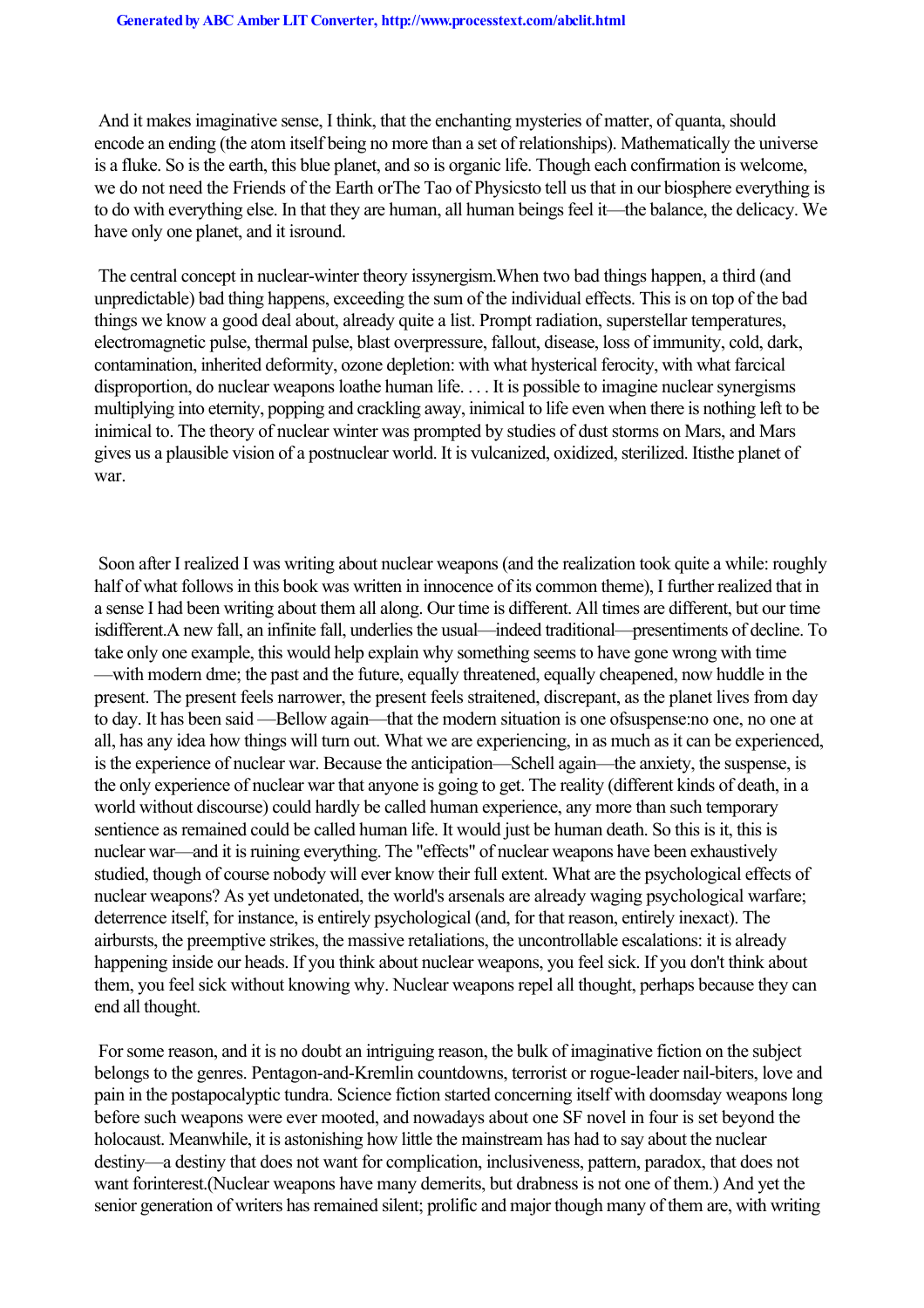lives that straddled the evolutionary firebreak of 1945, they evidently did not find that the subject suggested itself naturally. They lived in one kind of world, then they lived in another kind of world; and they didn't tell us what the difference was like. I recently asked Graham Greene what the difference was like, and he said that he had never really thought about it. I do not count this as any kind of defeat for Graham Greene, the most prescient writer of our time. But I do count it as some kind of victory for nuclear weapons.

 Clearly a literary theme cannot be selected, cannot be willed; it must come along at its own pace. Younger writers, writers who have lived their lives on the other side of the firebreak, are beginning to write about nuclear weapons. My impression is that the subject resists frontal assault. For myself, I feel it as a background, a background which then insidiously foregrounds itself. Maybe the next generation will go further; maybe the next generation will be more at home with the end of the world. . . . Besides, it could be argued that all writing—all art, in all times—has a bearing on nuclear weapons, in two important respects. Art celebrates life and not the other thing, not the opposite of life. And art raises the stakes, increasing the store of what might be lost.

 Mutual Assured Destruction: it sounds like an insurance firm or a building society until we reach its final element.Willwe reach its final element? MAD is a disgusting and ridiculous doctrine, and a desire to escape from it has now given us SDL I had been reading the pro-SDI literature for quite some time when, sure enough, I finally came across something to be said for it. It might lessen the slaughter of an accidentalwar. The next day I read Daniel Ford's brilliant book,The Button,and learned that accidental war is something that many of the fiercest critics of nuclear policy now utterly discount. So SDI has nothing to be said for it. Arms improvement is the very crux of the present danger. A new emphasis on defense combined with arms reduction and obsolescence is a possible future. A new emphasis on defense combined with the status quo is just more of the same. It is just more weapons. Weapons are like money: no one knows the meaning ofenough.If we could look at ourselves from anything approaching the vantage of cosmic time, if we had any sense of cosmic power, cosmic delicacy, then every indicator would point the same way:down.Down, down, down. We do not need this new direction, which isup.

 InThe Logic of Deterrence,Anthony Kenny, a philosopher and former priest, is unfailingly apposite in his search for moral breathing space in the nuclear world. In terms of ethics, justice, and humanity, deterrence is a ruin; it is unsurprising that it has no logic either. A first strike is morally impossible. But so is a second strike. Deterrence having failed, it cannot be effected retroactively by retaliation. Schell makes the point very neatly:

 . . . there is nothing that it would make sense to do "if deterrence fails" . . . When the President is asked what the United States will do if it is subjected to nuclear attack by the Soviet Union, he cannot answer, "I will immediately call up the Soviet Premier and ask him to please stop." He cannot tell the world that if we suffer nuclear attack our retaliation will be a phone call. For the instant he gave that answer deterrence would dissolve.

 Generally it is encouraging to see the weight of the churches being enlisted toward the Utopian unanimity, in the form of papal statements, pastoral letters, responsible activism, and so on. But nuclear weapons are mirrors in which we see all the versions of the human shape. Incomparably the most influential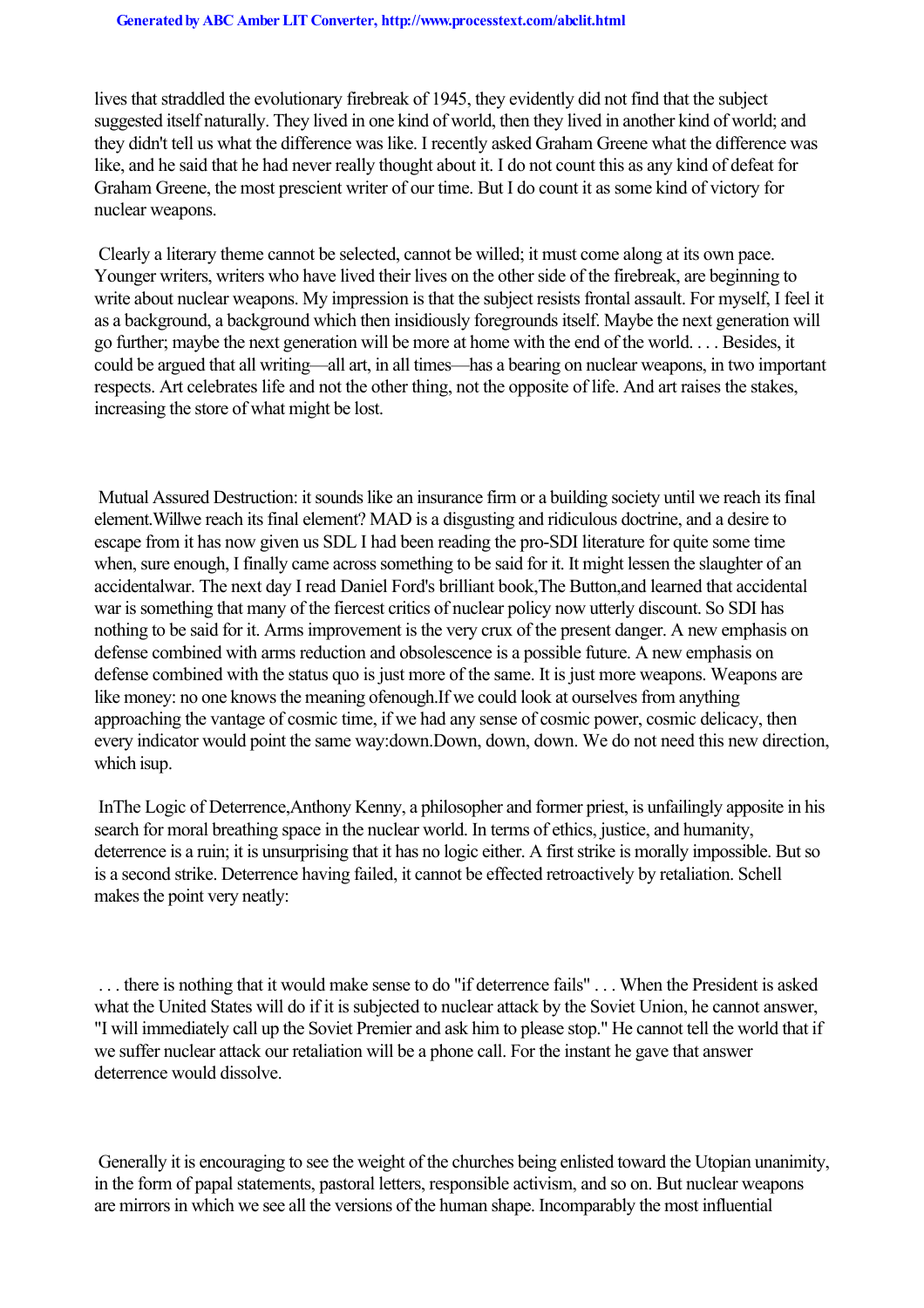religious body on earth, the New Evangelicals, who exercise real power, warmly anticipate "a holy nuclear war," which will exalt Israel (where the hostilities begin) and crush Russia, before going on to dramatize the Apocalypse. These people are Born Again; and they seem to want to Die Again. A "holy" nuclear war: here we stare into the foundry of the moronic inferno, an inferno that is one of our possible **futures** 

\* \* \*

 I write these words in Israel. Our group has just visited the Museum of the Holocaust. Our group has just climbed Masada. "Masada": whereas the historicity of the Masada story remains uncertain, its mythopoeic importance to the Jewish idea is clear enough. (Hence "the Masada complex," in fact a hawkish formulation used to shore up Israeli maxi-malism.) Suppression, revolt, beleaguerment, mass suicide —sacrifice. A holocaust is a sacrifice, "a sacrifice wholly consumed by fire ... a whole burnt offering ... a complete sacrifice."

 The northern view from the monstrous boulder of Masada is one of elemental beauty. It makes you feel what it is to live on a planet; it makes you feel what it is to live on a larger, emptier, cleaner, and more innocent planet than earth. Everything—the firm mountains to the left, the spurs and undulations of the plain, the Dead Sea, the misty heights of Jordan—is hugely dominated by the sky; even the burnished acres of the water can reflect only a fraction of the circumambient blue. In fact the biosphere is shallow: space, outer space, is only an hour's drive away (space is nearer than Jerusalem); but the Judean sky looks like infinity. Below, the terrain is a terrain for war, conventional war: conventional death, conventional wreckage, under these same heavens. But another kind of war, a nuclear one (I thought, with double vertigo), could wreck thesky.Later that day a journalist from theJerusalem Posttold me about "the Warehouse," a building in the desert surrounded by barbed wire and armed guards, the supposed locus of Israel's nuclear effort. It is not altogether clear—it never is-— whether Israel has the bomb or merely the ability to make one. I want to know what use this weapon would be. What use are they, ever? Beirut and Damascus are both forty miles from Israel's border, an hour's drive away, like space. For Israel, a nuclear weapon would be a Masada weapon. That's what nuclear weapons are: Masada weapons.

 Meanwhile they squat on our spiritual lives. There may be a nuclear "priesthood," but we are the supplicants, and we have no faith. The warheads are our godheads. Nuclear weapons could bring about the Book of Revelation in a matter of hours; they could do it today. Of course, no dead will rise; nothing will be revealed (nothing meaning two things, the absence of everything and a thing called nothing). Events that we call "acts of God"—floods, earthquakes, eruptions—are flesh wounds compared to the human act of nuclear war: a million Hiroshimas. Like God, nuclear weapons are free creations of the human mind. Unlike God, nuclear weapons are real. And they are here.

 Revulsion at MAD is understandable and necessary. I suggest, however, that MAD is not just a political creation but a creation of the weapons themselves. Always we keep coming back to the weapons as if they were actors rather than pieces of equipment; and they earn this status, by virtue of their cosmic power. They are actors and, considered on the human scale, insane actors. The weapons are insane, they are MAD: they can assume no other form. In one of those philosopher's throat clearings, Anthony Kenny says that "weapons considered merely as inert pieces of hardware are not, of course, objects of moral evaluation. It is the uses to which they are put ..." This isn't so. Recent evidence strongly suggests that nuclear weapons, in their inert state, are responsible for a variety of cancers and leukemias. What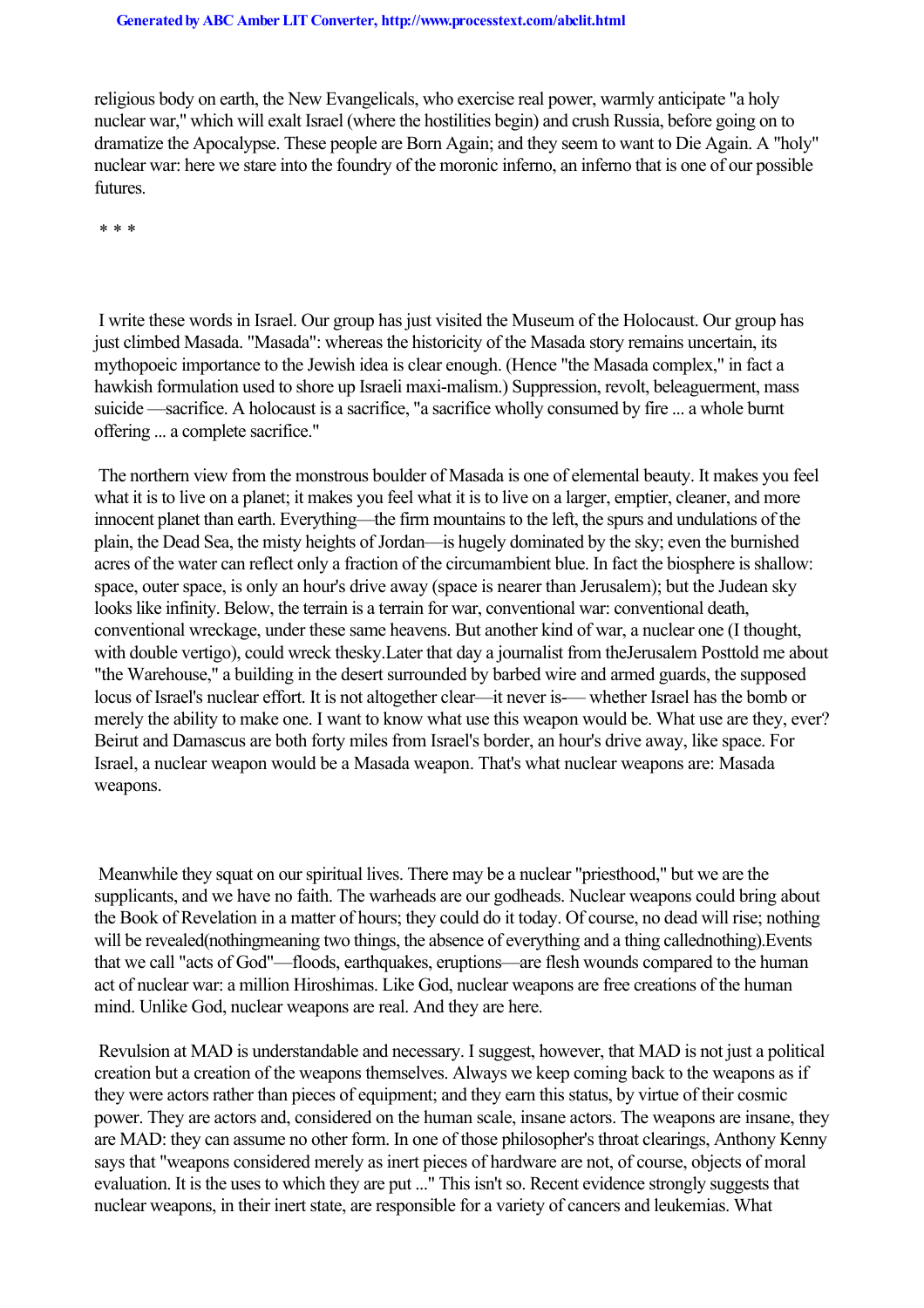toxicity, what power, what range. They cause death even before they go off.

 The A-bomb is a Z-bomb, and the arms race is a race between nuclear weapons and ourselves. It is them or us. What do nukes do? What are they for? Since when did we all want to kill each other? Nuclear weapons deter a nuclear holocaust by threatening a nuclear holocaust, and if things go wrong then that is what you get: a nuclear holocaust. If things don't go wrong, and continue not going wrong for the next millennium of millennia (the boasted forty years being no more than forty winks in cosmic time), you get . . . What do you get? What are we getting?

 At the multiracial children's tea party the guests have, perhaps, behaved slightly better since the Keepers were introduced. Little Ivan has stopped pulling Fetnab's hair, though he is still kicking her leg under the table. Bobby has returned the slice of cake that rightfully belonged to tiny Conchita, though he has his eye on that sandwich and will probably make a lunge for it sooner or later. Out on the lawn the Keepers maintain a kind of order, but standards of behavior are pretty well as troglodytic as they ever were. At best the children seem strangely subdued or off-color. Although they are aware of the Keepers, they don't want to look at them, they don't want to catch their eye. They don't want to think about them. For the Keepers are a thousand feet tall, and covered in gelignite and razor blades, toting flamethrowers and machine guns, cleavers and skewers, and fizzing with rabies, anthrax, plague. Curiously enough, they are not looking at the children at all. With bleeding hellhound eyes, mouthing foul threats and shaking their fists, they are looking at each other. They want to take on someone their own size . . .

 If they only knew it—no, if they onlybelievedit—the children could simply ask the Keepers to leave. But it doesn't seem possible, does it? It seems—it seems unthinkable. A silence starts to fall across the lawn. The party has not been going for very long and must last until the end of time. Already the children are weepy and feverish. They all feel sick and want to go home.

FIVE STORIES

## BUJAK AND THE STRONG FORCE or GOD'S DICE

 Bujak? Yeah, I knew him. The whole street knew Bujak. I knew him before and I knew him after. We all knew Bujak —sixty years old, hugely slabbed and seized with muscle and tendon, smiling at a bonfire in the yard, carrying desks and sofas on his back, lifting a tea-chest full of books with one hand. Bujak, the strongman. He was also a dreamer, a reader, a babbler. . . . You slept a lot sounder knowing that Bujak was on your street. This was 1980. I was living in London, West London, carnival country, what the police there call thefront line.dr. alimantado, sons of thunder, raceWAR, NOfuture: dry thatched dreadlocks, the scarred girls in the steeped pubs. Those black guys, they talked like combative drunks,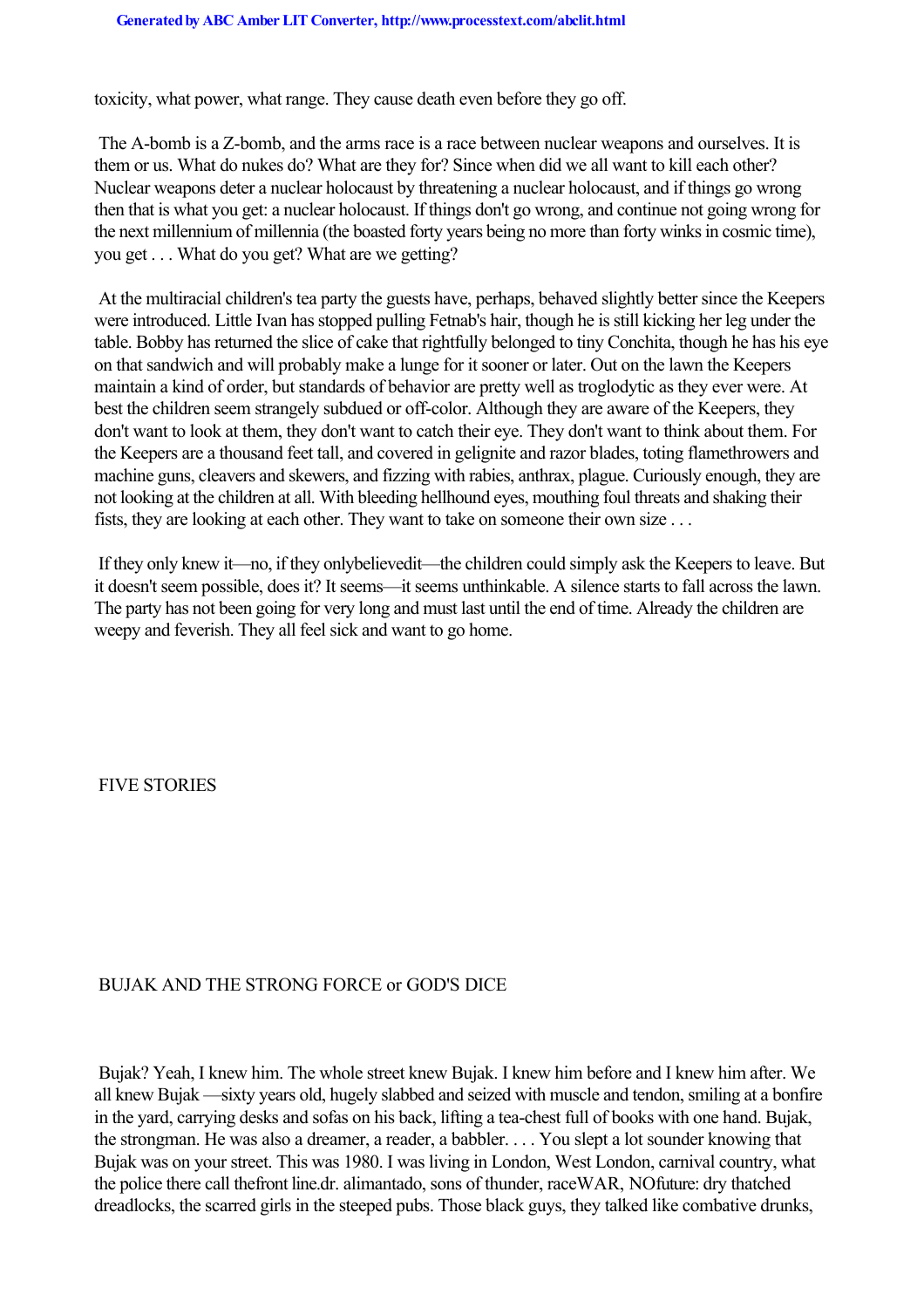all the time. If I went up to Manchester to stay with my girlfriend, I always left a key with Bujak. Those hands of his, as hard as coal, the nails quite square and symmetrical, like his teeth. And the forearms, the Popeye forearms, hefty and tattoo-smudged and brutal, weapons of monstrous power. Large as he was, the energies seemed impacted in him, as though he were the essence of an even bigger man; he stood for solidity. I am as tall as Bujak, but half his weight. No, less. Bujak once told me that to create a man out of nothing would require the equivalent energy of a thousand-megaton explosion. Looking at Bujak, you could believe this. As for me, well, a single stick of TNT might do the job—a hand grenade, a firecracker. In his physical dealings with me (you know, the way someone moves across a room toward you, this can be a physical event) he showed the tender condescension that the big man shows to the small. Probably he was like that with everyone. He was protective. And then, to good Bujak, thoughtful, grinning Bujak, the worst thing happened. A personal holocaust. In the days that followed I saw and felt all of Bujak's violence.

 His life went deep into the century. Warrior caste, he fought in Warsaw in 1939. He lost his father and two brothers at Katyn. He was in the resistance—all his life he was in the resistance. In that capacity he visited (and this is a story of violence, of visitation) many neat tortures on Nazi collaborators. He rose up with the Armia Kraiova and was imprisoned in December 1944. During the postwar years he worked in a touring circus, a strongman, bending bars, butting brick walls, tugging trucks with his teeth. In 1956, the year of my birth, he was there for the Polish October, and for the November in "Hungaria." Then the United States, the halls, queues, and cubicles of Ellis Island, with wife, mother, small daughter. His wife Monika was hospitalized in New York for a minor condition; she came down with a hospital supergerm and died overnight. Bujak worked as a longshoreman in Fort Lauderdale. He took and gave many crunchy beatings—strikebreakers, mob men, union goons. But he prospered, as you're meant to do, in America. What brought him to England, I think, was a certain kind of (displaced) Polish nostalgia or snobbery, and a desire for peace. Bujak had lived the twentieth century. And then, one day, the twentieth century, a century like no other, came calling on him. Bookish Bujak himself, I'm sure, saw the calamity as in some sense post-nuclear, Einsteinian. It was certainly the end of his existing universe. Yes, it was Bujak's Big Crunch.

 I first met Bujak one wintry morning in the late spring of 1980—or of PN 35, if you use the postnuclear calendar that he sometimes favored. Michiko's car had something wrong with it, as usual (a flat, on this occasion), and I was down on the street grappling with the burglar tools and the spare. Compact and silent, Michiko watched me sadly. I'd managed to loosen the nuts on the collapsed wheel, but the aperture for the jack was ominously soft and sticky with rust. The long-suffering little car received the vertical spear in its chassis and stayed stoically earthbound. Now I have to say that I am already on very bad terms with the inanimate world. Even when making a cup of coffee or changing a light bulb (or a fuse!), I think—What is it with objects? Why are they so aggressive? What's their beef withme?

 Objects and I, we can't go on like this. We must work out a compromise, a freeze, before one of us does something rash. I've got to meet with their people and hammer out a deal.

"Stop it, Sam," said Michiko.

"Get a real car," I told her.

"Please, just stop. Stop it! I'll call a towtruck or something."

 "Get a real car," I said and thought—yeah, or a real boyfriend. Anyway, I was throwing the tools into their pouch, dusting my palms and wiping away my tears when I saw Bujak pacing across the road toward us. Warily I monitored his approach. I had seen this hulking Bohunk or throwback Polack from my study window, busying himself down on the street, always ready to flex his primitive can-do and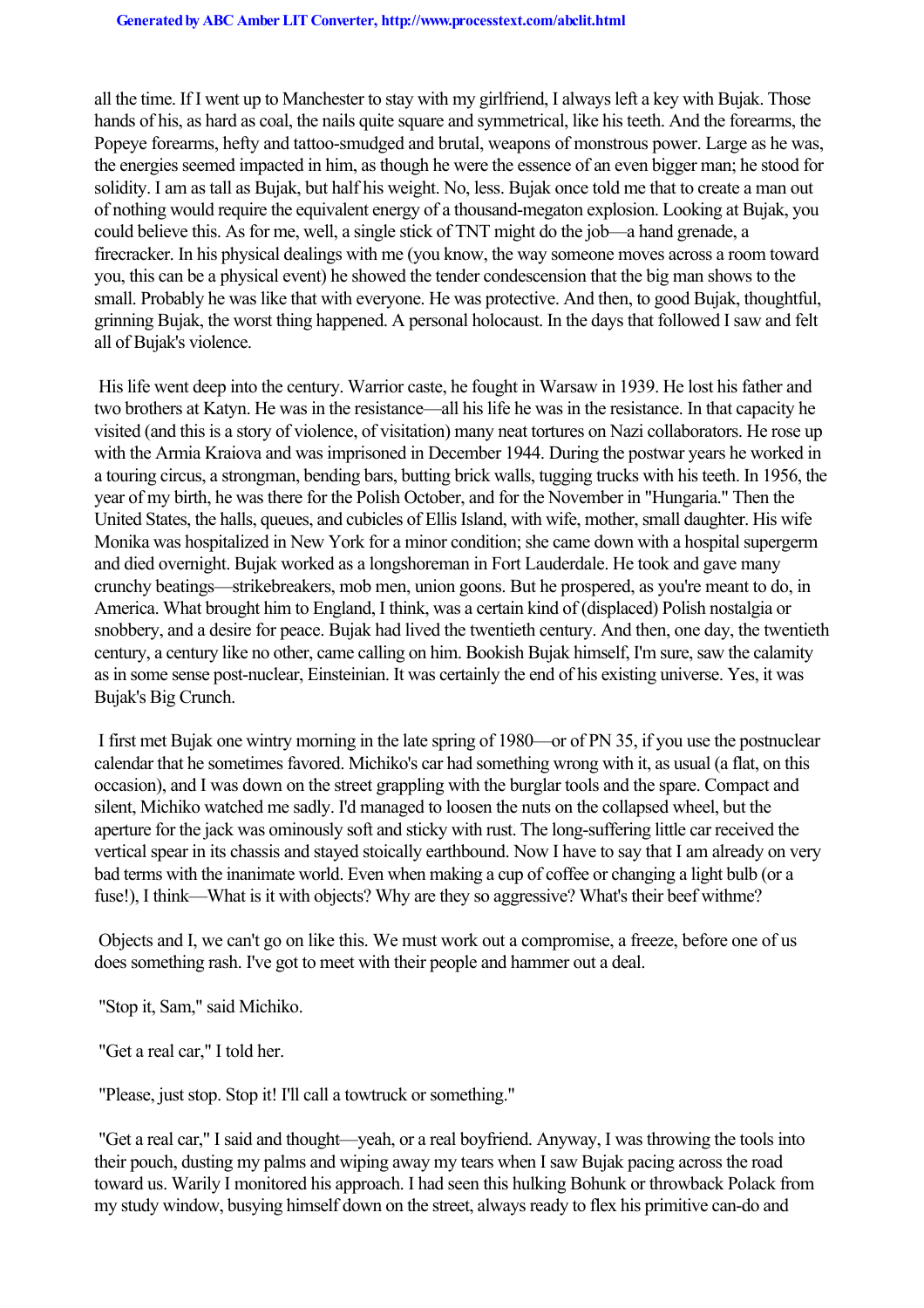know-how. I wasn't pleased to see him. I have enough of the standard-issue paranoia, or I did then. Now I've grown up a little and realize that I have absolutely nothing to fear, except the end of the world. Along with everybody else. At least in the next war there won't be any special wimps, punchbags, or unpopularity contests. Genocide has had its day and we're on to something bigger now. Suicide.

"You a Jew?" asked Bujak in his deeply speckled voice.

"Yup," I said.

"Name?"

And number? "Sam," I told him.

"Short for?"

I hesitated and felt Michi's eyes on my back.

"Is it Samuel?"

"No," I said. "Actually it's Samson."

 The smile he gave told me many things, most obviously that here—here was a happy man. All eyes and teeth, the smile was ridiculous in its gaiety, its candor. But then happiness is a pretty clownish condition, when you stop to think about it. I mean, round-the-clock happiness, it's hardly an appropriate response. To me, this gave him an element of instability, of counterstrength, of violence. But Bujak here was clearly happy, in his universe. Bujak, with his happiness accessory.

 "Jews usually good up here," he said, and knocked a fingertip on his shaved head. "No good with their hands."

Bujak was good withhishands: to prove it, he bent forward and picked up the car with them.

 "You're kidding," I said. But he wasn't. As I got to work he was already shooting the breeze with Michiko, nonchalantly asking her if she'd lost any family at Nagasaki or Hiroshima. Michi had, as it happened—a cousin of her father's. This was news to me but I felt no surprise. It seems that everyone loses someone in the big deaths. Bujak changed stance freely, and, at one point, lifted a forgetful hand to scratch his skull. The car never wavered. I watched Bujak as I worked, and saw that the strength he called on owed nothing to the shoulders or the great curved back— just the arms, the arms. It was as if he were raising the lid of a cellar door, or holding up a towel while a little girl dressed on the beach. Then he roughly took the tire iron from my hands and knelt on one knee to rivet the bolts. As the grained slab of his head loomed upward again Bujak's eyes were tight and unamused, and they moved roughly too across my face. He nodded at Michi and saidtome, "And who did you lose?"

"Uh?" I said. If I understood his question, then the answer was none of his business.

 "I give money to Israel every year," he said. "Not much. Some. Why? Because the Polish record on the Jews is disgraceful. After the war even," he said, and grinned. "Quite disgraceful. Look. There is a tire mender in Basing Street. Tell them Bujak and they will make it for you fairly."

 Thanks, we both said. Off he went, measuring the road with his strides. Later, from my study window, I saw him pruning roses in the small front garden. A little girl, his granddaughter, was crawling all over his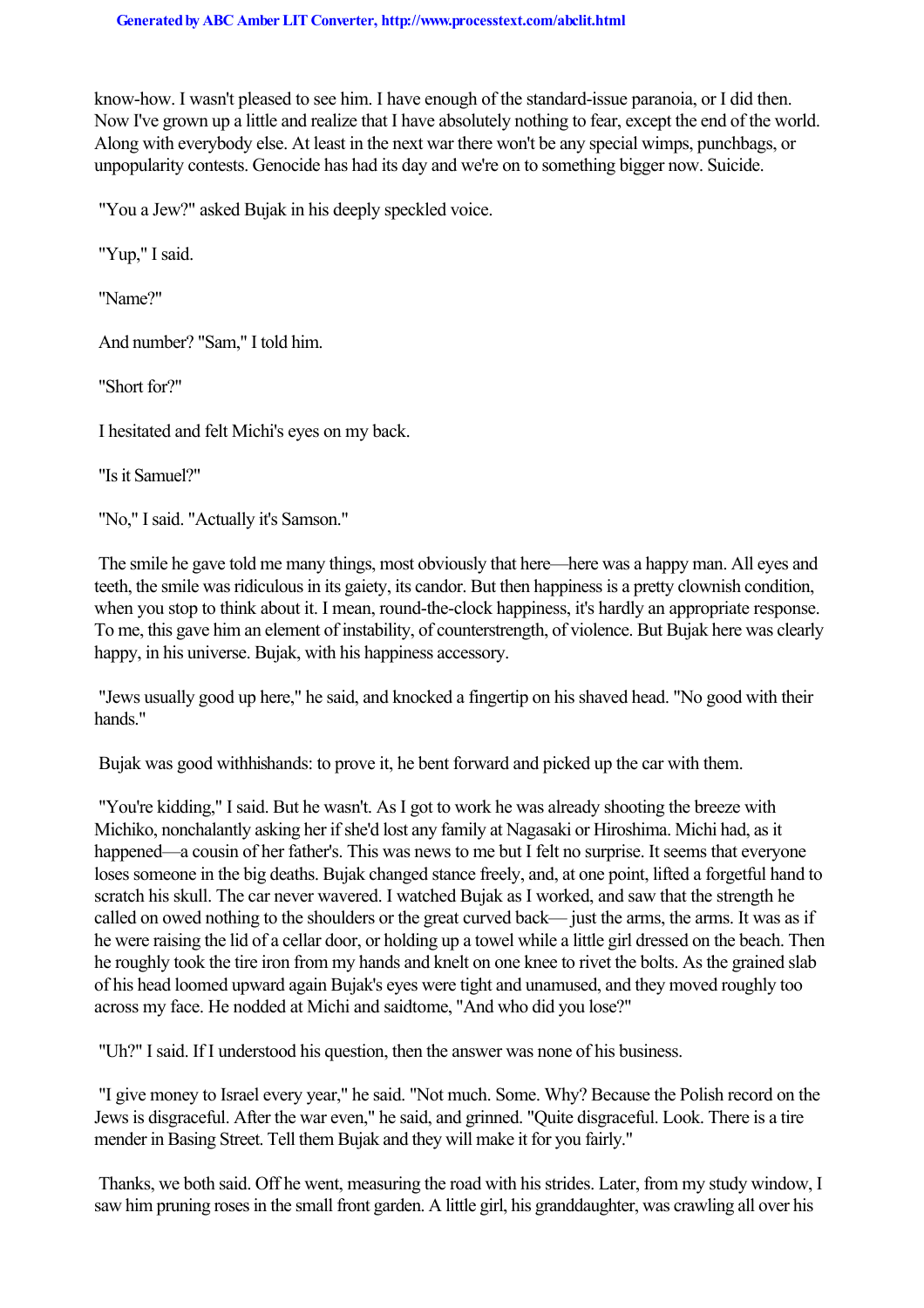back. I saw him often, from my study window. In those days, in 1980, I was trying to be a writer. No longer. I can't take the study life, the life of the study. This is the only story I'll ever tell, and this story is true. . . . Michiko was sold on Bujak right away and dropped a thank-you note through his door that same afternoon. But it took a while before I had really made terms with Bujak.

 I asked around about this character, as you will when you're playing at writing. Like I said, everybody knew Bujak. In the streets, the pubs, the shops, they spoke of him as a fixer and handyman, omnicompetent: all the systems that keep a house going, that keep it alive—Bujak could handle them, the veins, the linings, the glands, and the bowels. He was also marked down as a definite eccentric, a stargazer, a "philosopher"—not, I gathered, a valued calling in these parts—and on occasion as an out-and-outnutter(one of those words that never sound right on American lips, likequidandbloody). People gave Bujak his due as a family man: once Michi and I glimpsed him quite far afield, outside the Russian church on the junction of St. Petersburg Place and Moscow Road, erect in his suit, with his mother, his daughter, and his granddaughter; I remember thinking that even huge Bujak could show the fussed delicacy you get from living in a house full of ladies. But most eagerly and vehemently, of course, they spoke of Bujak the peacekeeper, the vigilante, the rough-justice artist. They spoke of skirmishes, vendettas, one-man wars, preemptive strikes. Standing there in the pub, the shoulderless and bespectacled American with his beer mug awkwardly poised, or peering over a counter, or standing on a corner with milk carton and newspaper under my arm, I was indulged with tales of Bujak and the strong force.

 The time he caught two black kids prying at a neighbor's basement window and sent them twirling into the street with two flicks of his wrist, like someone mucking out a trench. Or what he did to their big brothers when they jumped him in Golbourne Road the following night. Any brawler or burglar nabbed by Bujak soon wished himself under the hosepipe in some nice safe slammer. He took on all comers. Feuding with the council, he once dragged a skip full of rubbish a hundred yards from his front door. He went out one night and upended a truck after a row about a generator with some local building contractors. The Bujak women could walk the All Saints Road at any hour and expect no bother. And Bujak himself could silence a pub just by walking past it. He was popular, though. He was the community man, and such community as the street had devolved upon Bujak. He was our deterrent.

 And it wasn't enough. . . . Now, in 1985, it is hard for me to believe that a city is anything more or other than the sum of its streets, as I sit here with the Upper West Side blatting at my window and fingering my heart. Sometimes in my dreams of New York danger I stare down over the city—and it looks half made, half wrecked, one half (the base perhaps) of something larger torn in two, frayed, twangy, moist with rain or solder. And you mean to tell me, I say to myself, that this is supposed to be acommunity? . . .My wife and daughter move around among all this, among the violations, the life-trashers, the innocent murderers. Michiko takes our little girl to the daycare center where she works. Daycare—that's good. But what about dawn care, dusk care, what about night care? If I just had a force I could enfold them with, oh, if I just had the strong force. . . . Bujak was right. In the city now there are loose components, accelerated particles—somethinghascome loose, something is wriggling, lassooing, spinning toward the edge of its groove. Something must give and it isn't safe. You ought to be terribly careful. Because safety has left our lives. It's gone forever. And what do animals do when you give them only danger? They make more danger, more, much more.

 It was 1980, the birth year of Solidarity, and Bujak was Polish. This combination of circumstances led me to assume that Bujak was liberal in his sentiments. Actually it didn't follow. As I proudly strolled with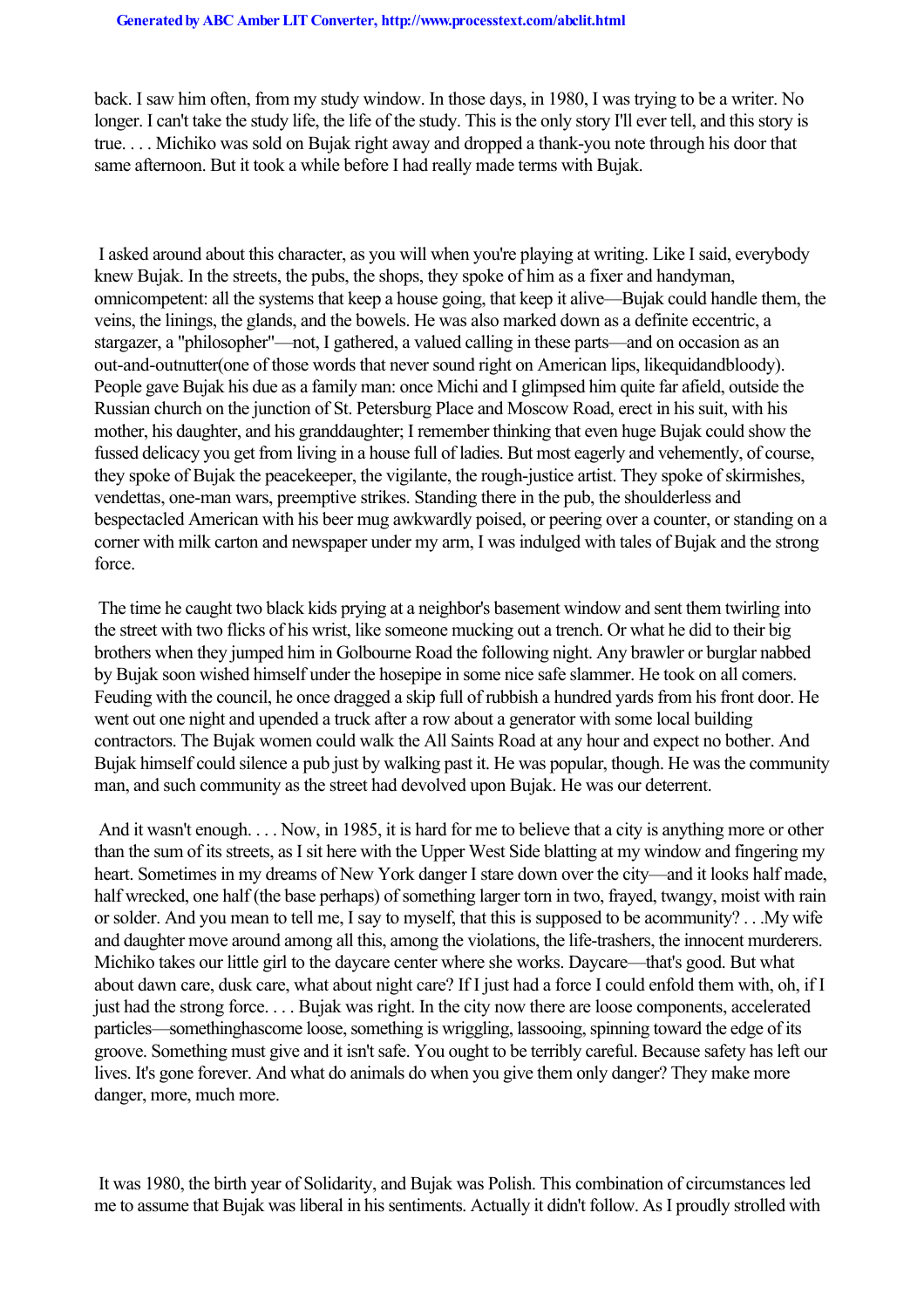him to the timber yard or the home-improvement stores off the Portobello Road, Bujak would fume against the blacks, theczarnuchy,as they strutted and gabbled round about us. The blacks were fine, he grinningly argued, in a context of sun, surf, and plentiful bananas; but in a Western city they were just children— understandably angry children too. Once he stopped dead to marvel at two gay punks inno future T-shirts, with hair like old ladies' bonnets, as they walked toward us hand in hand. "It's incredible, isn't it," he said, rolling ther.With the faggots, Bujak saw their plight, and their profusion, as an Einsteinian matter also. He confessed to the fantasy of leading a cavalry charge against the streets and their strange ensembles—the sound of the hooves, the twirling cutlasses. "A desire which I suppress of course. But if I could just press a button," he added, greedily eying thepedaly,theczarnuchy,the street dwellers as they turned and gesticulated and reshuffled and moved on.

 Violence in a man is usually the overspill of something else. You know how it is. You see these guys. I appear to have an almost disabling sensitivity to violence in other men, a fallout detector for those spots of waste or exorbitance that spill over into force. Like a canary in a prewar coalmine, I check out early when there is violence, when there is poison in the air. What is this propensity? Call itfear,if you like.Fear will do fine. The raised voice in the restaurant and its sour tang of brutality and booze, the look a man will give his wife which demotes her on the human scale, which prepares her for the human disgrace of violence, the pumping leg, the fizzing eye, the public bar at ten fifty-five. I see all this—my body sees it, and gives me adrenaline, gives me sweat. I faint at the sight of blood. I faint at the sight of a Band-Aid, an aspirin. This sense of critical fragility (myself, my wife, my daughter, even the poor planet, baby blue in its shawls), it drove me from my study in the end. The study life is all thought and anxiety and I cannot take the study life anymore.

 Late at night, over at Bujak's large, aromatic, icon-infested apartment (the blue glow of saints, candles, vigils), I scanned the big Pole for the excresences of violence. His mother, old Roza, made the tea. The old woman ("rouge" with anaon the end), she calmed me with her iconic presence, the moist hair grained like silver, as Bujak talked about the strong force, the energy locked in matter. Grinning in the gloom, Bujak told me what he had done to the Nazi collaborator in Warsaw, in 1943. Boy, I thought; I bet the guy didn't do much collaborating after that. However, I couldn't conceal my distaste. "But aren't you glad?" urged Bujak. No, I said, why should I be? "You lost two grandparents to these people." Yeah, I said. So? That doesn't change anything. "Revenge," said Bujak simply. Revenge is overrated, I told him. And out of date. He looked at me with violent contempt. He opened his hands in an explanatory gesture: the hands, the arms, the policemen of his will. Bujak was a big fan of revenge. He had a lot of time for revenge.

 I once saw him use those hands, those arms. I saw it all from my study window, the four-paneled screen (moon-spotted, with refracting crossbar) through which the world came in at me then. I saw the four guys climb from the two cars and steady themselves in front of Bujak's stoop. Did I hear a scream from within, a cry of warning or yearning? . . . Bujak's daughter gave the old man a lot of grief. Her first name was Leokadia. Her second name was trouble. Rural-looking yet glamorous, thirty-three, tall, plump, fierce, and tearful, she was the unstable element in Bujak's nucleus. She had, I noticed, two voices, one for truth, and one for nonsense, one for lies. Against the brown and shiny surface of her old-style dresses, the convex and the concave were interestingly disposed.Herdaughter, little Boguslawa, was the byblow of some chaotic twelve-hour romance. It was well known on the street that Leokadia had round heels: the sort of girl (we used to say) who went into a hot flush every time she saw an army personnel carrier. She even made a pitch at me, here at the flat one time. Needless to say, I failed to come across, í had my reasons: fear of reprisals from Michiko and Bujak himself (they both loomed in my mind, incongruously equal in size); also, more basically, I'm by no means sure I could handle someone like Leokadia in the cot. All that breast and haunch. All those freckles and tears. . . . For six months she had been living with a man who beat her, lithe little Pat, sinewy, angular, wired very tight. I think she beat him too, a bit. But violence is finally a masculine accomplishment. Violence—now that's man's work. Leokadia kept going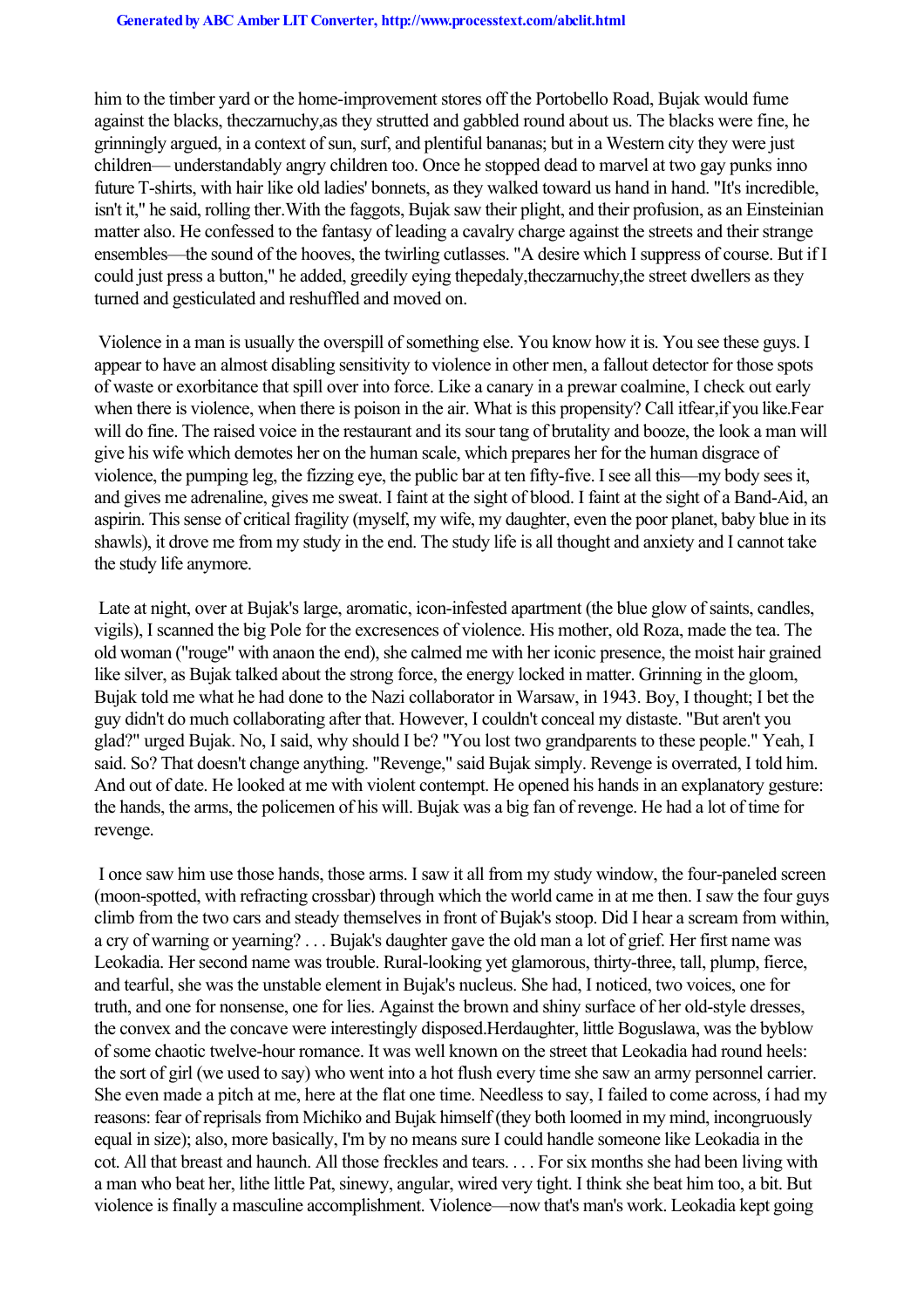back to Pat, don't ask me why. I don't know. They don't know. There she goes again, ticking back to him on her heels, with black eye, grazed cheek, wrenched hair. Nobody knows why. Not even they know. Bujak, surprisingly, stayed out of it, held his distance, remained solid—though he did try to keep the little girl, Boguslawa, safely at home, out of the turbulence. You would often see old Roza ferrying the kid from one flat to the other. After her second spell in the hospital (cracked ribs this time) Leokadia called it a day and went home for good. Then Pat showed up with his pals and found Bujak waiting.

 The three men (I saw it all) had an unmistakable look about them, with that English bad-boy build, proud guts and tapering legs that bent backward from the knee down, sparse-haired with old-young faces, as if they had done their aging a lot quicker than one year at a time. I don't know whether these guys would have frightened anybody much on the American circuit, but I guess they were big enough and their intention was plain. (Did you read about the Yablonsky murders? In the States these days, if you're on the list, they come in and do the whole family. Yes, they just nuke you now.) Anyway, they frightened me. I sat writhing at my desk as Pat led them through the garden gate. I hated the flares of his jeans, the compact running shoes, the tight Fred Perry. Then the front door opened: bespectacled Bujak, wearing braces over his vest, old, huge. In a reflex that spelt seriousness and scorn, the men loosened their shoulders and let their hands dangle in readiness. Words were exchanged—demand, denial. They moved forward.

 Now I must have blinked, or shut my eyes, or ducked (or fainted). I heard three blows on a regular second beat, clean, direct, and atrocious, each one like an ax splitting frozen wood. When I looked up, Pat and one of his friends were lying on the steps; the other guys were backing away, backing away from the site of this incident, this demonstration. Expressionlessly Bujak knelt to do something extra to Pat on the floor. As I watched, he tugged back the hair and carefully poked a neutronium fist into Pat's upturned face. I had to go and lie down after that. But a couple of weeks later I saw Pat sitting alone in the London Apprentice; he was shivering remorsefully in the corner behind the jukebox; the pleated welt on his cheek bore all the colors of flame, and he was drinking his beer through a straw. In that one blow he had taken payment for everything he had given Leokadia.

With Bujak, I was always edging into friendship. I don't know if I ever really made it. Differences of age aren't easy. Differences of strength aren't easy. Friendship isn't easy. When Bujak's own holocaust came calling, I was some help to him; I was better than nothing. I went to the court. I went to the cemetery. I took my share of the strong force, what little I could take. . . . Perhaps a dozen times during that summer, before the catastrophe came (it was heading toward him slowly, gathering speed), I sat up late on his back porch when all the women had gone to bed. Bujak stargazed. He talked and drank his tea. "Traveling at the speed of light," he said one time, "you could cross the whole universe in less than a second. Time and distance would be annihilated, and all futures possible." No shit? I thought. Or again: "If you could linger on the brink of a singularity, time would be so slow that a night would pass in forty-five seconds, and there would be three American elections in the space of seven days." Three American elections, I said to myself. Whew, what a boring week. And why ishethe dreamer, while I am bound to the low earth? Feeling mean, I often despised the dreaming Bujak, but I entertained late-night warmth for him too, for the accretions of experience (time having worked on his face like a sculptor, awful slow), and I feared him—I feared the energy coiled, seized, and locked in Bujak. Staring up at our little disk of stars (and perhaps there are better residential galaxies than our own: cleaner, safer, more gentrified), I sensed only the false stillness of the black nightmap, its beauty concealing great and routine violence, the fleeing universe, with matter racing apart, exploding to the limits of space and time, all tugs and curves, all hubble and doppler, infinitely and eternally hostile. . . . This evening, as I write, the New York sky is also full of stars—the same stars. There. There is Michiko coming down the street, hand in hand with our little girl. They made it. Home at last. Above them the gods shoot crap with their black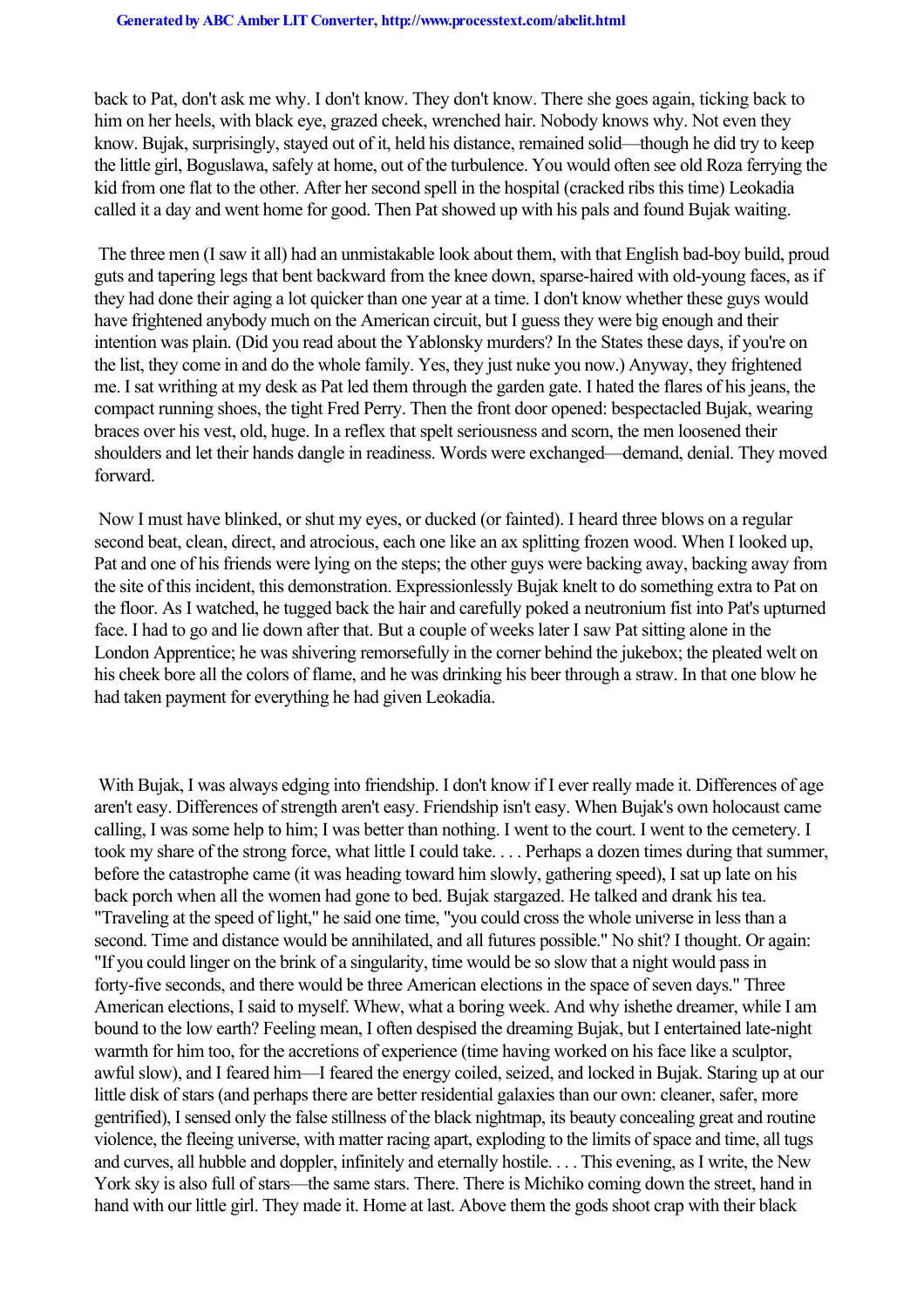dice: threes and fives and ones.The Plough has just rolled a four and a two. But who throws the six, the six, the six?

 All peculiarly modern ills, all fresh distortions and distempers, Bujak attributed to one thing: Einsteinian knowledge, knowledge of the strong force. It was his central paradox that the greatest—the purest, the most magical— genius of our time should have introduced the earth to such squalor, profanity, and panic. "But how very like the twentieth century," he said: this was always going to be the age when irony really came into its own. I have cousins and uncles who speak of Einstein as if he were some hero ballplayer captaining a team called the Jews ("the mind on him," "look at the mind on the guy"). Bujak spoke of Einstein as if he were God's literary critic, God being a poet. I, more stolidly, tend to suspect that God is a novelist —a garrulous and deeply unwholesome one too. . . . Actually Bujak's theory had a lot of appeal for me. It was, at least, holistic. It answered the big question. You know the question I mean, and its cumulative disquiet, its compound interest. You ask yourself the question every time you open a newspaper or switch on the TV or walk the streets among sons of thunder. New formations, deformations. You know the question. It reads:Just what the hell is going on around here?

 The world looks worse every day. Is it worse, or does it just look it? The world gets older. The world has seen and done it all. Boy, is it beat. It's suicidal. Like Leokadia, the world has done too many things too many times with too many people, done it this way, that way, with him, with him. The world has been to so many parties, been in so many fights, lost its keys, had its handbag stolen, drunk too much. It all adds up. A tab is presented. Our ironic destiny. Look at the modern infamies, the twentieth-century sins. Some are strange, some banal, but they all offend the eye, covered in their newborn vernix. Gratuitous or recreational crimes of violence, the ever-less-tacit totalitarianism of money (money—whatisthis shit anyway?), the pornographic proliferation, the nuclear collapse of the family (with the breeders all going critical, and now the children running too), the sappings and distortions of a mediated reality, the sexual abuse of the very old and the very young (of the weak, the weak): what is the hidden denominator here, and what could explain itall?

 To paraphrase Bujak, as I understood him. We live in a shameful shadowland. Quietly, our idea of human life has changed, thinned out. We can't help but think less of it now. The human race has declassed itself. It does not live anymore; it just survives, like an animal. We endure the suicide's shame, the shame of the murderer, the shame of the victim. Death is all we have in common. And what does that do to life? Such, at any rate, was Bujak's damage check. If the world disarmed tomorrow, he believed, the species would still need at least a century of recuperation, after its entanglement, its flirtation, after its thing with the strong force.

 Academic in any case, since Bujak was insuperably convinced that the end was on its way. How could man (that dangerous creature—I mean, look at hisrecord),how could man resist the intoxication of the Perfect Crime, one that destroys all evidence, all redress, all pasts, all futures? I was enough of a peacenik, optimist, and funker to take the other view. A dedicated follower of fear, I always thought that the fat brute and the big bastard would maintain their standoff: they know that if one fist is raised then the whole pub comes down anyway. Not a masterpiece of reassurance, I agree—not at ten fifty-five on a Saturday night, with the drink still coming.

 "Deterrence theory," said Bujak, with his grin. "It's not just a bad theory. It's not even a theory. It's an insanity."

"That's why you have to go further."

"You are a unilateralist?"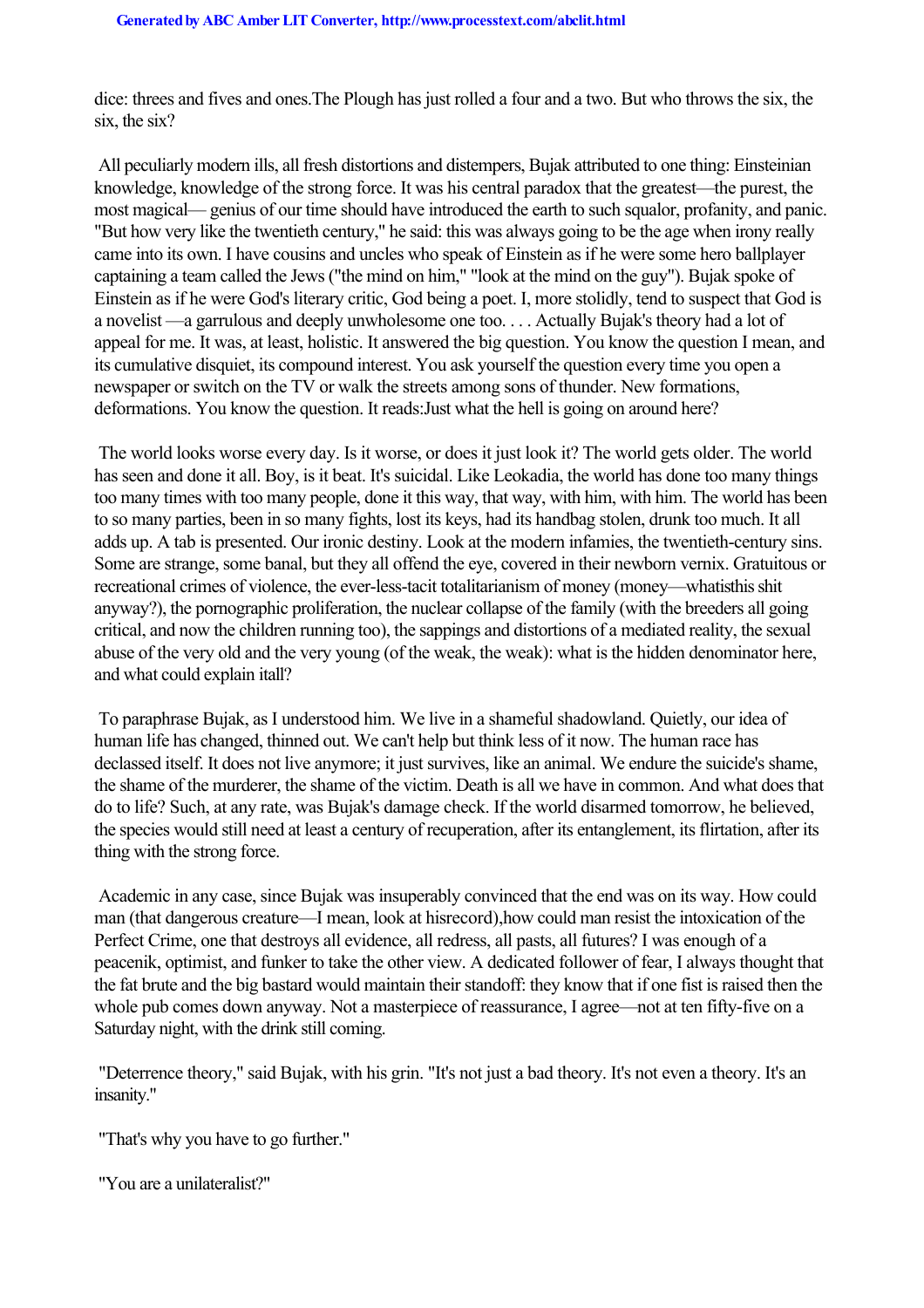"Well yeah," I said. "Someone's got to make a start sometime. Make a start. England is historically well placed to give it a try. So the Russians take Europe, maybe. But that risk must be smaller than the other risk, which is infinite."

"This changes nothing. The risk is unaltered. All you do here is make life easier to part with."

"Well, I just think you have to make a start."

 Our arguments always ended on the same side street. I maintained that the victim of a first strike would have no reason to retaliate, and would probably not do so.

"Oh?" said Bujak.

 "What would be the point? You'd have nothing to protect. No country, no people. You'd gain nothing. Why add to it all?"

"Revenge."

"Oh yeah. The heat of the battle. But that's not areason."

 "In war, revenge is a reason. Revenge is as reasonable as anything. They say nuclear war will not be reallywarbut something else. True, but it will feel like war to those who fight it."

 On the other hand, he added, nobody could guess how people would react under the strong force. Having crossed that line the whole world would be crazy or animal and certainly no longer human.

 One day in the fall of 1980 Bujak traveled north. I never knew why. I saw him on the street that morning, a formidable sight in the edifice of his dark blue suit. Something about his air of courtly gaiety, his cap, his tie, suggested to me that he was off to investigate an old ladyfriend. The sky was gray and gristly, with interesting bruises, the street damp and stickered with leaves. Bujak pointed a tight umbrella at his own front door. "I come back tomorrow night," he said. "Keep an eye on them."

"Me? Well, sure. Okay."

 "Leokadia, I learn, is pregnant. Two months. Pat. Oh, Pat—he really was too bad." Then he shrugged powerfully and said, "But I'm pleased. Look at Boguslawa. Her father was an animal too. But look at her. A flower. An angel from heaven."

 And off he went, pacing out the street, content, if necessary, to walk the whole way. That afternoon I looked in on the girls and drank a cup of tea with old Roza. Christ, I remember thinking, what is it with these Polacks? Roza was seventy-eight. By that agemymother had been dead for twenty years. (Cancer. Cancer is theotherthing—the third thing. Cancer will come for me too, I guess. Sometimes I feel it right in front of me, fizzing like television inches from my face.) I sat there and wondered how the quality of wildness was distributed among the Bujak ladies. With pious eyes and hair like antique silver, Roza was nonetheless the sort of old woman who still enjoyed laughing at the odd salacious joke—and she laughed very musically, one hand raised in gentle propitiation. "Hey, Roza," I would say: "I got one for you." And she would start laughing before I began. Little Boguslawa—seven, silent, sensitive—lay reading by the fire, her eyes lit by the page. Even the brawny beauty Leokadia seemed steadier, her eyes more easily containing their glow. She spoke to me now as levelly as she used to before we had that awkward tangle in my apartment. You know, I think the reason she put out for the boys so much was the usual thing about trying to accumulate approval. Approval is funny stuff, and some people need a lot more of it than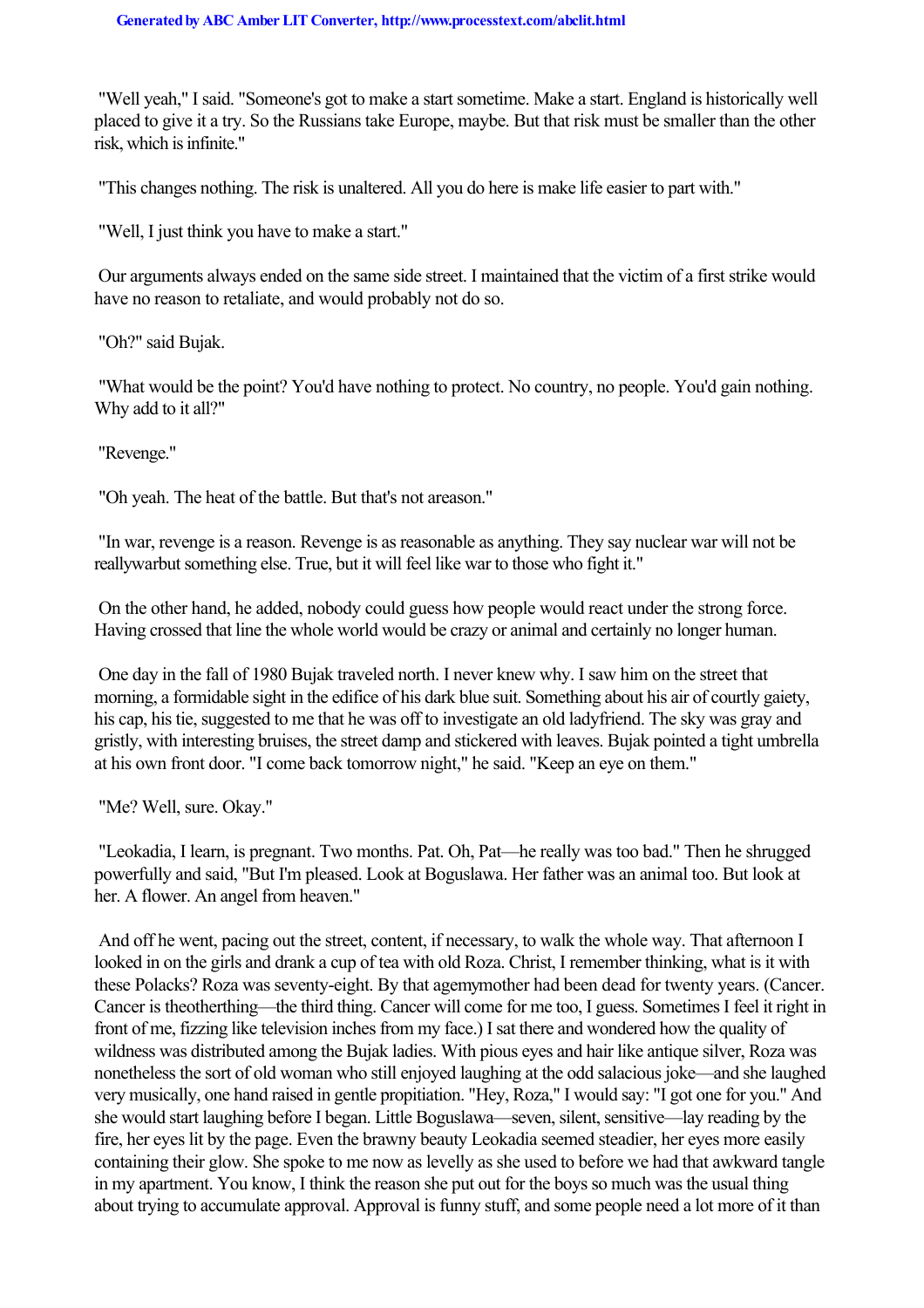others. Also she was obviously very rich in her female properties and essences; being prudent isn't so easy for girls kitted out like that. Now she sat there equably doing nothing. The red flag was down. All was calm with her dangerous floods and tides. A moony peace—Michi was like that herself sometimes, when our child was on the way. Our little one. Expecting. I stuck around for an hour or so and then crossed the road again, back to my study and its small life. I sat and readMosby's Memoirsfor the rest of the evening; and through my window I did indeed keep an eye on the Bujak front door. The next day was Friday. I looked in on the ladies to drop off a key before heading north myself —to Manchester and to Michiko. Meanwhile, energetic actors, vivid representatives of the twentieth century—Einstein's monsters—were on their way south.

 At midnight on Saturday Bujak returned. All I know about what he found I got from the newspapers and the police, together with a couple of stray details that Bujak let slip. In any event I will add nothing; I will add nothing to what Bujak found. . . . He had no premonition until he placed his key in the lock and saw that the door was open and gave softly to his touch. He proceeded in deep silence. The hall had an odd smell to it, the smell of cigarette smoke and jam. Bujak tipped open the living-room door. The room looked like half of something torn in two. On the floor an empty vodka bottle seemed to tip slightly on its axis. Leokadia lay naked in the corner. One leg was bent at an impossible angle. Bujak moved through the terrible rooms. Roza and Boguslawa lay on their beds, naked, contorted, frozen, like Leokadia. In Leokadia's room two strange men were sleeping. Bujak closed the bedroom door behind him and removed his cap. He came closer. He leaned forward to seize them. Just before he did so he flexed his arms and felt the rustle of the strong force.

 This happened five years ago. Yes, I'm here to tell you that the world is still around, in 1985. We live in New York now. I teach. The students come to me, and then they leave. There are gaps, spaces in between things big enough for me to glimpse the study life and know again that I can't take it. My daughter is four years old. I was present at the birth, or I tried to be. First I was sick; then I hid; then I fainted. Yeah, I did real good. Found and revived, I was led back to the delivery room. They placed the blood-fringed bundle in my arms. I thought then and I think now: How will the poor little bitch make it? How will shemakeit? But I'm learning to live with her, with the worry bomb, the love bomb. Last summer we took her to England. The pound was weak and the dollar was strong—the bold, the swaggering dollar, plunderer of Europe. We took her to London, London West, carnival country with its sons of thunder.

 Bujak country. I'd called my landlady and established that Bujak, too, was still around, in 1984. There was a question I needed to ask him. And Michi and I wanted to show Bujak our girl, little Roza, named for the old woman.

 It was old Roza whom I had thought of most fixedly, during the worst car journey of my life, as we drove from Manchester to London, from fair weather into foul, into Sunday weather. That morning, over coffee and yogurt in her cubicle, Michi handed me the smudged and mangling tabloid. "Sam?" she said. I stared at the story, at the name, and realized that the rat life is not somewhere else anymore, is not on the other side but touches your life, my life. . . . Cars are terrible things and no wonder Bujak hated them. Cars are cruel creatures, vicious bastards, pitiless and inexorable, with only this one idea, this A-to-B-idea. They made no allowances. Down we slid through the motorway wheel-squirt. Neighbors gathered as we parked, the men bearing umbrellas, the women with their arms folded, shaking their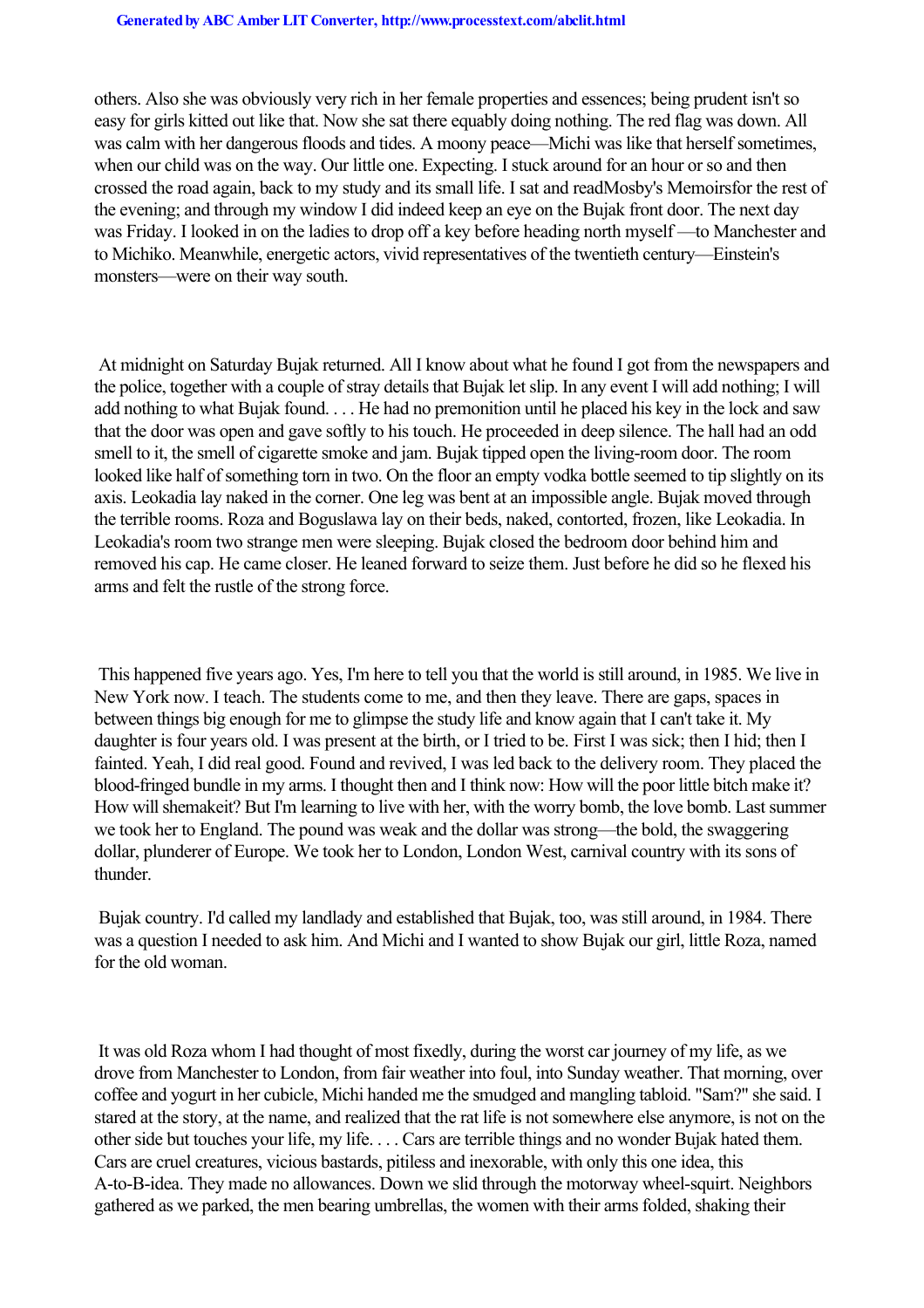heads. I crossed the street and rang the bell. And again. And for what? I tried the back door, the kitchen porch. Then Michiko called me. Together we stared through the living-room window. Bujak sat at the table, hunched forward as if he needed all the power of his back and shoulders just to hold position, just to keep his rest energy seized, skewered. Several times I knocked on the glass. He never moved. There was a noise in my ear and the seconds fussed and fussed, slower than a fuse. The street felt like a cave. I turned to Michi and her four-lidded eyes.

We stood and watched each other through the heavy rain.

 Later, I was some help to him, I think, when it was my turn to tangle with the strong force. For some reason Michiko could bear none of this; the very next day she bowed out on me and went straight back to America. Why? She had and still has ten times my strength. Perhaps that was it. Perhaps she was too strong to bend to the strong force. Anyway, I make no special claims here. ... In the evenings Bujak would come and sit in my kitchen, filling the room. He wanted proximity, he wanted to be elsewhere. He didn't talk. The small corridor hummed with strange emanations, pulsings, fallout. It was often hard to move, hard to breathe. What do strong men feel when their strength is leaving them? Do they listen to the past or do they just hear things—voices, music, the cauldron bubble of distant hooves? I'll be honest and say what I thought. I thought, Maybe he'll have to kill me, not because he wants to or wishes me harm, but because he has taken so much harm himself. This would free him of it, for a while. Something had to give. I endured the aftermath, the radiation. That was the only thing I had to contribute.

 Also I went with him to court, and was at his side throughoutthatinjury, that serial injury. The two defendants were Scotsmen, bail beaters from Dundee, twentyish, wanted—not that it made much difference who they were. There was no plea of insanity, nor indeed any clear sign of it. Sanity didn't enter into the thing. You couldn't understand anything they said so a policeman translated. Their story went like this. Having had more pints of beer than were perhaps strictly good for them, the two men took up with Leokadia Bujak on the street and offered to walk her home. Asked inside, they in turn made passionate love to the young woman, at her invitation, and then settled down for a refreshing nap. While they slept, some other party had come in and done all these terrible things. Throughout Bujak sat there, quietly creaking. He and I both knew that Leokadia might have done something of the kind, on another night, in another life, Christ, she might have done—but with these dogs, these superdogs, underdogs, threadbare rodents with their orange teeth? It didn't matter anyway. Whocared.Bujak gave his evidence. The jury was out for less than twenty minutes. Both men got eighteen years. From my point of view, of course (for me it was the only imponderable), the main question was never asked, let alone answered: it had to do with those strange seconds in Leokadia's bedroom, Bujak alone with the two men. Nobody asked the question. I would ask it, four years later. I couldn't ask it then. . . . The day after sentencing I had a kind of a breakdown. With raw throat and eyes and nose streaming I hauled myself onto a jet. I didn't even dare say good-by. At Kennedy what do I find but Michiko staring me in the face and telling me she's pregnant. There and then I went down on my lousy knees and begged her not to have it. But she had it all right—two months early. Jesus, a new horror story by Edgar Allan Poe: The Premature Baby. Under the jar, under the lamp, jaundice, pneumonia —she even had a heart attack. So did I, when they told me. She made it in the end, though. She's great now, in 1985. You should see her. It is the love bomb and its fallout that energize you in the end. You couldn't begin to do it without the love. . . . That's them on the stairs, I think. Yes, in they come, changing everything. Here is Roza, and here is Michiko, and here am I.

 Bujak was still on the street. He had moved, from 45 to 84, but he was still on the street. We asked around. The whole street knew Bujak. And there he was in the front garden, watching a fire as it flexed and cracked, the snakeheads of flame taking sudden bites from the air—snakes of fire, in the knowledge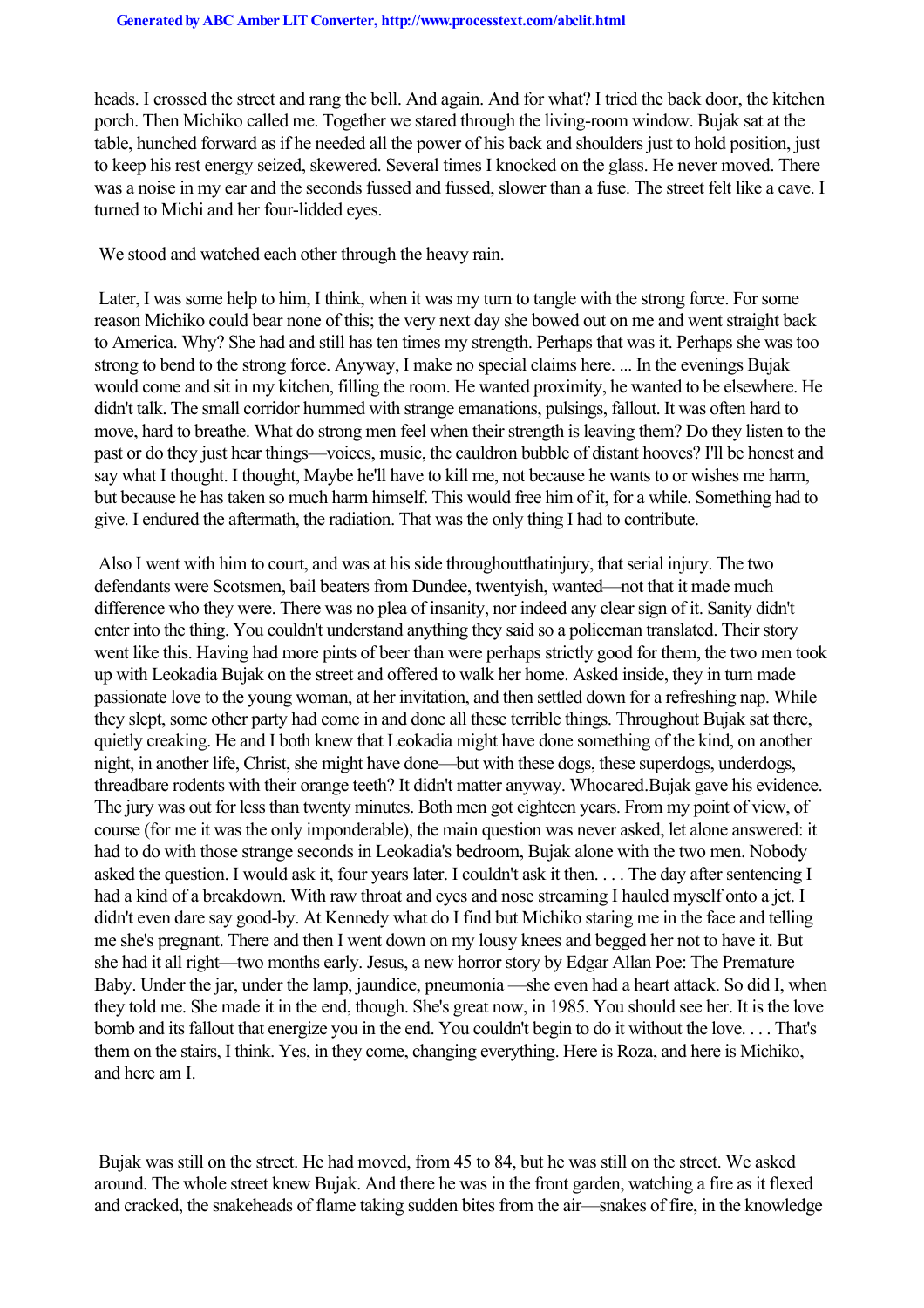garden. After all, we coped with fire, when it came; we didn't all get broiled and scorched. He looked up. The ogre's smile hadn't changed that much, I thought, although the presence of the man was palpably reduced. Still old and huge in his vest, but the mass, the holding energy softened and dispersed. Well, something had to give. Bujak had adopted or been adopted by or at any rate made himself necessary to a large and assorted household, mostly Irish. The rooms were scrubbed, bare, vigorous, and orderly, with all that can-do can do. There was lunch on the sun-absorbing pine table: beer, cider, noise, and the sun's phototherapy. The violence with which the fiftyish redhead scolded Bujak about his appearance made it plain to me that there was a romantic attachment. Even then, with the old guy nearer seventy than sixty, I thought with awe of Bujak in the sack. Bujak in the bag! Incredibly, his happiness was intact—unimpaired, entire. How come? Because, I think, his generosity extended not just to the earth but to the universe—or simply that he loved all matter, its spin and charm, redshifts and blueshifts, its underthings. The happiness was there. It was the strength that had gone from him forever. Over lunch he said that, a week or two ago, he had seen a man hitting a woman on the street. He shouted at them and broke it up. Physically, though, he was powerless to intercede—helpless,he said, with a shrug. Actually you could feel the difference in the way he moved, in the way he crossed the room toward you. The strength had gone, or the will to use it.

 Afterward he and I stepped out onto the street. Michiko had ducked out of this last encounter, choosing instead to linger with the ladies. But we had the girl with us, little Roza, asleep on Bujak's shoulder. I watched him without fear. He wouldn't drop the folded child. He had taken possession of Roza with his arms.

 As if by arrangement we paused at number 45. Black kids now played in the garden with a winded red football. Things were falling away between Bujak and me, and suddenly it seemed that you could say what you liked. So I said, "Adam. No offense. But why didn't you kill them?Iwould have. I mean, if I think of Michi and Roza ..." But in fact you cannot think it, you cannot go near it. The thought is fire. "Why didn't you kill the sons of bitches? What stopped you?"

"Why?" he asked, and grinned. "What would have been the reason?"

"Come on. You could have done it, easy. Self-defense. No court on earth would have sent you down."

"True. It occurred to me."

"Then what happened? Did you—did you feel too weak all of a sudden? Did you just feel too weak?"

 "On the contrary. When I had their heads in my hands I thought how incredibly easy to grind their faces together— until they drowned in each other's faces. But no."

 But no. Bujak had simply dragged the men by the arms (half a mile, to the police station in Harrow Road), like a father with two frantic children. He delivered them and dusted his hands.

"Christ, they'll be out in a few years. Whynotkill them? Why not?"

 "I had no wish to add to what I found. I thought of my dead wife Monika. I thought—they're all dead now. I couldn't add to what I saw there. Really the hardest thing was to touch them at all. You know the wet tails of rats? Snakes? Because I saw that they weren't human beings at all. They had no idea what human life was. No idea! Terrible mutations, a disgrace to their human molding. An eternal disgrace. If I had killed them then I would still be strong. But you must start somewhere. You must make a start."

And now that Bujak has laid down his arms, I don't know why, but I am minutely stronger. I don't know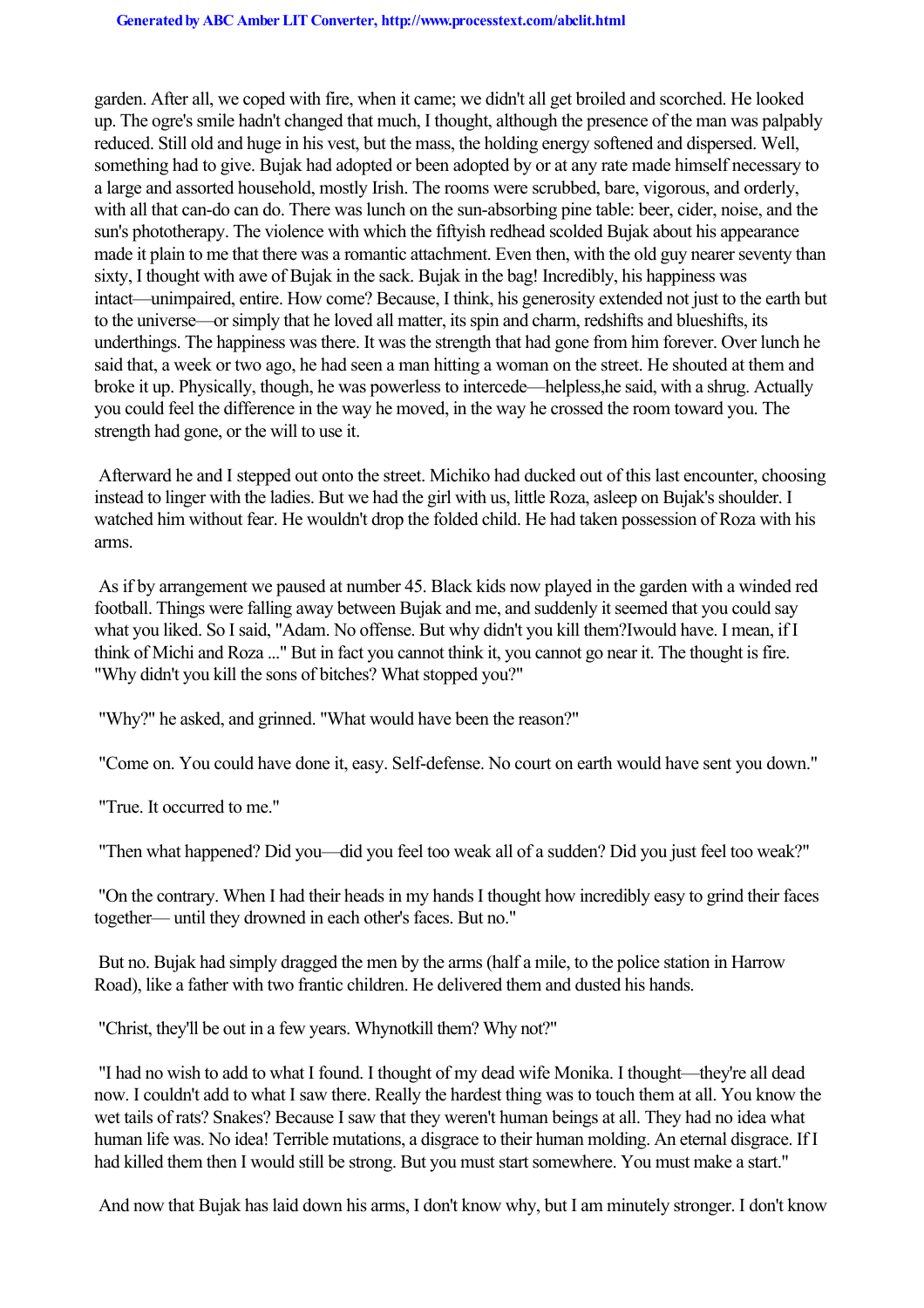why—I can't tell you why.

 He once said to me: "There must be more matter in the universe than we think. Else the distances are horrible. I'm nauseated." Einsteinian to the end, Bujak was an Oscillationist, claiming that the Big Bang will forever alternate with the Big Crunch, that the universe would expand only until unanimous gravity called it back to start again. At that moment, with the cosmos turning on its hinges, light would begin to travel backward, received by the stars and pouring from our human eyes. If, and I can't believe it, time would also be reversed, as Bujak maintained (will we move backward too? Will we have any say in things?), then this moment as I shake his hand shall be the start of my story, his story, our story, and we will slip downtime of each other's lives, to meet four years from now, when, out of the fiercest grief, Bujak's lost women will reappear, born in blood (and we will have our conversations, too, backing away from the same conclusion), until Boguslawa folds into Leokadia, and Leokadia folds into Monika, and Monika is there to be enfolded by Bujak until it is her turn to recede, kissing her fingertips, backing away over the fields to the distant girl with no time for him (will that be any easier to bear than the other way around?), and then big Bujak shrinks, becoming the weakest thing there is, helpless, indefensible, naked, weeping, blind and tiny, and folding into Roza.

## INSIGHT AT FLAME LAKE

### Ned's Diary

 July 16.Well it certainly is a pleasure to have Dan come and summer with us up here at Flame Lake. I'm glad to do it. We have him till mid-August. There'll be problems-Fran and I agree on this—but right now he seems manageable enough, though heavily haunted. Fran's a little upset too, of course, but we talked it through, the night before Dan came, and straightened the whole thing out. I spoke on the phone with Dr. Slizard, who warned me that the extra medication that Dan's taking would make him sullen and unresponsive for the first three or four days. And he is grieving. Poor Dan—I feel for the kid. So brilliant, and so troubled, like his father, God rest his soul. I am grieving too. Even though we weren't that close (he was old enough to be my father), still, when your brother goes, it's like a little death. It's a hell of a thing. Dan hides from the heat. He keeps to his room. Dr. Siizard told me to expect this. I'm hoping the baby will amuse and distract him. Fran is nervous about that also, however. All right. It won't be the carefree summer we were planning on. But we'll work it out. And surely the light and space of Flame Lake will be useful therapy for Dan and may even help to ease his problem.

Dan's Notebook

The lake is like an explosion. . . .

 Dr. Siizard, in our long discussion after Dad's death, assured me that I haveinsightinto my condition. I haveinsight:I know I'm sick. In a sense this was news to me— but then, how could you feel like I feel and not know something was up? Yet there are people with my condition who donothaveinsight.They feel like I feel and they think it's cool. Dad had noinsight.

For the time being, with the extra medication and everything, I keep to my room. Calmly I note the usual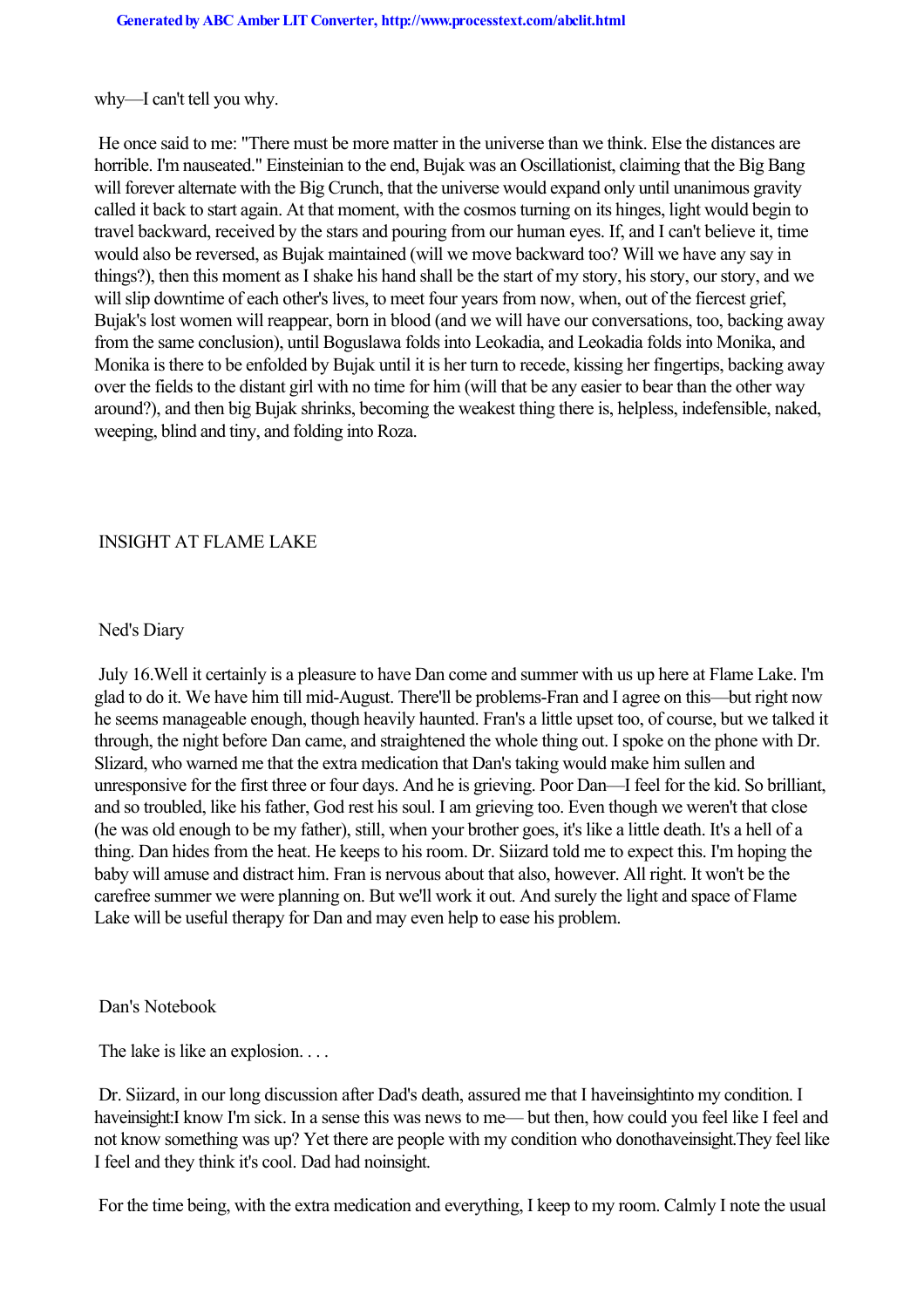side reactions: sudden tightening of the tongue, unprompted blushing, drags of nausea, beaked headaches. All food tastes the same. It tastes of nothing, of dryness and nothing. There is the expected loss of affect—though I can see, with myinsight,that it is more pronounced than ever before. Not yet ready for the heat, I sit in my room and listen to the helpless weeping of the baby. The baby seems cute enough. All babies are cute enough: they have to be, evolutionarily speaking. Her name, they tell me, is Harriet, orHattie.

 I'm grateful to Uncle Ned and, I guess, to his new wife Francesca. She is young, plump, and deeply dark. I know it's ninety degrees out there but she really ought to wear more clothes. In certain lights she has a soft mustache. She is small but she is big: four-feet-eleven in all directions. She's like a baby herself. I have read widely on the subject of schizophrenia. Or, if you prefer, I have read narrowly but with intensity. I have read Dr. Slizard's influential monograph,Schizophrenia,forty or fifty times. I never leave home without it. Slizard doesn't say much about schizophrenic sexuality because, apparently, there isn't that much to say. It's not a hot scene, schizophrenia. Hardly anybody gets laid.

 Behind the comfortable shacklike house there is a forest where, tomorrow, I may go walking. For the time being the forest looks too callow and self-conscious. The greenery is so green. So wooden is the wood. With its glitter-sizzle and the proton play of the waterskaters on its surface, the lake—the lake is like an explosion, in the last split second before it explodes.

#### Ned's Diary

 July 19.Although Dan is no problem and continues to be quite manageable, I have to say that, on occasion, he comes close to straining our patience. But that's all right. Patience is an activity, not a state. You can't just expect tobepatient. You work at it. You beef it up. Mealtimes is when we seem to need our patience most. We need all the patience we can get. Poor Dan, he has difficulty eating. His mouth appears to be painfully dry. He chews slowly, and forever. There is a kind of leaden suspense over the table as we wait for the disappearance of each epic mouthful. Give him a slice of vividly juicy cantaloupe and it turns to bark between his jaws. Fran and I find ourselves lurching into the craziest conversations—we talk aboutanything—just to cover for the kid. And despite his extra medication, his grief pills, Dan is no zombie. I sometimes wish he was, but he's not. He knows. His blushes are really something to see. This morning I called Dr. Slizard at the Section. He said that Dan is sure to improve in a couple of days and will start to communicate. Fran worries about the way Dan looks at the baby. My anxiety about Harriet is more general. If you can believe—or absorb—what you read in the newspapers, it is apparently open season on babies and children. People seem to have gotten the idea suddenly that they can do what they like with them. She's safe here of course, but then there's the crib-death gimmick, dreamed up to ensure that parents get no peace of mindat all.Every morning when I hear Hattie crying or babbling I think—Great. She made it. Fran worries about the way Dan looks at the baby. I tell her he looks at everything that way—at me, at the walls, at the dragonflies, at Flame Lake.

### Dan's Notebook

Days are hot and endless.

 The fish do their fish thing. They swim with their shimmy, then rise to gulp the waiting bugs. The bugs oblige: they go along with the deal. Ned does his Ned thing, and so does Fran. As for the baby, as for Hattie,well, I withhold judgment for the time being.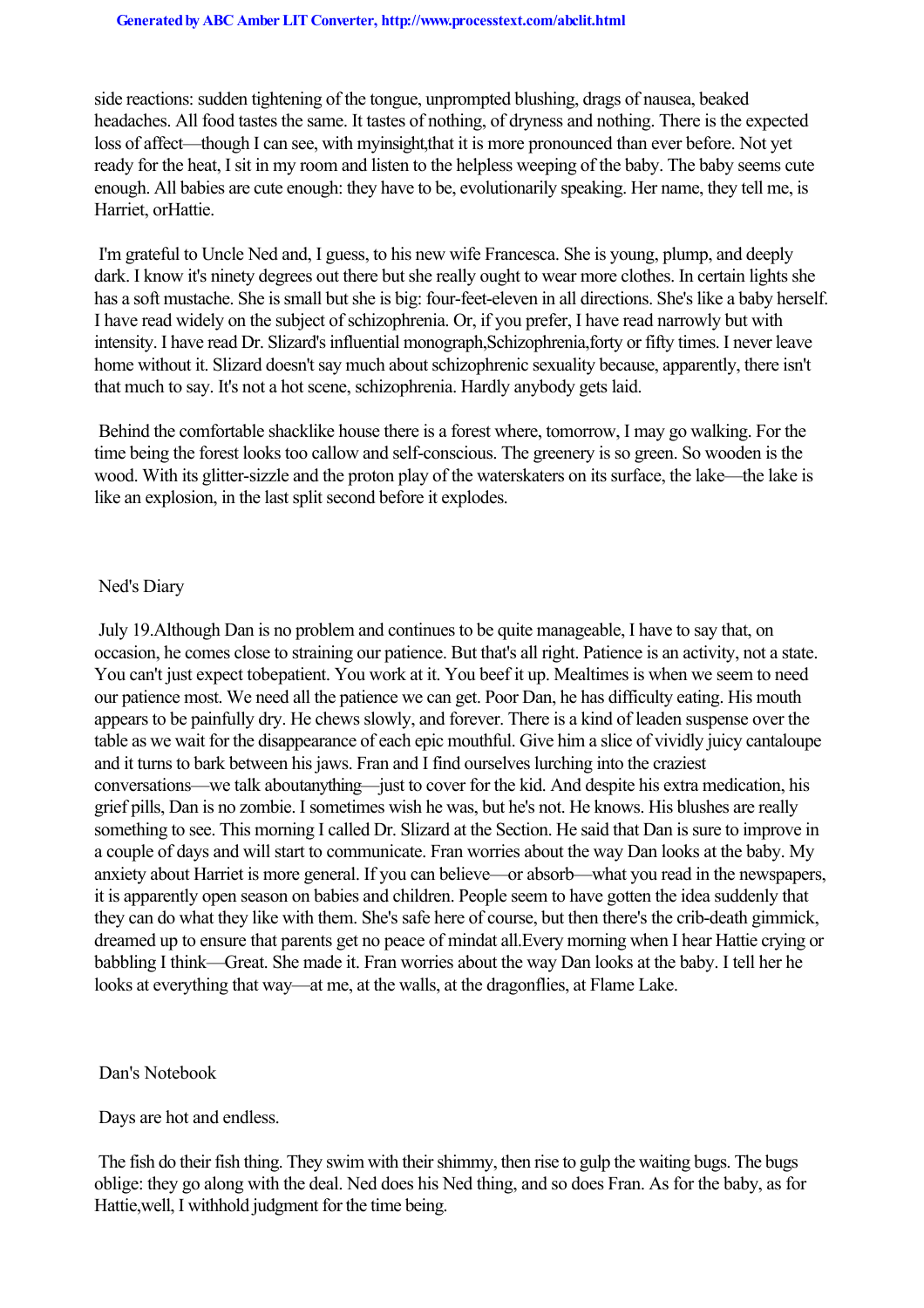Last night I made a distinguished addition to my vast repertoire of atomic dreams, my dreams of nuclear supercatastrophe (you could hardly call themnightmaresanymore). The last civilian is running across the last plain pursued by the last pilot in the last aircraft with the last warhead. These last two actors are moving at the same speed—an interesting departure from the usual crux (escape, weird retardation), with the aircraft experiencing all the human metal fatigue of nightmare. The last civilian runs with a ragged and desperate stride. The last pilot stalks him heavily through the smoke. I cannot tell whether I am the last civilian or the last pilot or simply the last observer, and it doesn't matter, because all will vanish in the last flash-boom and glitter-sizzle, in the last pouring insult of light.

 Uncle Ned was twenty years younger than my father. On the other hand, he is twenty years older than Francesca, this new wife of his. She watches television for hours, or at least she is present while it's on. She reads the dumb stories in the dumb magazines: how Elizabeth Taylor licked her drink problem; how Cher's house is seriously haunted; how President Kennedy is alive and well, living with Buddy Holly on the planet Krypton. Fran sprawls with the baby and listens to rock-pop all day long. Thatmusic—its fatuous lack of complication: songs of personal growth. With all that brown flesh of hers Francesca takes up a lot of space. She is prodigious. She floods the room. It goes without saying that Ned cannot satisfy her. She has one baby, but she will soon be wanting more.

 Like most schizophrenics, I was born in the winter quarter. Many people are baffled by this seasonal disposition.

 Withinsight,however, the explanation seems straightforward enough. Fall and winter are the hardest times for the schizophrenic. They feel terribly schizophrenic in the fall and winter. Not until March or April do they feel like making love. Not until March or April do they feel like making schizophrenic babies.

 Dad was a fat schizophrenic. I am a thin one, so far. He had plenty ofbuffer tissueand could function normally— indeed brilliantly—for long periods. His psychotic breaks were few and far between. But the last break broke him. Suicide. I never consider suicide. I never do. I never even think about it. It just isn't an option. Dad was a physicist, of a kind. I'm going to be one too. He worked in the subatomic realm. I am attracted to radio and x-ray astronomy, to cosmology and uranometry—to the stars. I can see them now, as I sit in the screened porch and write these words: the heavenly bodies, so gravely, so heavily, so forbiddingly embroidered onto the fabric of space-time.

 I can sit outside now, in the black shade, often for an hour at a stretch. It is like breathing fire. The baby Harriet, wearing only a diaper, flaps about on the ground among the twigs and bits of bark, the needled carpet of pine. Occasionally the baby pauses in its baby projects and together we squint out at the lake's heavy water and listen to the background radiation of the insects in the encircling forest.

### Ned's Diary

 July 22.Well now—progress, distinct improvements! We have a way to go yet, of course. I wouldn't call him happy-go-lucky exactly, but at least he looks a lot less like Franz Kafka or Ivan Lendl (yes, Lendl, two sets down to his worst enemy and trailing love-five in the third). He goes outside, he doodles in his notebook, he has some color in those long cheeks. To smile as you take your chair at the table is not the task it was a few days ago. Fran is far more relaxed, though a little faint, as we all are, with the temperatures we're experiencing (the baby stares at all this heat around her as if she won't ever believe it). We no longer feel, for instance, that we need to hide out in our bedroom. Sure, there are still weird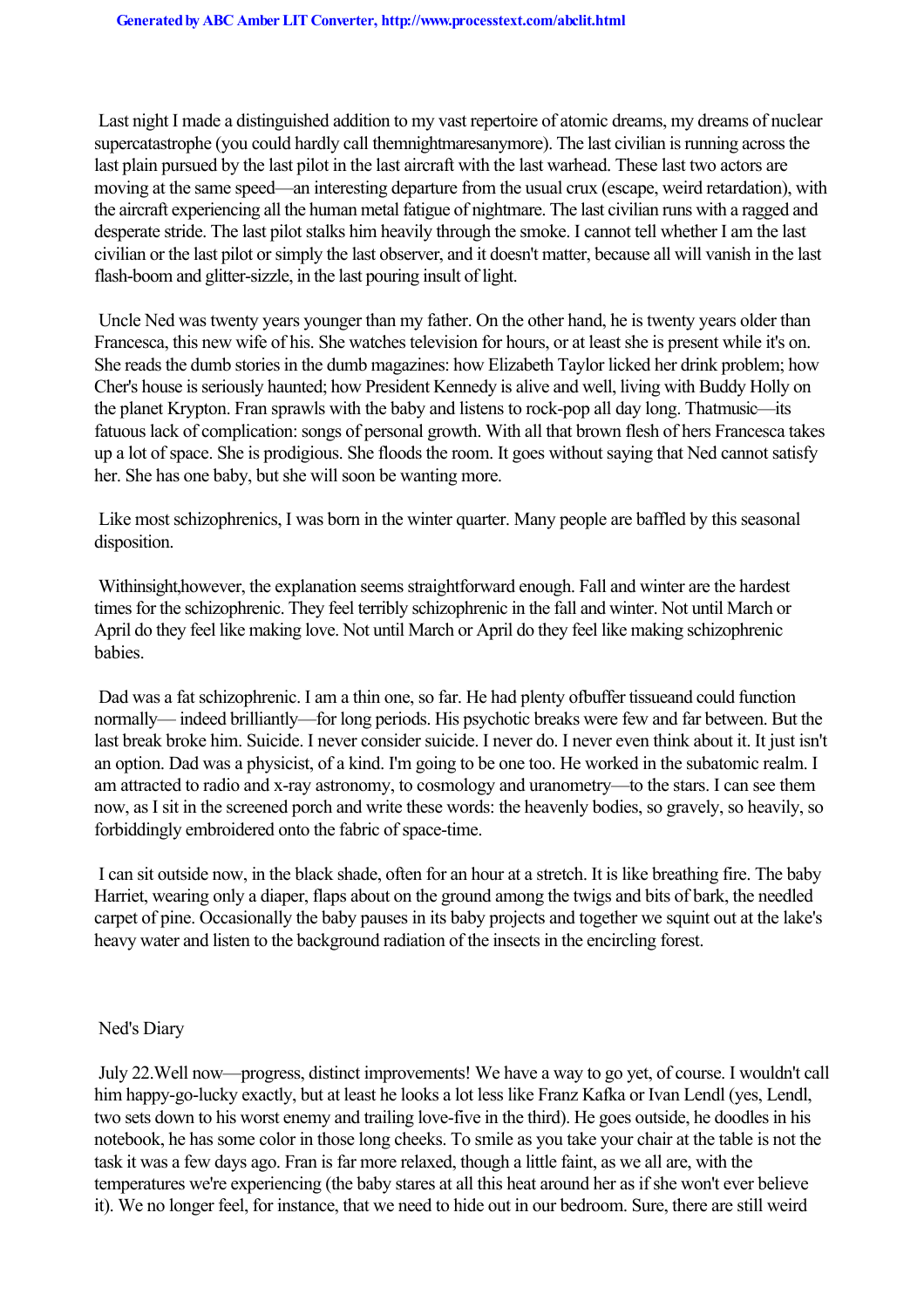things. The kid is covered with mosquito bites. He looks as though he has measles. They seem to go for him in a big way, because none of us are troubled by them. One time I walked past him on the lakefront and there were five or six of the little bastards patiently feeding on his face. Fran remarked that Dan has an odor, not unpleasant exactly, like bruised fruit (his father had it too, sometimes), and maybe that's what attracts the bugs. I asked him if he wanted some repellent or anything but he just smiled and said—It's okay, Uncle Ned, it's no big thing, I'll avoid them now. You see, he's so numbed up on all the pills and chemicals he takes, he doesn't feel the bites. He feels no pain. . . . He seems to be delighted by Harriet, as indeed we all are. Maybe Hattie swung it for him. I have to say that she is just the dream baby. Coming to parenthood late in life—well, I count my blessings. A while ago I had nothing. Now here are these two little honeys. Parental love is strange, and so fearful. I love Fran for her qualities. I love Hattie for her life. I don't want anything from her, except her life. I just want her to be. I would die for that. I just want her to be.

### Dan's Notebook

No, I don't think I've ever felt calmer.

 It was a simple and courageous move: yesterday I ceased all medication, not only the sedatives but the megavitamins —and the antipsychotics. Slizard would be mad if he knew. But Slizard will never know. I am deprogramming myself, once and for all. From now on I will rely exclusively oninsight.Already I can feel the symptoms pressing in on me, looking for an opening, seeking me out. Some are really rather bizarre, or they would be, if I had lessinsight.

 Let me give an example. This afternoon I was lying on the living-room floor, watching the way the overhead fan deranged the rafter cobwebs (and I am surrounded here, you understand, by the usual furniture of lakeside life, with its shanty feel, the damp salt, the fishing tackle, the graphs of the screens charted by the corpses of bugs). Heralded by the familiar double shuffle, the sound of handsteps, kneesteps, little Harriet crawled in from the kitchen. She paused. I turned my head. The baby gave a smile of greedy recognition, and I guess she was about fifteen feet away when, "before my eyes," she started to grow. Within a second she was as large as a five-year-old; within a second more she was the size of a pig. I lay there as she billowed like a circus fat lady, the face growing faster than the body until it filled the room, my whole vision, until it seemed to burst the bounds of the house itself. Alarming? Not really. A routine case ofsize-constancy breakdown.All the baby had done was crawl toward me. Our noses were almost touching, and I had a fisheye-lens view of her marbled eyes, her food-storing cheeks, her depthless teeth, and the ears, translucent, glowing like eyelids shut to the sun.

 Dad was one of the fathers of the nuclear age. Then, when the thing was born, he became its son, along with everybody else. So Dad really threw an odd curve on that whole deal about fathers and sons. First he was the thing's father, then he was the thing's son. Great distortions and malformations should clearly be expected to follow on from such a reversal.

 He worked in delivery systems, bus-and-warhead technologies, Multiple Independent Reentry Vehicles—the MIRVS. My urine contains bufotenine, a chemical originally isolated from toad venom. Bufotenine shows mauve in certain tests. When I am hallucinating, there is more bufotenine, more mauve, in my urine than when I don't. Tonight I will pour all my pills into Flame Lake, and go it alone. Tomorrow, perhaps, now that Fran has stopped dragging Uncle Ned off to their room the whole time for sex, I will tell them the truth about the baby. I will break it to them about the baby. Meanwhile I stare into the brilliance and burnish, into the mauve of the MiRved lake.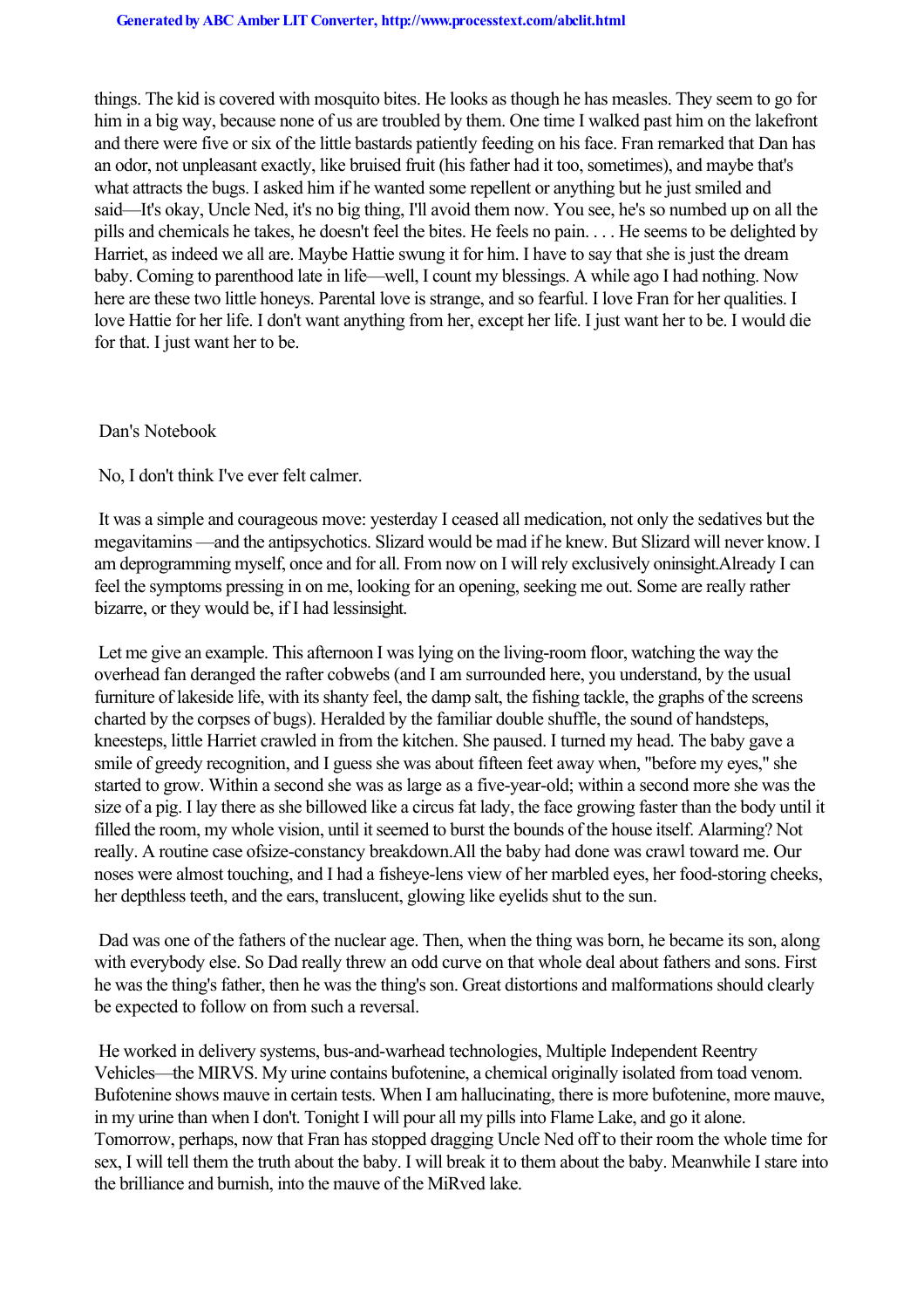# Ned's Diary

 July 24.No break in the weather. Dan continues to come on wonderfully well. He has bouts of agitation and gloom —but who doesn't? No, he's much, much happier. Those chance meetings you have twenty times a day in a shared house are no longer a matter of courteous disquiet. I'm pleased to see the kid, and he's pleased to see me. We've put the baby back in her room, next to Dan's. She's a powerful little sleeper (twelve hours a night, plus naps!), and when she does wake in the small hours she just babbles to herself for a while and then checks out again. It doesn't bother Dan. But the heat does. Instead of getting cooler it just gets hotter. Someone has his thumb on the controls. Fran handles it with cold baths and about fifteen dips a day. Otherwise she schlepps around in that youthful world of TV, radio, and photoprint. Actually I'm touched by her appetite for all that garbage. What the hell. Even theTribreads like a shock-sheet these days. Maybe the whole world is just turning to trash. Dan won't go in the water. He sits under the fan. I can talk to him now about his problem— the problem he has when relating to reality. And at last I have the freedom to address allmyreality problems, the pump, the roof, the cesspit, the loose screens, that wreck of a jeep (I think I'll take the plates off and use it as a tractor). I had Dan help me shift the logs from the turkey hut to the storeroom. He ran back and forth all afternoon and stacked wood till his fingers bled.

# Dan's Notebook

In all probability Fran senses that I am still a virgin.

 How else am I supposed to explain her behavior? She swims bare-ass in the excited lake, and makes sure I am watching. I have strolled into the bathroom and seen her lying there in her birthday suit: for a while she pretends not to notice; then she asks me to leave but makes no move to cover herself. Her heavy flesh shines a deeper brown in the moisture. She breastfeeds the baby right in front of my nose.

 Francesca has obviously taken it upon herself to initiate me into the so-called mysteries of sexual praxis. She goes to bed deliberately early, and Uncle Ned is soon obliged to follow. Most nights they make love in absolute silence (presumably she insists on this, to keep me guessing), but once, as I knelt there outside their room, she lost control and openly sought me out with her cries of pain and yearning. All these complications will make it much harder for me to break the truth to her about the baby.

 Down at the Section, Dad had a Russian friend, a defector and a staunch American, though he often moaned and wept —and sang—about his beloved motherland when he'd taken a drink or two. (Everybody drinks up a storm, down at the Section; and Slizard heads a big team.) Whenever they said good-by, in person or on the telephone, they always signed off in the same way. Dad: "Death to the babies." Andrei: "And to your babies." Dad: "And to your babies' babies." Andrei: "And to your babies' babies' babies. " And so on. It was kind of a joke. After all, everyone jokes about their work, even people in the extinction business. They said it, let off steam. To stay sane.

 I am a schizophrenic and my thoughts would be mad anyway (I know this, usinginsight),but there are mad thoughts everywhere now and at least mine are mine, not manmade, like Francesca's, all ditties and jingles and lies. Uncle Ned has run away with the idea that I have a reality problem. Oh yeah?Realityhas the reality problem. Reality is right out of control and could try anything, anytime. It is like the lake, always ready to explode. Ned will understand this all too well when I tell him—and I will tell him soon—that the baby has schizophrenia.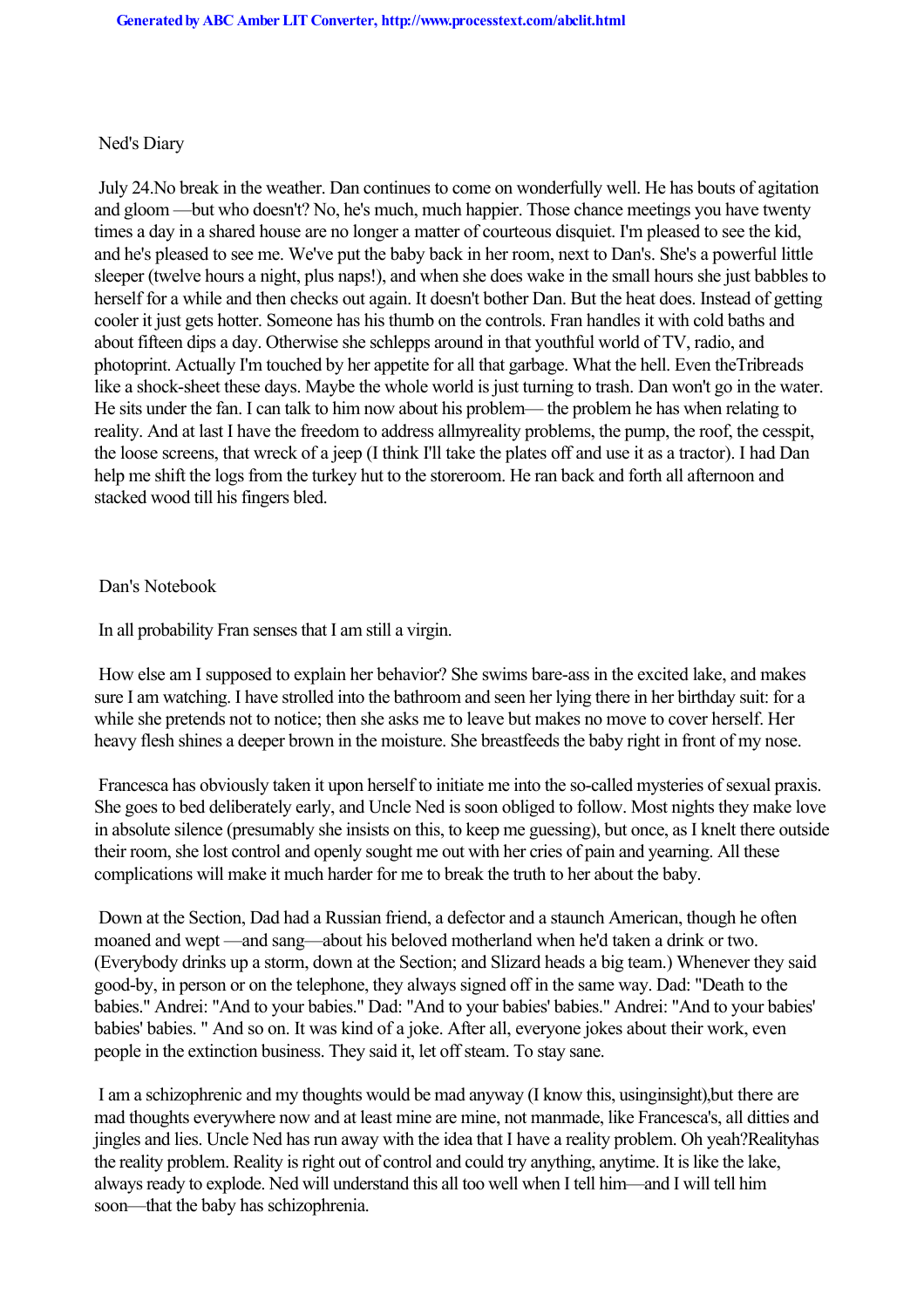# Ned's Diary

 July27. Benson Holloway says ,he'll give me \$150 for the jeep and I have half a mind to accept. If I strip off the plates and use it only on the property then I don't pay tax or insurance—but the old crate still guzzles money anyway. In this weather it overheats in five minutes and starts to drip and gurgle with gook and fumes. Just coming back from town you have to drive with your head practically out the window. But Benson is a shrewd bastard and why isheinterested? This time next summer, though, I'll have to pay somebody to come and haul it away. Hell, I'll take the \$150 and look around for something more practical. Mother and baby blooming (Fran sleepily, Harriet noisily!) and Dan absolutely no problem. The sun is really going it. You look up there and you think—the sun is really going it. The sun is really going nuclear.

# Dan's Notebook

Paradoxically, or at any rate surprisingly, the sun is powered by the weak force.

 It is fueled by particle decay. If you want to witness nuclear fusion, then take a look at the sun. Ah, but you can't. Even at a distance of ninety million miles, it still hurts the eye. A thermonuclear detonation gives rise to temperatures appreciably greater than those to be found in the sun's core—or anywhere else in the universe, except for transient phenomena like exploding stars. At the Section one time, Dad showed me a film of a steel ball undergoing a significant fraction of this superstellar heat. It liquefies, and bubbles, like boiling water. And now the lake looks like boiling steel, what with the sun piling into it day after day.

 Harriet, they tell me, was a premature baby. Well she has certainly made up for lost time. Many people believe that schizophrenia is a postadolescent occurrence. They are mistaken. An infant can show schizophrenic symptoms at a mere eight weeks. Harriet is eight months gone now and the condition is already far advanced. I'm afraid she is more or less a classic case.

 Deviant pattern of receptor preferences.If you give her a rattle or a toy or anything else, what does she do? She shakes it, sniffs it, and puts it in her mouth. Thus the higher functions of vision and audition are rejected in favor of touch, taste, and smell.

 Repetitive and stereotyped behavioral patterns.For meaninglessly long periods she bangs on flat surfaces with her palms. She shows a tragic failure to learn from her own errors. While babbling, she indulges in a random series of identical noises—then forgets them and starts making new ones!

 Faulty depth perception.The baby shows early signs of deviant ambulation. She falls over all the time and bumps into things because, to her, spatial relationships are unstable and contingent.

 Motor-normalcy loss and abrupt personality mutation.Often when Fran is trying to change her or clothe her or feed her or wipe her or indeed do anything which requires the baby's passive cooperation, Harriet will suddenly resist. She will go stiff, or flaccid, thus characteristically alternating between the rigid and the overrelaxed.

 I could go on: time disperception, the way she often interprets humor as insult, her interludes of excessive affection, the hypomania that prevents her from sleeping. Of course, the baby is perfectly well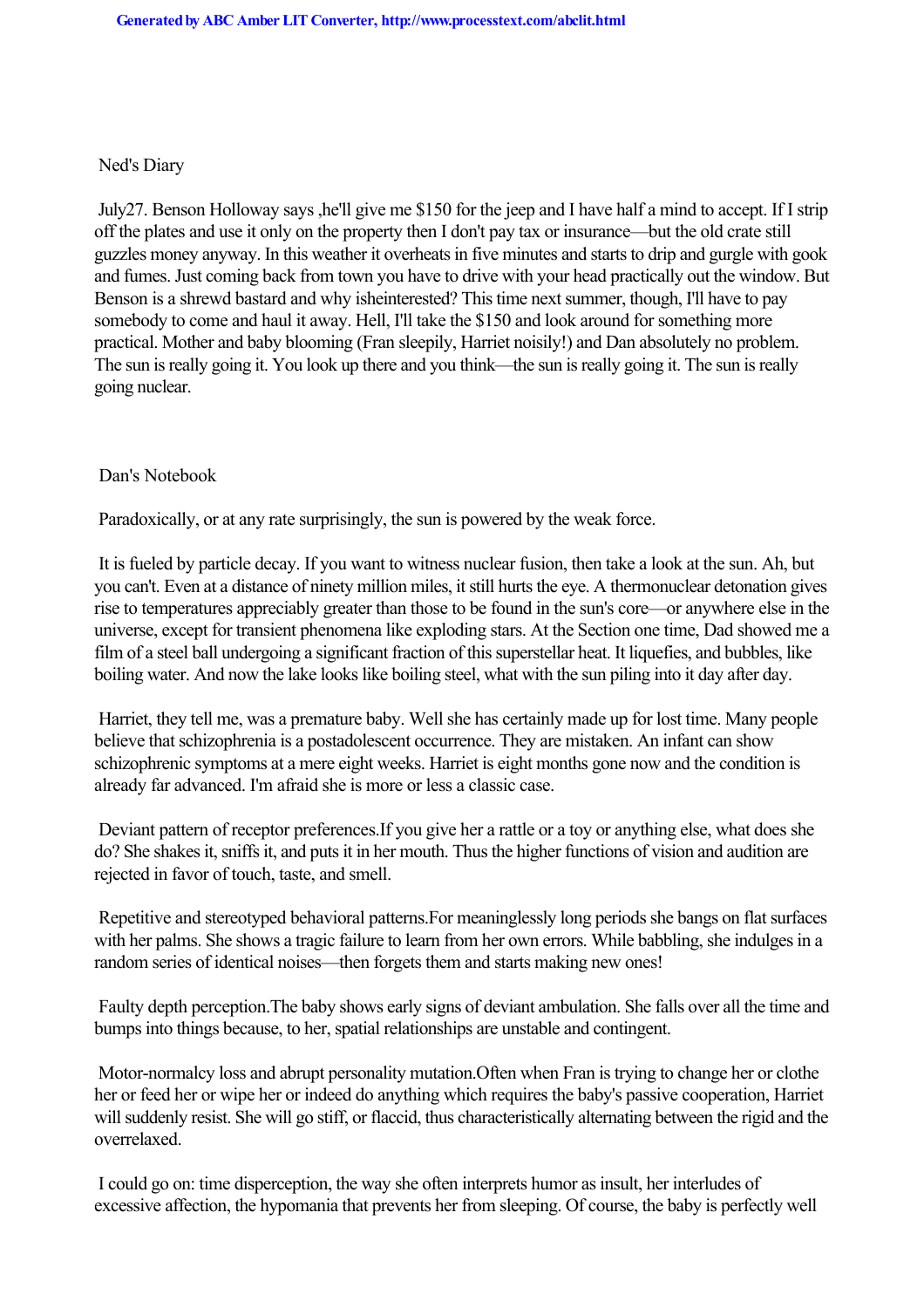aware that I am onto her, and that is why she has turned against me at night. She has deceived her parents very cleverly—schizophrenics often show great cunning—and I don't think either Fran or Ned suspects for a moment that the baby can talk.

# Ned's Diary

 August 1,A pinch and a punch, the first of the month. Born four weeks early on New Year's Day, the baby is now two-thirds of a year old. Keep it up, Hattie. . . . Fran tells me of a rather spooky conversation she had with Dan. It happened while she was feeding the baby in the living room. Apparently Dan starts in by saying that he thinks he's a homosexual! Just blurts it out. Strange, the new precocity —they all feel they're wised-up in their heads. Fran asked him his reasons for thinking this and Dan shrugged, admitting that he had never had a homosexual experience or encounter of any kind. He said it was to do with his "histamine count"—at least, that's how Fran remembers it. Also he accidentally busted her in the tub the other day. Fran says he was out of that door like a scalded cat. Now he leaves the room or turns his chair around whenever Fran hikes her shirt to give the baby a suck. Hedoessay the damnedest things, and not all of them are off the wall by any means—he's bright, no question about it. This morning at breakfast I was fanning myself and scratching my hair over some new baby-battering atrocity in the newspaper and I said—Is it just me, or the media, or is there a boom in child abuse?

 And Dan said, "It's exponential, like everything else these days." Himself a hostage to heredity, Dan naturally argued that if you abuse your children, well, then they will abuse theirs. It adds up. In fact it multiplies. Yes, but would that make any difference proportionately? Do people who abuse their children have more children than people who don't? I'm not sure how the math pans out on this, but maybe the kid is onto something. Sold the jeep. \$125. Benson Holloway is a canny sonofabitch and you never know what he's planning or where he's really coming from. Still great, great heat. I don't think the sun can keep this up much longer.

## Dan's Notebook

In common with Harriet, orHattie,the "baby," I have had no sleep for four nights.

 But who needs it? True, I sometimes achieve unpleasant half-states that are further from wakefulness than from its opposite. Often, now, when I jerk upright in my bed, the baby is hiding nearby. I hope she will soon tire of this vicious frolic or tedious torture. Myinsight, though certainly a remarkable tool, is no help to me here. Of course whenever I rouse myself, with infinite pain and difficulty, and get up and go to her room, the baby is back in her crib. She lies there and pretends to be asleep. I watch over her for hours but she never weakens in her imposture. Schizophrenics can do this because, you see, they don't needsleep. And when at last I return to bed she comes creeping in immediately. The baby is trying to make me do something that I will never do.

 Thwarted in her plans and ambitions, Francesca is wounded and remote, and feigns indifference. She concentrates on the baby in that finessing, wouldn't-you-know strategy always employed by females and fate. Ned is understandably angry about this too. He wanted Fran to take me as her lover; he is so old that he cannot expect to satisfy her for very much longer. So Uncle Ned ignores me, furiously busying himself elsewhere. All day I am very nice to the baby, repeatedly imploring her not to come to me at night. But she takes no notice and just pretends to be an unexceptional little creature called Harriet. When she does reveal her feelings, when she stares at me with a scowl of almost farcical hatred, they just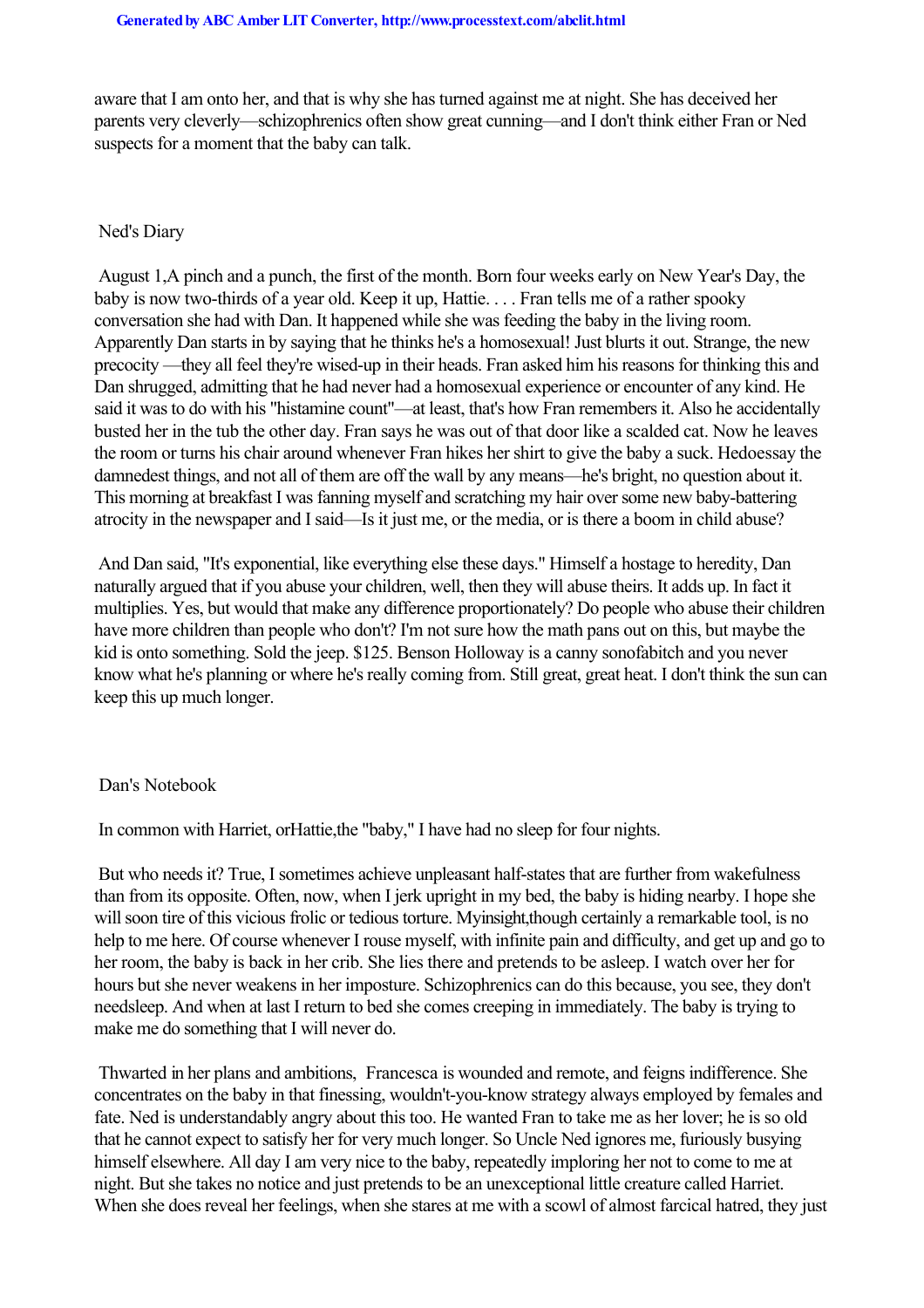think she's crying, like a baby.

 They all seem to love each other here and maybe that's the point I'm missing. Ned loves Fran, who loves Harriet, who loves Fran, who loves Ned, who loves Harriet, who loves Ned. You know, through all this somber torment and disgusting confusion I sometimes imagine that if I weren't so sick I'd just be feeling lovelorn, love-beleaguered. I'd just be lovesick. Dad is gone, and my mother, so to speak, has always been conspicuous by her absence. I'd just be lovesick. For when it comes to the love match around here, I have lost, I am wiped out, love-six, love-six, love-six.

 Even with mytime disperceptionI know that I spend hours contemplating the firebreaks of the water. Insight.Will I cross them? Together the bugs and fauna in the wood make a noise like a great dry-hinged door slowly closing forever, closing ahead of me, closing behind me. Loathed am I too by the fierce and beautiful dragonflies that keep guard over Flame Lake.

## Ned's Diary

 August5. Dan is kind of gruff or matter-of-fact with the baby—but extraordinarily gentle. When Harriet, pleased to see Dan, opens her arms to him from her highchair, his face is studious as he bends to pick her up, and he shows the extra care of the clumsy person, feeling in her armpits to get the balance just right before hoisting her skyward, anxious not to strain those little joints. Out on the scorched lake-front, when the baby is kneeling there and stuffing God knows what into her mouth, or crawling at top speed toward the water, Dan is always in frowning attendance and never lets her out of his sight. I notice that he talks to her a lot, and that's good, because I don't. Harriet adores him. It's beautiful to see. Fran and I can think of no more natural therapy, no simpler recommendation of life and living, than to be with a baby as it makes its first acquaintance with the world. ... I don't know about this "exponential" business. Maybe there's just more of every kind of crap these days. I've been badly disturbed by that case of the four-year-old girl and her stepfather, step-uncle, and step-grandfather. Every night they—No. Clearly, we cannot think about that. But we can think about this: the great eyes of the child when they open and focus, as the first of the men enters the room. Thought the weather was breaking. Wrong. We will obviously have to take this heat until the end of time. Saw Benson Holloway sailing out of town in the jeep. He must have been doing sixty-five. Dan's bites are back.

## Dan's Notebook

Only the mosquitoes love me. Only the mosquitoes love my blood.

 I look up from writing those words and on the other side of the wire screen eight or nine of them are clustered, two feet away, forming the shape of my face as surely as the stars delineate Draco, the firebreather, up in the circumpolar heavens. They are waiting. Soon I will go to them, my pretty ones. With the help of mysize inconstancythey will change, in far less than a second, from flecks of foulness to horn-nosed hummingbirds as they settle and sip (heat-seeking, blood-seeking) on my open face.

The pile of the lake grows critical. And the baby is asking me why I am waiting.

 "Tyramine," she will typically begin (after calling my name for hour after hour). "Bufotenine. Sorotonin. Malvaria. Reserpine. Spermadine. Tyramine."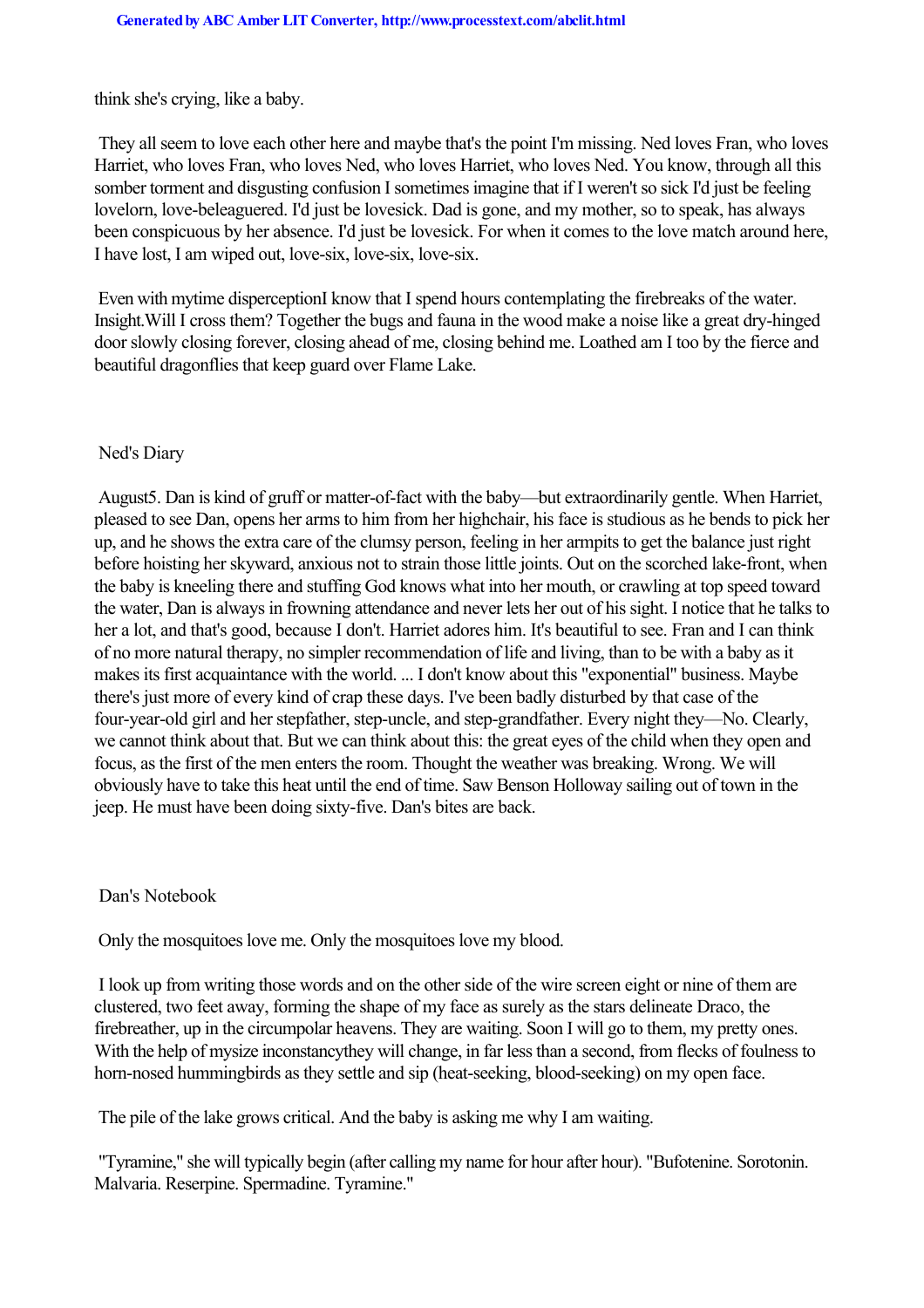Later I looked up and the "baby" was standing over my bed. With tears stinging the bites on my cheeks I begged her to return quietly to her room and cease this miserable experiment, but her eyes were lit by all the glitter-sizzle of schizophrenia as she told me how—together—we might end our trial by fire. She wants me to take her out into the sleeping warhead of Flame Lake, and so foreclose the great suspense. Even now, in the dead of night, as we both knew, the water would be black and boiling like vulcan pitch while, above, the leptons of the stars warily encircled the waiting Earth and its strong force. Toward dawn she left me, with a warning. But I know tonight I must decide.

 I think it's cruel and senseless that in the daytime, when we might discuss things rather more sensibly, the baby just lies there smiling and pretends to be a baby.

### Ned's Diary

 August 6.I ought to describe this morning's events in as much detail as I can muster. I rose at eight and fixed a pot of coffee, Fran being something of a late starter, since the baby. Apparently Dan was not yet up, which surprised me —he is usually there in the kitchen, patiently waiting. I drank a cup and looked out into Flame Lake. And into broken weather. The water was heavily cured in mist, its colorlessness touched with dabs of silver, dabs of gold. I remember thinking: So the lake was a dud, a fizzle—it never quite went off. I opened the door to Dan's room and the coffee cup dropped from my hand and broke, silently, so it seemed. The bedclothes and curtains had been torn to pieces, torn to rags. As I stood there and stared I had the sense of great violence, violence compressed and controlled —everything was scrunched up, squeezed, strangled, impacted, imploded. Yes, and there were bites on the wooden surfaces, deep bites, and long scratch marks on the walls. I went outside and at once I saw his thin body, face-down in the shallows. ... I woke Fran. I called Sheriff Groves. I called Dr. Slizard, who showed shock but no surprise. Then we straightened the whole thing out. Fortunately it would seem that the baby slept through it all. She's fine, and the commotion hasn't appeared to unsettle her. She just looks around every now and then, wonderingly—for him, for Dan. Sweet Jesus, the poor, poor kid. He would have been thirteen in January.

#### \* \* \*

 I don't know what is wrong. I have just read Dan's notebook, before sending it off to Slizard at the Section, as requested. I feel a fool, and an old one. To a culpable extent I lacked—I lacked insight. And what else? I have just read Dan's notebook and all I have in my head is a thought straight out of left field. Yesterday, at breakfast, Dan was there. As he drank his juice he gazed at the backs of the cereal boxes. What could be more—what could be more natural? I used to do that myself as a kid: toy-aircraft designs, send-in competitions, funnies, waffle and cookie recipes. But now? On the back of the high-fiber bran package there are dietary tips for avoiding cancer. On the back of the half-gallon carton of homogenized, pasteurized, vitamin D-fortified milk there are two mugshots of smiling children, gone, missing. (Have You Seen Them?). Date of birth, 7/ 7/79. Height, 3'6". Hair, brown. Eyes, blue. Missing, and missed, too, I'll bet—oh, most certainly. Done away with, probably, fucked and thrown over a wall somewhere, fucked and murdered, yeah, that's the most likely thing. I don't know what is wrong.

#### THE TIME DISEASE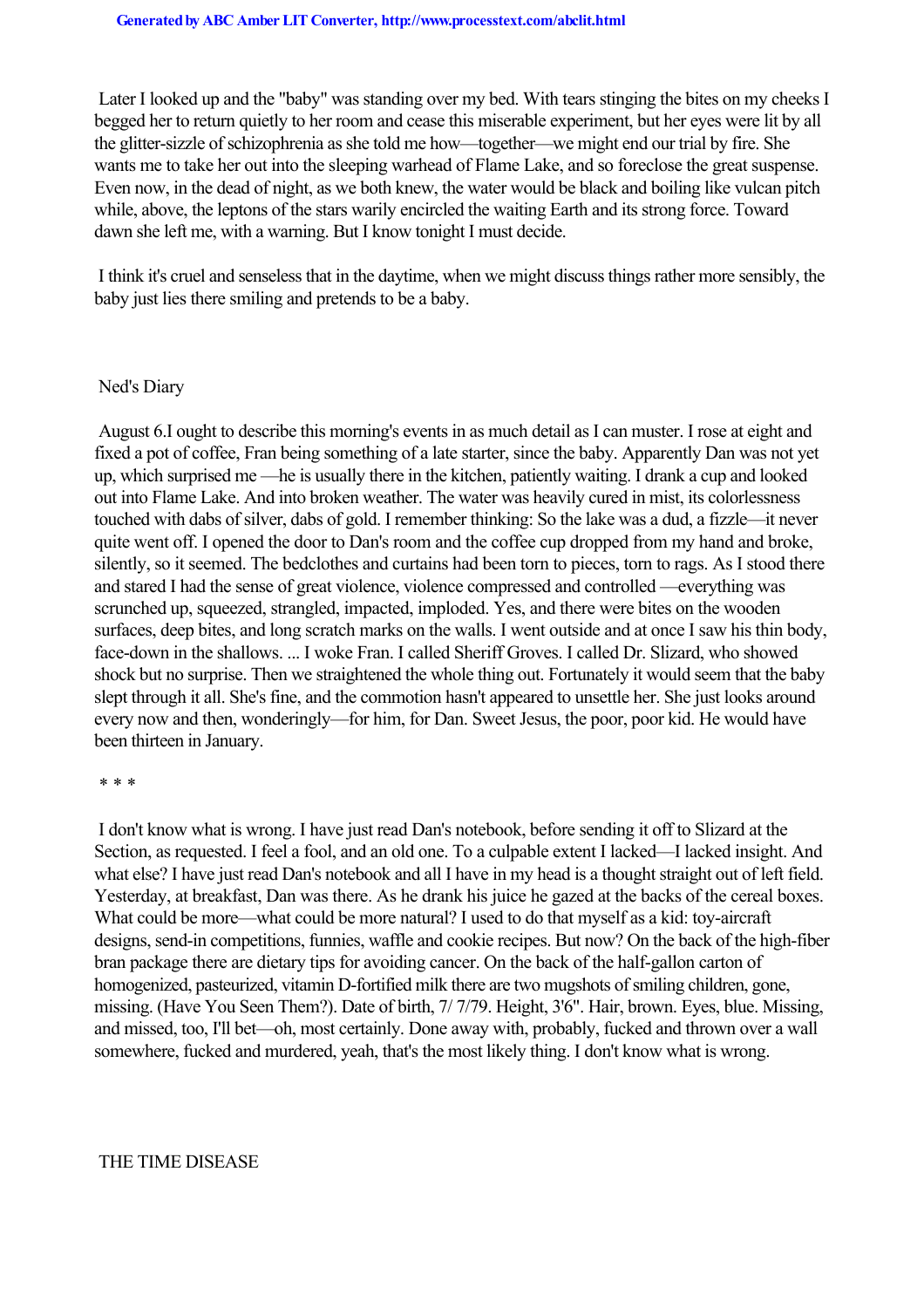Twenty-twenty, and thetimedisease is epidemic. In my credit group, anyway. And yours too, friend, unless I miss my guess. Nobody thinks about anything else anymore. Nobody even pretends to think about anything else anymore. Oh yeah, except the sky, of course. The poor sky. . . . It's a thing. It's a situation. We all think abouttime,catchingtime,coming down withtime. I'mstill okay, I think, for the time being.

 I took out my hand mirror. Everybody carries at least one hand mirror now. On the zip trains you see whole carloads jackknifed over in taut scrutiny of their hairlines and eye sockets. The anxiety is as electric as the twanging cable above our heads. They say more people are laid low bytime-anxietythan by timeitself. But onlytimeis fatal. It's a problem, we agree, a definite feature. How can you change the subject when there's only one subject? People don't want to talk about the sky. They don't want to talk about the sky, and I don't blame them.

 I took out my hand mirror and gave myself a ten-second scan: lower gumline, left eyelash count. I felt so heartened that I moved carefully into the kitchen and cracked out a beer. I ate ahero,and aham salad.I lit another cigarette. I activated the TV and keyed myself in to the Therapy Channel. I watched a seventy-year-old documentary about a road-widening scheme in a place called Orpington, over in England there. . . . Boredom is meant to be highly prophylactic when it comes totime.We are all advised to experience as much boredom as we possibly can. To bore somebody is said to be even more sanative than to be bored oneself. That's why we're always raising'our voices in company and going on and on about anything that enters our heads. Me I go on abouttimethe whole time: a reckless habit. Listen to me. I'm at it again.

 The outercom sounded. I switched from Therapy to Intake, No visual. "Who is it?" I asked the TV. The TV told me. I sighed and put the call on a half-minute hold. Soothing music. Boring music. . . . Okay—you want to hear my theory? Now, some say thattimewas caused by congestion, air plague, city life (and city life is the only kind of life there is these days). Others say thattimewas a result of the first nuclear conflicts (limited theater, Persiav.Pakistan, Zairev.Nigeria, and so on, no really big deal or anything: they took the heat and the light, and we took the cold and the dark; it helped fuck the sky, that factor) and more particularly of the saturation TV coverage that followed: all day the screen writhed with flesh, flesh dying or living in a queer state of age. Still others say thattimewas an evolutionary consequence of humankind's ventures into space (they shouldn't have gone out there, what with things so rocky back home).Food,pornography, the cancer cure. . . . Me I think it was the twentieth century that did it. The twentieth century was all it took.

"Hi there, Happy," I said. "What's new?"

"... Lou?" her voice said warily. "Lou, I don't feel so good."

"That's not new. That's old."

"I don't feel so good. I think it's really happening this time."

"Oh, sure."

 Now this was Happy Farraday. That's right: the TV star.TheHappy Farraday. Oh, we go way back, Happy and me.

"Let's take a look at you," I said. "Come on, Happy, give me a visual on this."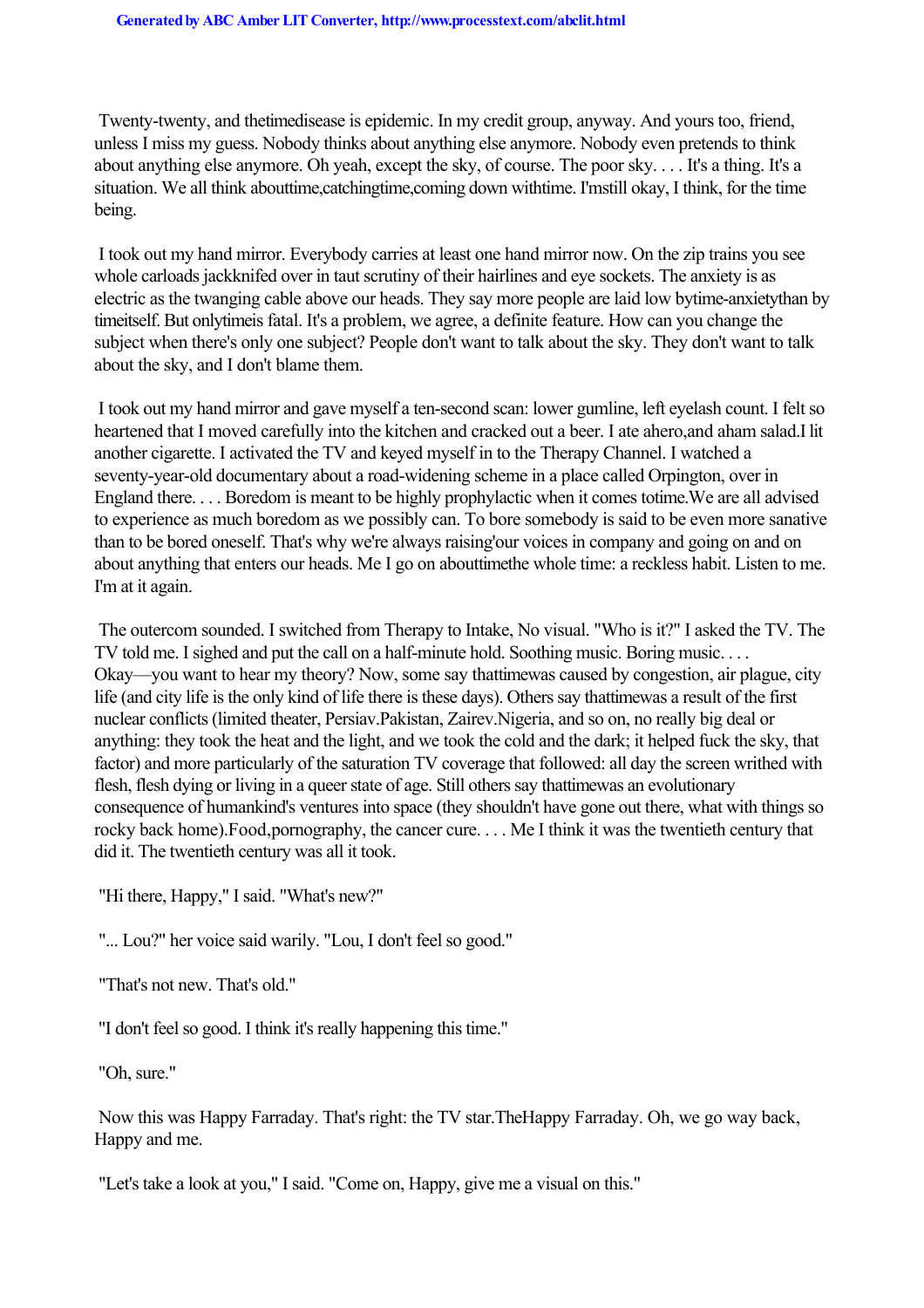The screen remained blank, its dead cells seeming to squirm or hover. On impulse I switched from Intake to Daydrama. There was Happy, full face to camera, vividly doing her thing. I switched back. Still no visual. I said, "I just checked you out on the other channel. You're in superb shape. What's your factor?"

"It's here," said her voice. "It'stime."

 TV stars are especially prone totime-anxiety—totimetoo, it has to be said. Why? Well, I think we're looking at an occupational hazard here. It's a thing. True, the work could hardly be more boring. Not many people know this, but all the characters in the Armchair, Daydrama, and Proscenium channels now write their own lines. It's a new gimmick, intended to promote formlessness, to combat sequentiality, and so on: the target-research gurus have established that this goes down a lot better with the homebound. Besides, all the writing talent is in game-conception or mass-therapy, doing soothe stuff for the nonemployed and other sections of the populace that are winding down from being functional. There are fortunes to be made in the leisure and assuagement industries. The standout writers are like those teenage billionaires in the early days of the chip revolution. On the other hand, making money—like reading and writing, come to that—dangerously increases yourtime-anxiety levels. Obviously. The more money you have, the more time you have to worry abouttime.It's a thing. Happy Farraday is top credit, and she also bears the weight of TV fame (where millions know you or think they do), that collective sympathy, identification, and concern that, I suspect, seriously depletes yourtime-resistance.I've started to keep a kind of file on this. I'm beginning to think of it as reciprocity syndrome, one of the new—

 Where was I? Yeah. On the line with Happy here. My mind has a tendency to wander. Indulge me. It helps,time-wise.

 "Okay. You want to tell me what symptoms you got?" She told me. "Call a doctor," I joked. "Look, give me a break. This is—what? The second time this year? The third?"

"It's different this time."

 "It's the new role, Happy. That's all it is." In her new series on Daydrama, Happy was playing the stock part of a glamorous forty-year-old with a bad case oftime-anxiety. And it was getting to her—of course it was. "You know where I place the blame? On your talent! As an actress you're just too damn good. Greg Buzhardt and I were—"

"Save it, Lou," she said. "Don't bore me out. It's real. It'stime."

 "I know what you're going to do. I know what you're going to do. You're going to ask me to drive over."

"I'll pay."

"It's not the money, Happy, it's the time."

"Take the dollar lane."

"Wow," I said. "You're, you must be kind of serious this time."

So I stood on the shoulder, waiting for Roy to bring up my Horsefly from the stacks. Well, Happy is an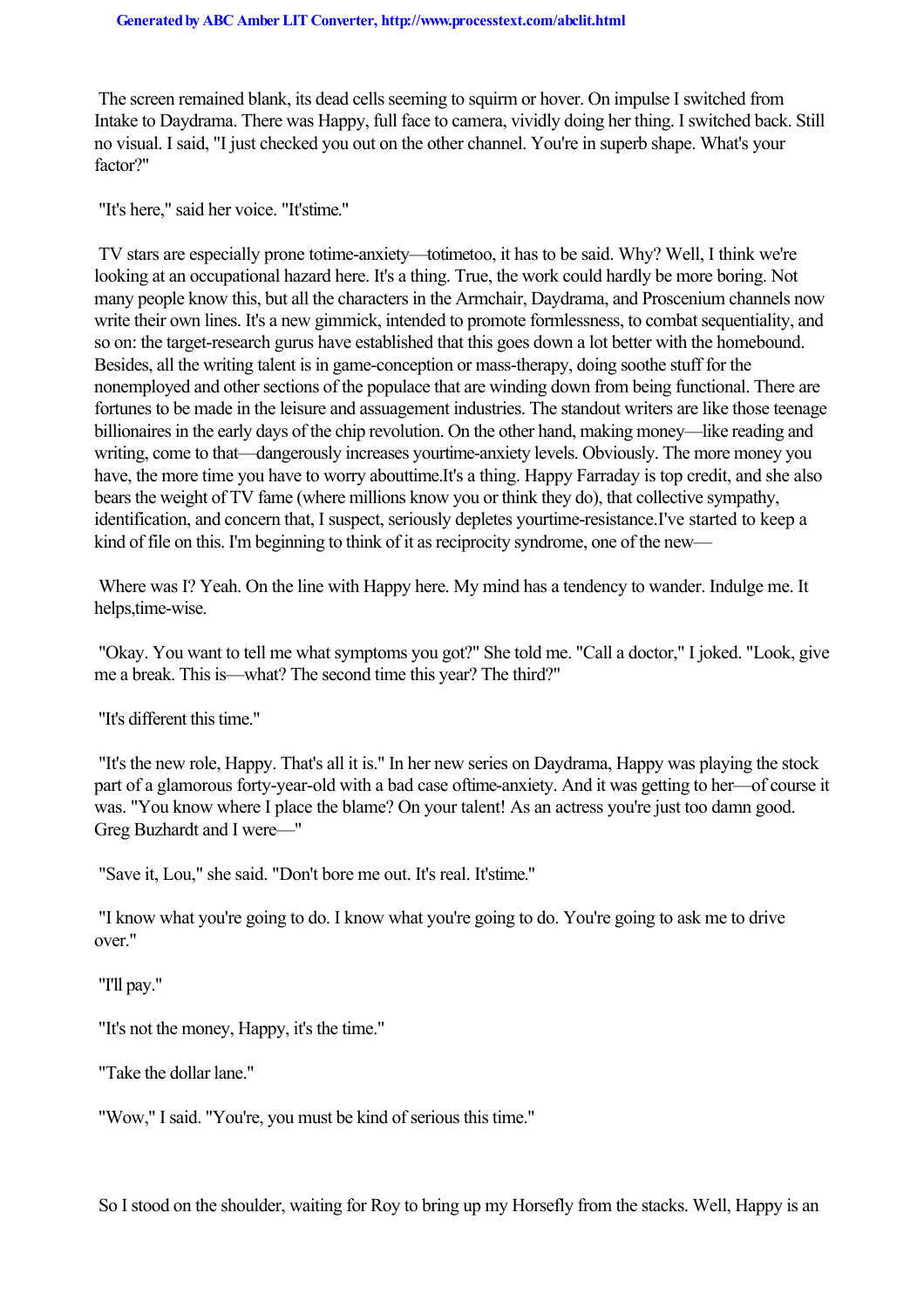old friend and one of my biggest clients, also an ex-wife of mine, and I had to do the right thing. For a while out there I wasn't sure what time it was supposed to be or whether I had a day or night situation on my hands—but then I saw the faint tremors and pulsings of the sun, up in the east. The heavy green light sieved down through the ripped and tattered troposphere, its fissures as many-eyed as silk or pantyhose, with a liquid quality too, churning, changing. Green light: let's go. . . . I had a bad scare myself the other week, a very bad scare. I was in bed with Danuta and we were going to have a crack at making love. Okay, a dumb move—but it was her birthday, and we'd been doing a lot of tranquilizers that night. I don't happen to believe that lovemaking is quite as risky as some people say. To hear some people talk, you'd think that sex was a suicide pact. To hold hands is to put your life on the line. "Look at thetimefatality figures among the under classes," I tell them. They screw like there's no tomorrow, and do they come down withtime?No, it's us high-credit characters who are really at risk. Like me and Danuta. Like Happy. Like you. . . . Anyway, we were lying on the bed together, as I say, seminude, and talking about the possibility of maybe getting into the right frame of mind for a little of the old pre-foreplay—when all of a sudden I felt a rosy glow break out on me like sweat. There was this clogged inner heat, a heavy heat, with something limitless in it, right in the crux of my being. Well, I panicked. You always tell yourself you're going to be brave, dignified, stoical. I ran wailing into the bathroom. I yanked open the triple mirror; the automatic scanlight came on with a crackle. I opened my eyes and stared. There I stood, waiting. Yes, I was clear, I was safe. I broke down and wept with relief. After a while Danuta helped me back into bed. We didn't try to make love or anything. Noway.I felt too damn good. I lay there dabbing my eyes, so happy, so grateful—my old self again.

"You screw much, Roy?"

"—Sir?"

"You screw much, Roy?"

"Some. I guess."

 Roy was an earnest young earner of the stooped, mustachioed variety. He seemed to have burdensome responsibilities; he even wore his cartridge belt like some kind of hernia strap or spinal support. This was the B-credit look, the buffer-class look. Pretty soon, they project, society will be equally divided into three sections. Section B will devote itself entirely to defending section A from section C. I'm section A. I'm glad I have Roy and his boys on my side.

"Where you driving to today, sir?" he asked as he handed me my car card.

"Over the hills and far away, Roy. I'm going to see Happy Farraday. Any message?"

 Roy looked troubled. "Sir," he said, "you got to tell her about Duncan. The new guy at the condo. He has an alcohol thing. Happy Farraday doesn't know about it yet. Duncan, he sets fire to stuff, with his problem there."

"His problem, Roy? That's harsh, Roy."

 "Well, okay. I don't want to do any kind of value thing here. Maybe it was, like when he was a kid or something. But Duncan has an alcohol situation there. That's the truth of it, Mr. Goldfader. And Happy Farraday doesn't know about it yet. You got to warn her. You got to warn her, sir —right now, before it's too late."

I gazed into Roy's handsome, imploring, deeply stupid face. The hot eyes, the tremulous cheeks, the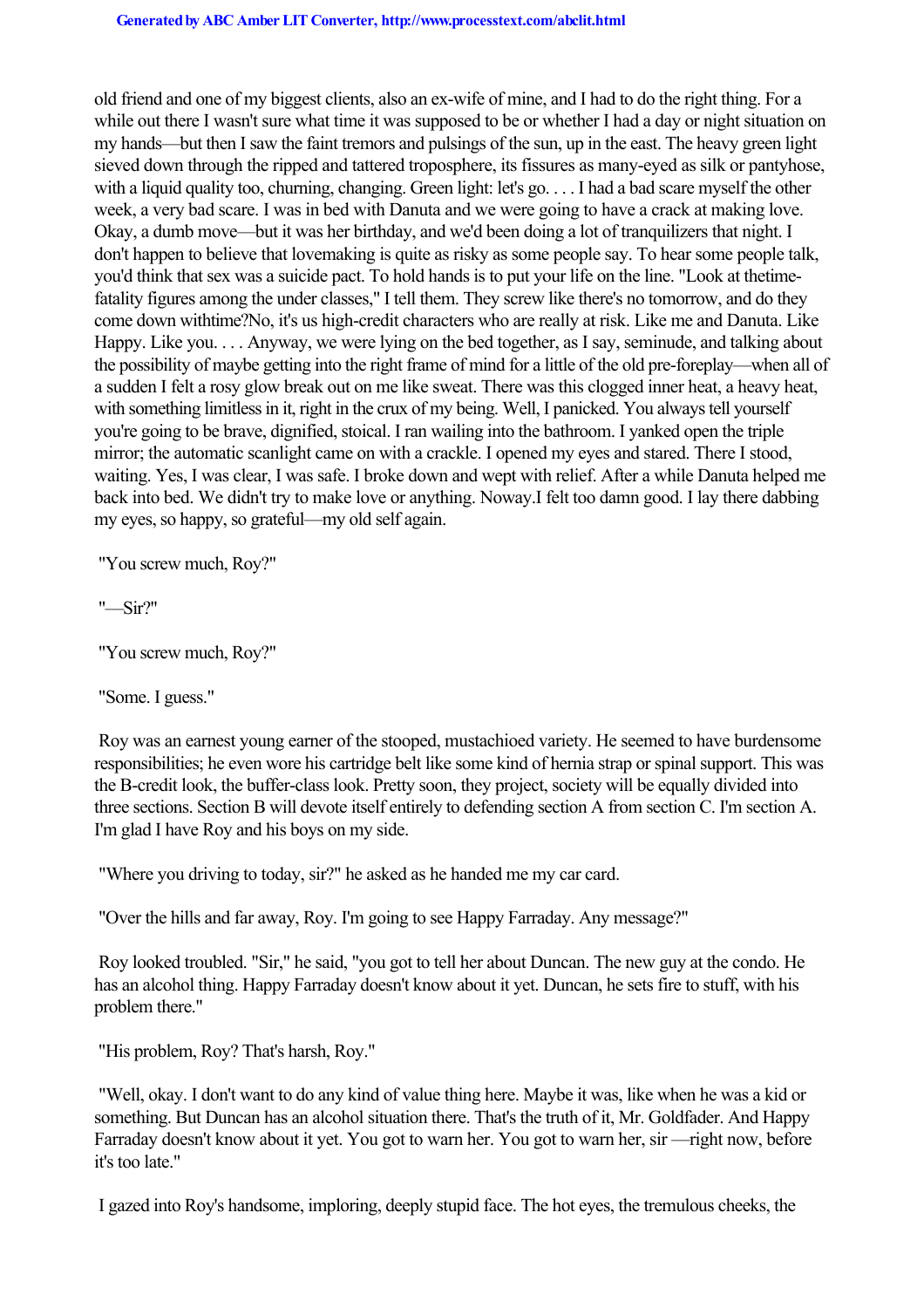mustache. Jesus Christ, what difference do these guys think amustacheis going to make to anything? For the hundredth time I said to him, "Roy, it's all made up. It's just TV, Roy. She writes that stuff herself. It isn't real."

 "Now I don't know about none of that," he said, his hand splayed in quiet propitiation. "But I'd feel better in my mind if you'd warn her about Duncan's factor there."

 Roy paused. With some difficulty he bent to dab at an oil stain on his superwashable blue pants. He straightened up with a long wheeze. Being young, Roy was, of course, incredibly fat—for reasons oftime. We both stood there and gazed at the sky, at the spillages, the running colors, at the great chemical betrayals. ...

 "It's bad today," said Roy. "Sir? Mr. Goldfader? Is it true what they say, that Happy Farraday's coming down withtime?"

 Traffic was light and I was over at Happy's before I knew it. Trafficis aproblem, as everybody keeps on saying. It's okay, though, if you use the more expensive lanes. We have a five-lane system here in our county: free, nickel, dime, quarter, and dollar (that's nothing, five, ten, twenty-five, or a hundred dollars a mile)—but of course the free lane is non-operational right now, a gridlock, a caravan, a linear breakers' yard of slumped and frazzled heaps, dead rolling stock that never rolls. They're going to have a situation there with the nickel lane too, pretty soon. The thing about driving anywhere is, it's so unbelievably boring. Here's another plus: since the ban on rearview mirrors, there's not much scope for anytime -anxiety. They had to take the mirrors away, yes sir. They got my support on that. The concentration-loss was a real feature, you know, driving along and checking out your crow's feet and hair-line, all at the same time. There used to be a party atmosphere out on the throughway, in the cheap lanes where mobility is low or minimal. People would get out of their cars and horse around. Maybe it still goes on, for all I know. The dividing barriers are higher now, with the new Boredom Drive, and you can't really tell what gives. Ididsee something interesting though. I couldn't help it. During the long wait at the security intersect, where even the dollar lane gets loused up by all the towtrucks and ambulances—and by the great fleets of copbikes and squadcars—I saw threerunners,threetimepunks, loping steadily across the disused freightlane, up on the East Viaduct. There they were, as plain as day: shorts, sweatshirts,running-shoes.The stacked cars all sounded their horns, a low furious bellow from the old beasts in their stalls. A few dozen cops appeared with bullhorns and tried to talk them down—but they just gestured andrandefiantly on. They're sick in the head, these punks, though I guess there's a kind of logic in it somewhere. They do vitamins, you know. Yeah. They work out and screw around; they have their nihilistic marathons. I saw one up close down at the studios last week. A security guard found herrunningalong the old outer track. They asked her some questions and then let her go. She was about thirty, I guess. She looked in terrible shape.

 And so I drove on, without incident. But even through the treated glass of the windshield I could see and sense the atrocious lancings and poppings in the ruined sky. It gets to you. Stare at the blazing noon of a high-watt bulb for ten or fifteen minutes then shut your eyes, real tight and sudden. That's what the sky looks like. You know, we pity it, or at least I do. I look at the sky and I just think . . .ow.Whew. Oh, the sky, the poorsky.

\* \* \*

 Happy Farraday had left a priority clearance for me at Realty HQ, so I didn't have to hang around that long. To tell you the truth, I was scandalized by how lax and perfunctory the security people were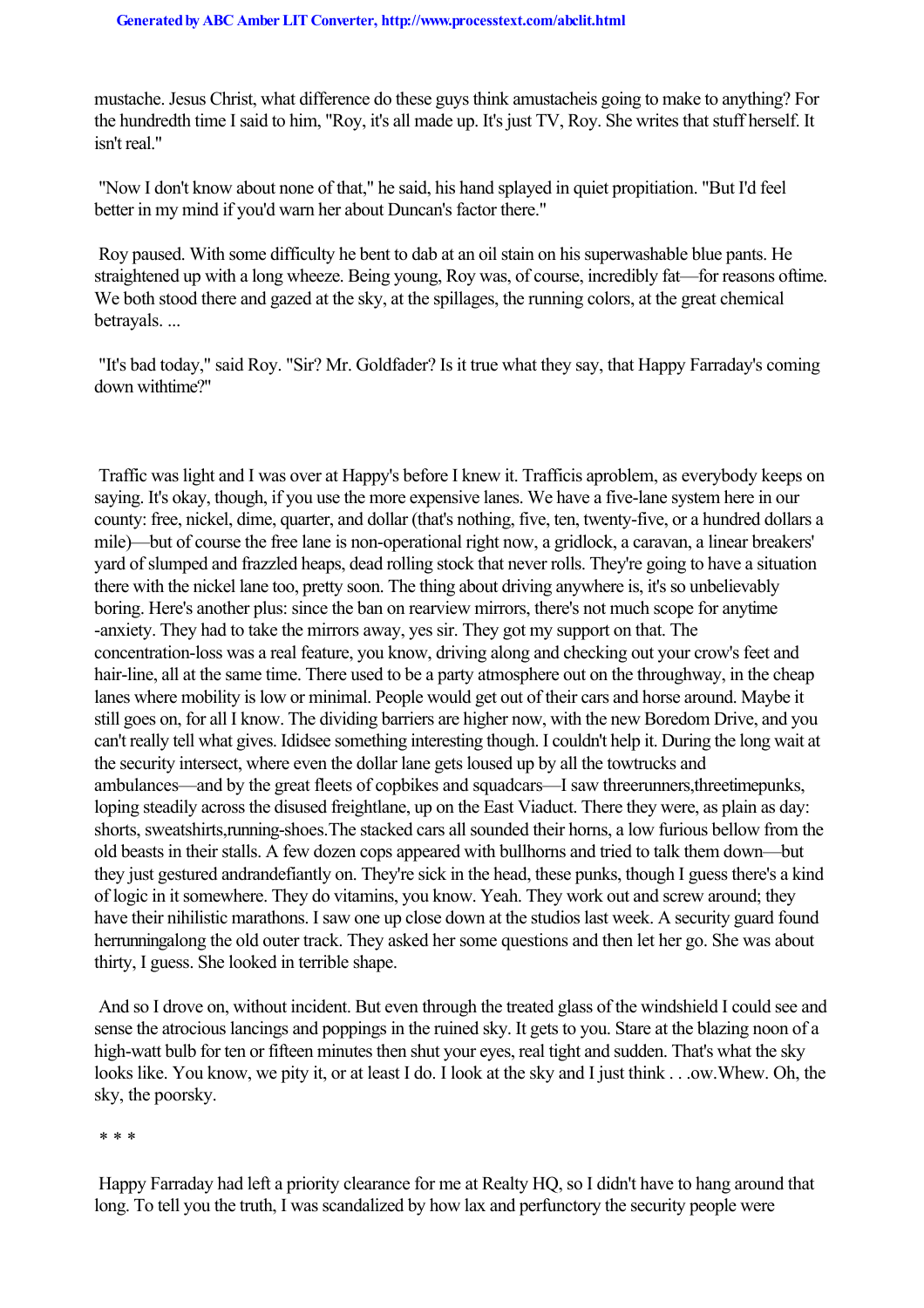becoming. It's always like this, after a quiet few weeks. Then there's another shitstorm from Section C, and all the writs start flying around again. In the cubicle I put my clothes back on and dried my hair. While they okayed my urinalysis and x-ray congruence tests, I watched TV in the commissary. I sat down, delicately, gingerly (you know how it is, after a strip search), and took three clippings out of my wallet. These are for the file. What do you think?

Item 1, from the news page ofScreen Week:

 In a series of repeated experiments at the Valley Chemistry Workshop, Science Student Edwin Navasky has "proven" that hot water freezes faster than cold. Said Edwin, "We did the test four times." Added Student Adviser Joy Broadener: "It's a feature. We're real baffled."

Item 2, from the facts section ofArmchair Guide:

 Candidate Day McGwire took out a spot on Channel 29 last Monday. Her purpose: to deny persistent but unfounded rumors that she suffered from heart trouble. Sadly, she was unable to appear. The reason: her sudden hospitalization with a cardiac problem.

Item 3, from the update column ofTelevision:

 Meteorological Pilot Lars Christer reported another sighting of "The Thing Up There" during a routine low-level flight. The location: 10,000 feet above Lake Baltimore. His description: "It was kind of oval, with kind of a black circle in the center." The phenomenon is believed to be a cumulus or spore formation. Christer's reaction: "I don't know what to make of it. It's a thing."

 "Goldfader," roared the tannoy, scattering my thoughts. The caddycart was ready at the gate. In the west now the heavens looked especially hellish and distraught, with a throbbing, peeled-eyeball effect on the low horizon— bloodshot, conjunctivitic. Pink eye. The Thing Up There, I sometimes suspect, it might look like an eye, flecked with painful tears, staring, incensed. . . . Using my cane I walked cautiously around the back of Happy's bungalow. Her twenty-year-old daughter Sunny was lying naked on a lounger, soaking up the haze. She made no move to cover herself as I limped poolside. Little Sunny here wants me to represent her someday, and I guess she was showing me the goods. Well it's like they say: if you've got it, flaunt it.

"Hi, Lou," she said sleepily. "Take a drink. Go ahead. It's five o'clock."

 I looked at Sunny critically as I edged past her to the bar. The kid was a real centerfold, no question. Now don't misunderstand me here. I saycenterfold,but of course pornography hasn't really kept pace withtime.At first they tried filling the magazines and mature cable channels with new-look women, like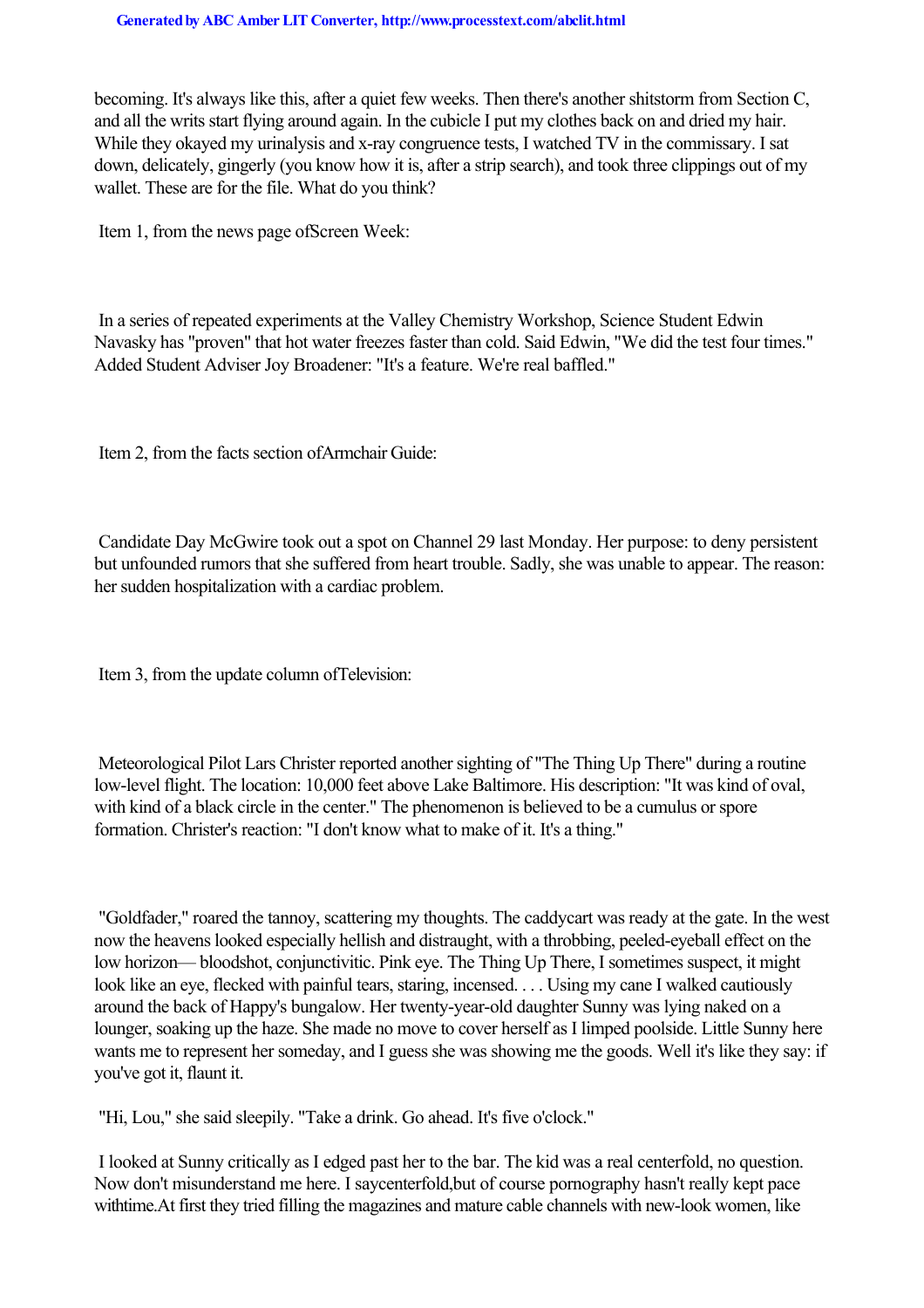Sunny, but it didn't work out.Timehas effectively killed pornography, except as an underground blood sport, or a punk thing.Timehas killed much else. Here's an interesting topic sentence. Now that masturbation is the only form of sex that doesn't carry a government health warning, what do we think about when we're doing it there, what isleftfor us to think about? Me, I'm not saying. Christ, areyou? What images slide, what specters flit ... what happens to these thoughts as they hover and mass, up there in the blasted, the totaled, up there in the fucked sky?

"Come on, Sunny. Where's your robe."

 As I fixed myself a vodka-context and sucked warily on apretzel,I noticed Sunny's bald patch gently gleaming in the mist. I sighed.

 "You like my dome?" she asked, without turning. "Relax, it's artificial." She sat up straight now and looked at me coyly. She smiled. Yeah, she'd had her teeth gimmicked too—by some cowboy snaggle-artist down in the Valley, no doubt. I poled myself poolside again and took a good slow scan. The flab and pallor were real all right, but the stretch marks seemed cosmetic: too symmetrical, too pronounced.

 "Now, you listen to me, kid," I began. "Here are the realities. To scudbathe, to flop out all day by the pool with a bottle or two, to take on a little weight around the middle there—that's good for a girl. I mean you got to keep in shape. But this mutton routine, Sunny, it's for the punks. No oldjob ever got on my books and no oldjob ever will. Here are the reasons. Number one—" And I gave young Sunny a long talking-to out there, a real piece of my mind. I had her in the boredom corner and I wasn't letting her out. I went on and on at her—on and on and on and on. Me, I almost checked out myself, as boredom edged toward despair (the way boredom will), gazing into the voided pool, the reflected skyscape, and the busy static, in the sediment of sable rain.

"Yeah, well," I said, winding up. "Anyway. What's the thing? You look great."

She laughed, coughed, and spat. "Forget it, Lou," she said croakily. "I only do it for fun."

"I'm glad to hear that, Sunny. Now where's your mother."

"Two days."

"Uh?"

"In her room. In her room two days. She's serious this time."

"Oh, sure."

 I rebrimmed my drink and went inside. The only point of light in the hallway came from the mirror's sleepless scanlamp. I looked myself over as I limped by. The heavy boredom and light stress of the seven-hour drive had done me good. I was fine, fine. "Happy?" I said, and knocked.

 "Is that you, Lou?" The voice was strong and clear—and it was quick, too. Direct, alert. "I'll unlatch the door, but don't come in right away."

"Sure," I said. I took a pull of booze and groped around for a chair. But then I heard the click and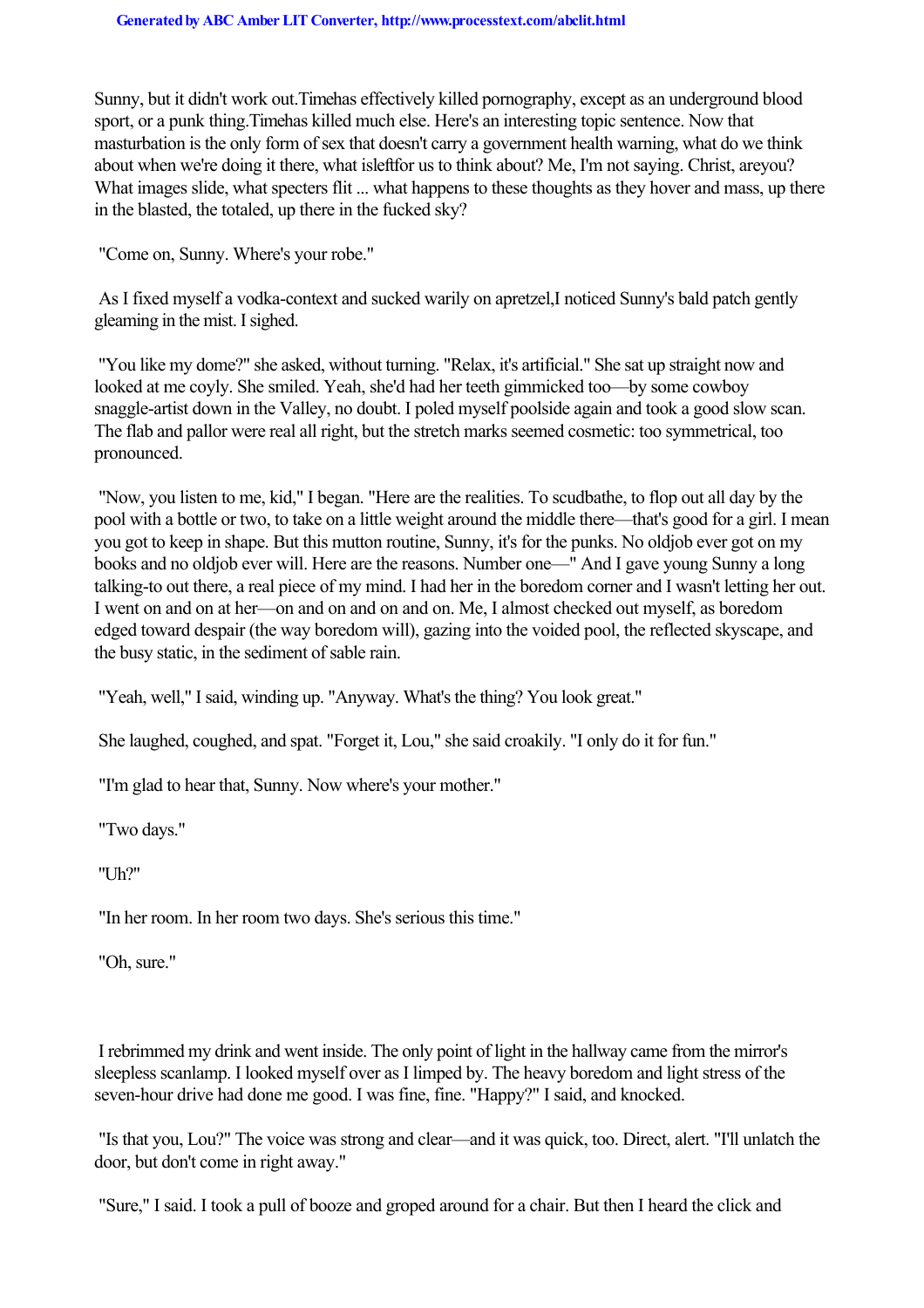Happy's brisk "Okay" . . . Now I have to tell you that two things puzzled me here. First, the voice; second, the alacrity. Usually when she's in this state you can hardly hear the woman, and it takes an hour or more for her to get to the door and back into bed again. Yeah, I thought, she must have been waiting with her fingers poised on the handle. There's nothing wrong with Happy. The lady is fine, fine,

 So in I went. She had the long black nets up over the sack —streaming, glistening, a crib for the devil's progeny. I moved through the gloom to the bedside chair and sat myself down with a grunt. A familiar chair. A familiar vigil.

 "Mind if I don't smoke?" I asked her. "It's not the lung-burn. I just get tuckered out lighting the damn things all the time. Understand what I mean?"

No answer.

"How are you feeling, Happy?"

No answer.

 "Now listen, kid. You got to quit this nonsense. I know it's problematic with the new role and everything, but— do I have to tell you again what happened to Day Montague? Do I, Happy? Do I? You're forty years old. You look fantastic. Let me tell you what Greg Buzhardt said to me when he saw the outtakes last week. He said, 'Style. Class. Presence. Sincerity. Look at the ratings. Look at the profiles. Happy Farraday is the woman of men's dreams.' That's what he said. 'Happy Farraday is the—'

## "Lou."

 The voice came from behind me. I swiveled and felt the twinge of tendons in my neck. Happy stood in a channel of bathroom light and also in the softer channel or haze of her slip of silk. She stood there as vivid as health itself, as graphic as youth, with her own light sources, the eyes, the mouth, the hair, the dips and curves of the flaring throat. The silk fell to her feet, and the glass fell from my hand, and something else dropped or plunged inside my chest.

"Oh, Christ," I said. "Happy, I'm sorry."

\* \* \*

 I remember what the sky was like, when the sky was young —its shawls and fleeces, its bears and whales, its cusps and clefts. A sky of gray, a sky of blue, a sky of spice. But now the sky has gone, and we face different heavens. Some vital casing has left our lives. Up there now, I think, a kind of turnaround occurs.Time-fear collects up there and comes back to us in the form oftime.It's the sky, the sky, it's the fuckingsky.If enough people believe that a thing is real or happening, then it seems that the thing must happen, must go for real. Against all odds and expectation, these are magical times we're living in: proletarian magic. Gray magic!

 Now that it's over, now that I'm home and on the mend, with Danuta back for good and Happy gone forever, I think I can talk it all out and tell you the real story. I'm sitting on the cramped veranda with a blanket on my lap. Before me through the restraining bars the sunset sprawls in its polluted pomp, full of genies, cloaked ghosts, crimson demons of the middle sky. Red light: let's stop—let's end it. The Thing Up There, it may not be God, of course. It may be the Devil. Pretty soon, Danuta will call me in for my broth.Then a nap, and an hour of TV maybe. The Therapy Channel. I'm really into early nights. . . . This afternoon I went walking, out on the shoulder. I don't know why. I don't think I'll do it again. On my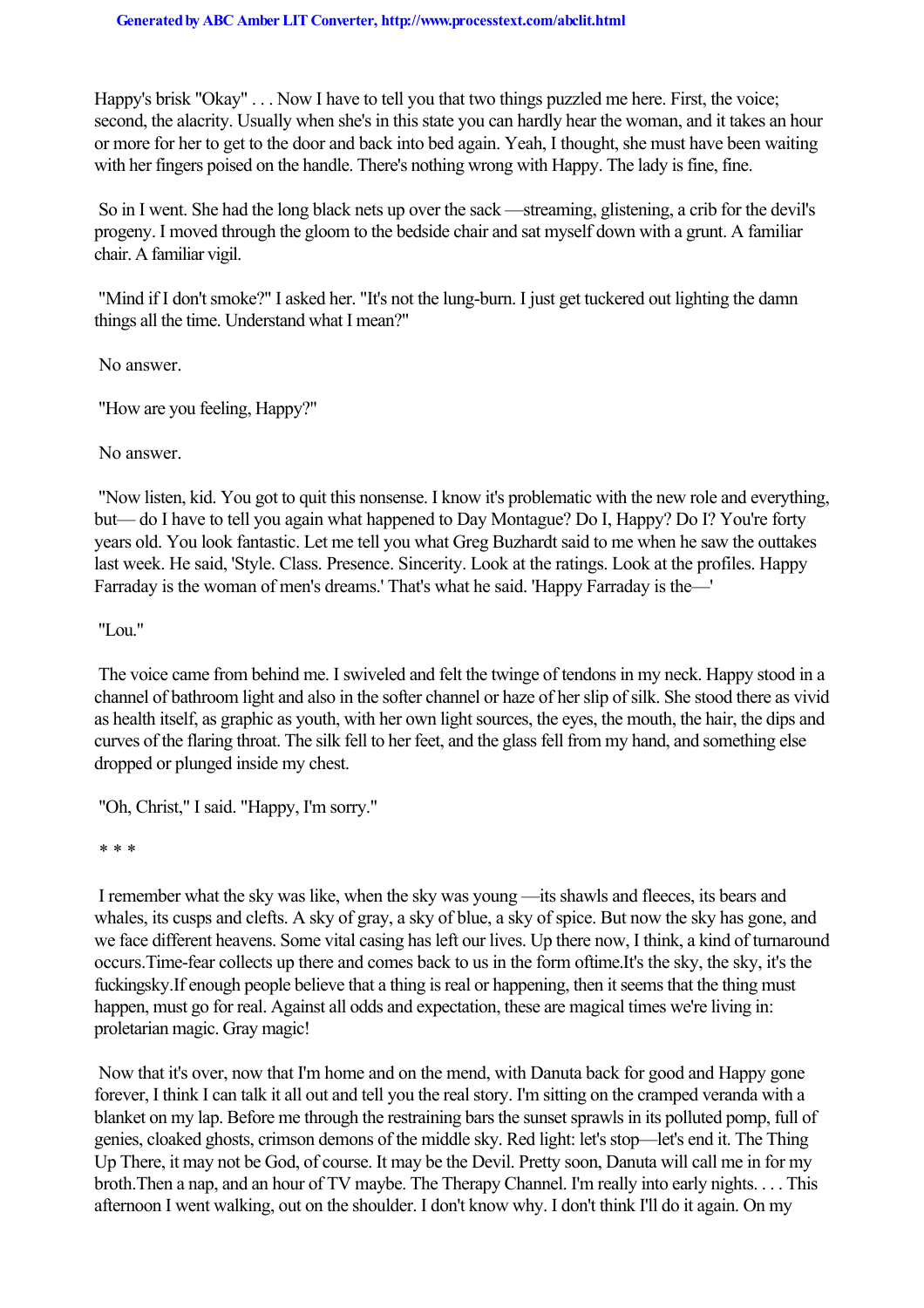return Roy appeared and helped me into the lift. He then asked me shyly, "Happy Farraday—she okay now, sir?"

"Okay?" I said. "Okay? What do you mean,okay?You never read a news page, Roy?"

 "When she had to leave for Australia there. I wondered if she's okay. It'll be better for her, I guess. She was in a situation, with Duncan. It was a thing there."

 "That's just TV, for Christ's sake. They wrote her out," I said, and felt a sudden, leaden calm. "She's not in Australia, Roy. She's in heaven."

"—Sir?"

"She'sdead,God damn it."

 "Now I don't know about none of that," he said, with one fat palm raised. "All it is is, I just hope she's okay, over in Australia there."

Happy is in heaven, or I hope she is. I hope she's not in hell. Hell is the evening sky and I surely hope she's not up there. Ah, how to bear it? It's a thing. No, it really is.

 I admit right now that I panicked back there, in the bungalow bedroom with the chute of light, the altered woman, and my own being so quickly stretched by fragility and fear. I shouted a lot.Lie down! Call Trattman! Put on your robe!That kind of thing. "Come on, Lou. Be realistic," she said. "Look at me." And I looked. Yeah. Her skin had that shiny telltale succulence, all over. Her hair—which a week ago, God damn it, lay as thin and colorless as my own —was humming with body and glow. And the mouth, Christ, lips all full and wet, and an animal tongue, like a heart, not Happy's, the tongue of another woman, bigger, greedier, younger. Younger. Classictime.Oh, classic.

 She had me go over and lie down on the bed with her there, to give comfort, to give some sense of final safety. I was in a ticklish state of nerves, as you'd imagine.Timeisn't infectious (we do knowthatabout time)but sickness in any form won't draw a body nearer and I wanted all my distance.Stay out,it says. Then I saw—I saw it in her breasts, high but heavy, their little points tender, detailed,time-inflamed; and the smell, the smell of deep memory, tidal, submarine ... I knew the kind of comfort she wanted. Yes, andtimeoften takes them this way, I thought, in my slow and stately terror. You've come this far: go further, I told myself. Go closer, nearer, closer. Do it for her, for her and for old times' sake. I stirred, ready to let her have all that head and hand could give, until I too felt the fever in my lines of heat, the swell and smell of youth and death. This is suicide, I thought, and I don't care. ... At one point, during the last hours, just before dawn, I got to my feet and crept to the window and looked up at the aching, the hurting sky; I felt myself gray and softly twanging for a moment, like a coathanger left to shimmer on the pole, with Happy there behind me, alone in her bed and her hot death. "Honey," I said out loud, and went to join her. I like it, I thought, and gave a sudden nod. What do I like? I like the love. This is suicide and I don't care.

 I was in terrible shape, mind you, for the next couple of months, really beat to shit, out of it, just out of it. I would wake at seven and leap out of the sack. I suffered energy attacks. Right off myfood,I craved thick meat and thick wine. I couldn't watch any Therapy. After barely a half-hour of some home-carpentry show or marathon dance contest I'd be pacing the room with frenzy in my bitten fingertips. I put Danuta at risk too, on several occasions. I even threw a pass in on little Sunny Farraday, who moved in here for a time after the cremation. Danuta divorced me. She even moved out. But she's back now. She's a good kid, Danuta—she helped me through. The whole thing is behind me now, and I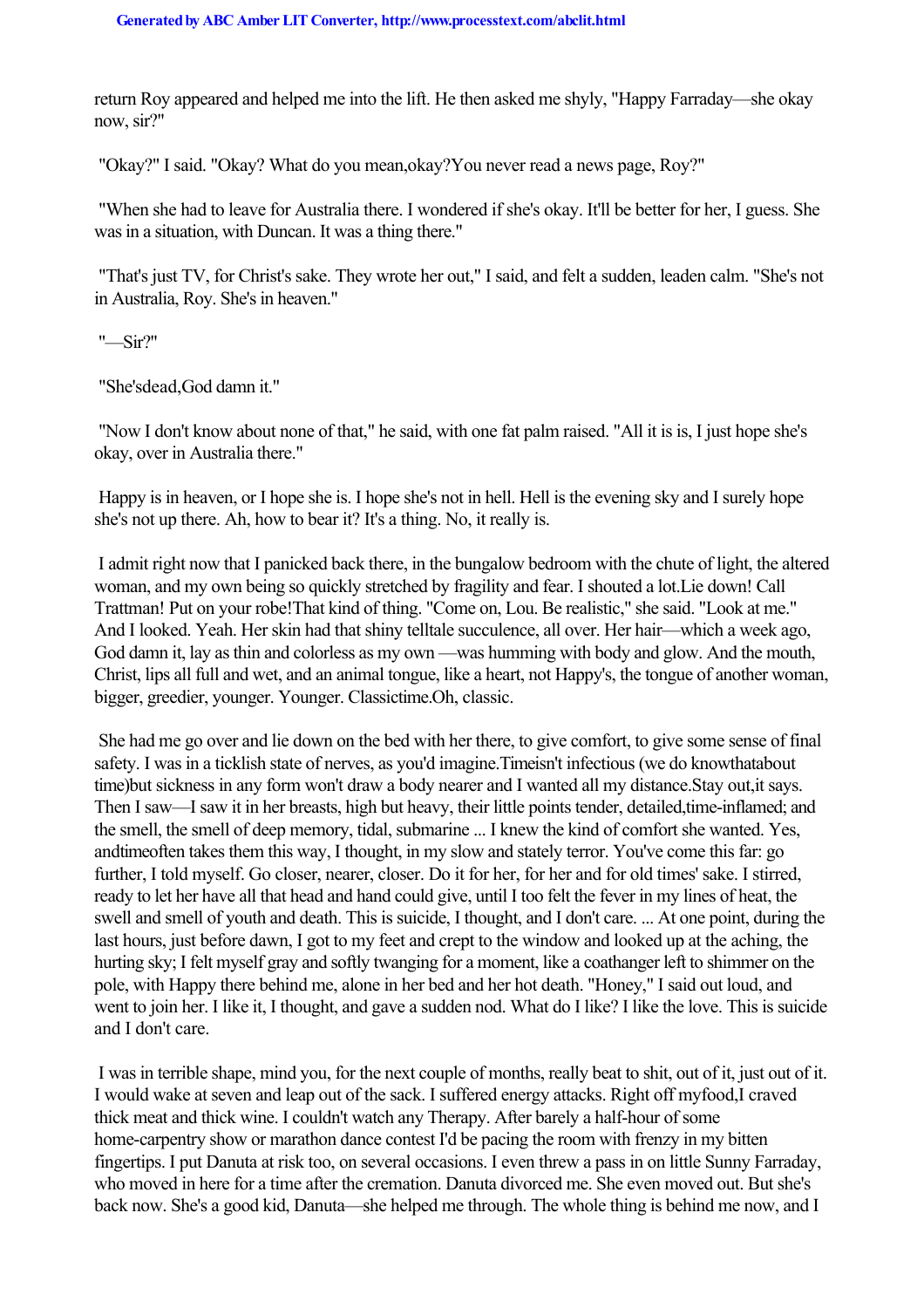think (knock on wood) that I'm more or less my old self again.

 Pretty soon I'll rap on the window with my cane and have Danuta fetch me another blanket. Later, she'll help me inside for mybroth. Then a nap, and an hour of TV maybe. The Therapy Channel. I'm happy here for the time being, and willingly face the vivid torment, the boiling acne of the dying sky. When this sky is dead, will they give us a new one? Today my answering service left a strange message: I have to call a number in Sydney, over in Australia there. I'll do it tomorrow. Or the next day. Yeah. I can't make the effort right now. To reach for my stick, to lift it, to rap the glass, to sayDanuta—even that takes steep ascents of time. All things happen so slowly now. I have a new feature with my back. I broke a tooth last week on a piece oftoast.Jesus, how I hate bending and stairs. The sky hangs above me in shredded webs, in bloody tatters. It's a big relief, and I'm grateful. I'm okay. I'm good, good. For the time being, at any rate, I show no signs of coming down withtime.

## THE LITTLE PUPPY THAT COULD

 The little puppy came bounding and tumbling over the fallow fields. Here he comes, bounding, tumbling. Like all the most adorable little puppies, this little puppy had large pleading brown eyes, wobbly half-cocked ears, and loose folds of flesh on the join of his neck. His coat was a subtle gray (like silver in shadow), with a triangle of white on his chest, like a shirtfront, and white tufts on each paw, like socks, like shoes, like little spats! He was a bit plump, this little puppy, it had to be said—but adorably so. Puppy fat, not doggy fat. He had been running and running for days and days. Where had the little puppy come from? Where was the little puppy heading, and so eagerly? His proud tail high, his front paws gaily outthrust, his—whoops! Over he goes again. Then he's up, undismayed, bounding, tumbling, toward huge discoveries, toward wonderful transformations. Of course, the little puppy had no idea where he had come from or where he was heading. But he was going to get there.

 Now, the puppy probably sniffed or sensed the village before he saw it—the fires, the crescents, the human place. In truth, his eyesight was not all that reliable, floppy, tousled, subject to passionate distortions of fear and desire. But he saw something new out there, shape and pattern, evidence, a great manifestation pressed or carved upon the random world through which he bounded. The little puppy tumbled to a halt, then wriggled himself upright. He knew at once that he had found the place that his heart sought— his destination. Down in the round valley he could descry moving figures, and circles within circles, and, at their crux, a flaming parabola shaped like a scythe: a swan neck, a query of fire! The little puppy stood there, anxiously snapping his jaws. His head craned forward, urging the little puppy on, but his paws just jostled and danced. His tail started wagging, hesitantly at first, then with such reckless vigor that he almost pulled a muscle in his plump little rump. On he bounded, nearer, nearer, down through the dawn shadows, almost flying, his young blood aflame— until he saw a human group moving stolidly from a gateway in the low palisade. Now the little puppy really turned on the speed. He hurtled toward them, then leapt into the air and swiveled, skidlanding back-first at their feet—the four paws limply raised, the shivering tail, his soft belly exposed in reflexive surrender and trust.

 And nothing happened. . . . The puppy awoke in a pool of bafflement and hurt. He hadn't been asleep or anything, but life was like that for the little puppy, it all being so much more fervent down there, so pressing, so sudden. The people just stood there in a stoical arc, six or seven of them; some faces wore fear, some disgust; none showed kindness. At last the puppy climbed sadly to his feet and looked up at them with beseeching eyes, his worked jaw forming a question. His question was your question. Why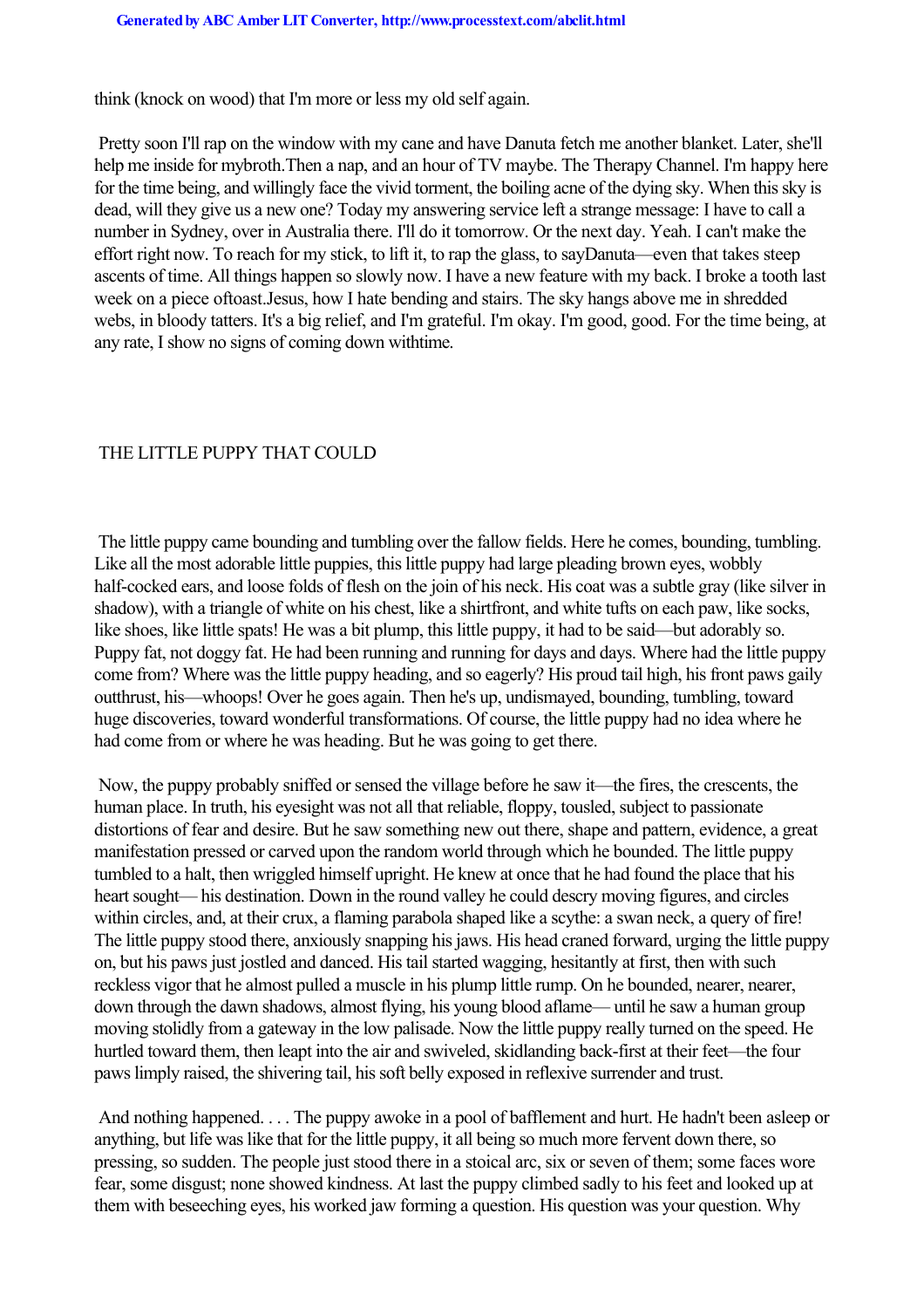should they want to act this way toward a little puppy, his puzzled heart full of bruised love, a puppy made for cuddles and romps? And the people had no answer. They too (the puppy seemed to sense) were full of confusion, full of pain. Wishing to comfort them, and hoping there had simply been some sort of misunderstanding, the little puppy crept forward again, in trembling supplication. But now the people began to turn away. The men mumbled and sneered. One woman wept; another woman spat—spat at the little puppy. Blinking, he watched them go through the gate. It was strange. The little puppy didn't know much but he did know this: that the people were not unkind. No, they were not. They were not unkind.

 And so, keeping his distance, foraging for food (grubs, roots, a special kind of flower, certain intoxicating though regrettable substances that his nose liked but his tongue loathed), and with many an exhausted sigh, the little puppy padded around the human place, until the day began to turn. As he searched for the tongue-tickling ants and the fairy toast of butterflies among the rocks and hollows, he kept glancing hopefully toward the ringed settlement— itself a termitary, full of erratic yet significant motion. His hunger appeased, propitiated, the puppy waited, there on the hillside, watching, sighing. Despite his wretchedness he nursed an intense presentiment of great things, of marvelous revelations—a feeling that may well have been delusive, since he always had it. Later in the day he encountered a damp and steaming hillock whose very interesting smells he investigated busily. Moments later he found himself lying on his side, being helplessly sick. The little puppy kept away from that hillock and all others with the same smell, a smell he came to think of as meaning danger. As night fell in folds over the disquieted landscape, he heard from across the valley the frazzled snarling of a beast, tireless and incarnadine, a sound that chimed in his head with the jeopardy of the special smell. All the little puppy could see or hear of the village now was the dreadful fire, the long flaming curve at the heart of the human place.

 It was love, unquestionably love, and with classic symptoms. Each morning the little girl came with her basket, over the hills and far away, to gather flowers, and to swim in the varnished creek. Her wandering gait brought her there, punctually (the day was alwaysexactlythe same color when she came), barefoot, in her white dress. The flowers themselves all swooned and pouted at her approach. They wanted to be picked. Pickme.The flowers, the fantastic flowers—watch them as they hobnob and canoodle in the haze! Imagine too the little puppy, staring out from the shadows of the secretive tree, his nose on his paws, his tail lazily swishing, the brown eyes all gooey and gummed.

 Now he raised his head (the neck suddenly erect and astonished) as the young girl slipped out of her dress, tiptoed naked into the shallow pool—and sang as she bathed her breasts! The little puppy sighed. He loved her from his distance, a love instant and wordless and full of hunger. He would exchange the pigments and pain of life—and all its great presentiments—for a single caress of her hand, a pat, a smack. It was a love he would never show. People didn't like him: he knew that by now. In the fields above the valley he had approached at least a couple of dozen of them, singly and in groups, assuming various styles and postures (crawling, strolling, skipping); in every case he had been thoroughly jeered and gestured-at for his pains—and theywerepains, and there were many of them now. So while every cell in the little puppy's body desperately urged him to join the young girl and her flowers, to declare himself, to gambol and prance and snuggle and spoon, he stayed in his shadows and loved from his distance. It was love, at any rate. And of this the little puppy was sure: he would never settle for anything less than love.

 Transfigured, she climbed from the caressing water and knelt on the bank to warm her body in the sun. Edging forward an inch or two, a foot, a yard, the puppy kept his vigil, sighing, wincing, smacking his jaws in sleepy fever. For he was by now a rather sick little puppy—bruised and pining, quite starved of the detailed tenderness that every little puppy needs. And this morning he lay there doubly traumatized by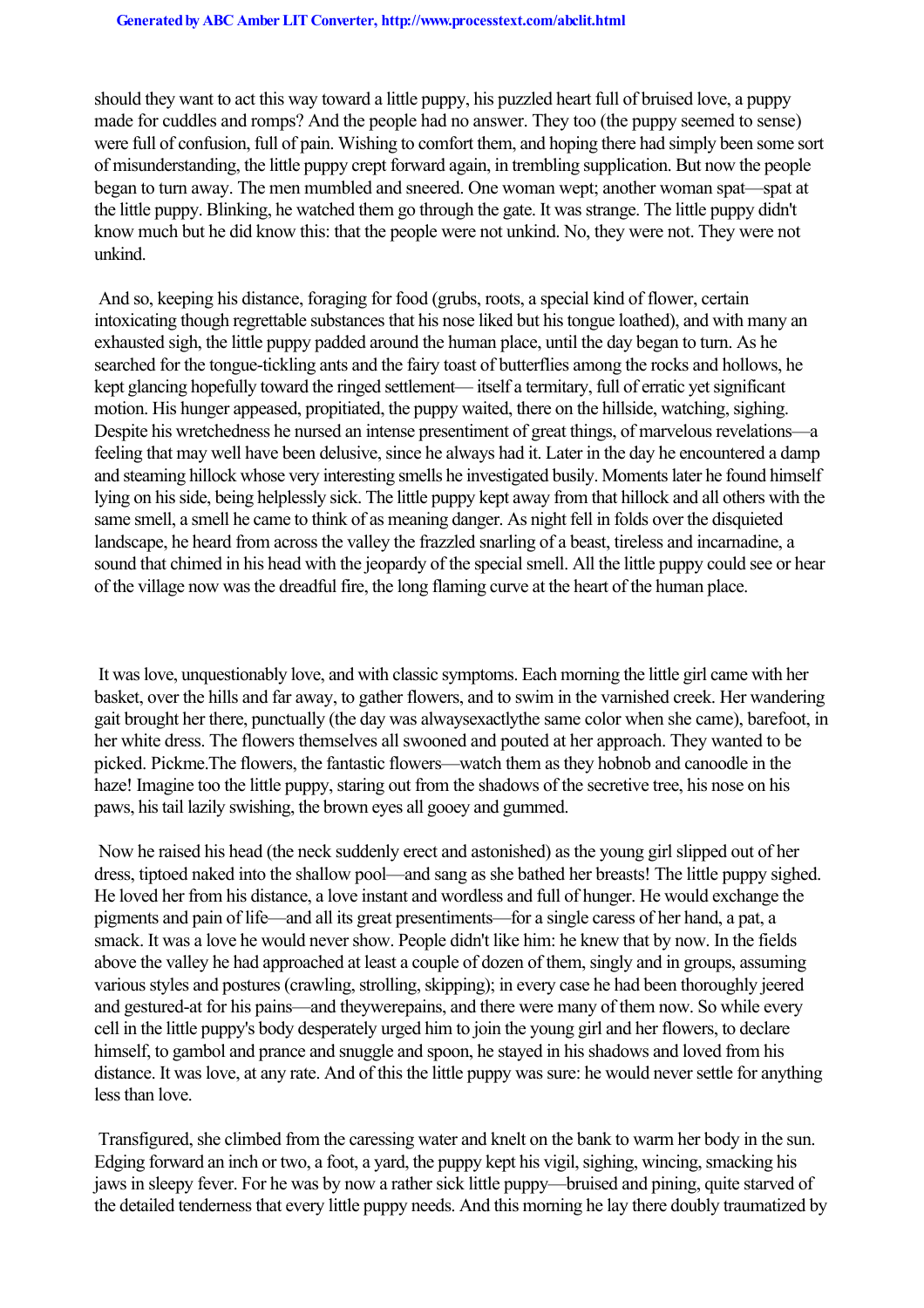fear and relief. Violent events had forced him actually to skip the assignation of the previous day; and, in the little puppy's drowsy world of cause and effect, he believed that if he failed to appear at the nervous creek then, well, the loved one would fail to appear also, would never reappear, would disappear forever. Hence his shock of relief, his seizure of consolation, when he peered out from the secretive shadows and saw her there once more.

 It happened the night before the night before. It happened like this. The little puppy was soundly sleeping in his usual place (a sheltered hollow by a leaning tree) and in his usual posture (one of utter abandonment), when a flurry of sounds and smells suddenly wrestled him to his feet. Frowning, the little puppy registered curious stirrings in the texture of the earth, and sensed faint splittings and crashings, drawing nearer. The scent, still diluted by distance, keenly intrigued the puppy but also awakened in him the glands of danger. He hesitated, there in the changeable night. Too weak and confused to make a run for it, he eyed the burrow where he had recently spent a pleasant hour, sniffing and scratching and trying out a powerful new bark. Then the sounds were upon him: louder, worse, hot and toxic with limitless hunger. And still the little puppy hesitated, the head bending slightly in its trance, the tail twitching in a reflex of hope—of play. But now the gust of gas and blood swept over his coat: the little puppy slithered whimpering to the burrow and shouldered himself into the clinging damp. Or he tried. The locked front paws searched for purchase, yet that plump little rump of his was still exposed while the back legs skidded and thrashed. And now he could actually feel the torch of breath, the scalding saliva playing on his rear. Terror couldn't do it—but horror could. Horror gouged him into the earth with an audible pop; and he lay there coughing and weeping until the egregious rage had vented, had wrecked itself on the ground above his head. ... So shaken was the little puppy that he failed to emerge for a good thirty-six hours, and then only a famished despair had him backing toward the daylight. It wasn't easy getting into the burrow, but it was easy getting out. For the little puppy, it seemed, was getting littler all the time.

 And so he sighed and gazed, and gazed and sighed. The flowers had all lost their swoon and now arched and strained to meet the young girl's touch. Oh, how they longed to be picked. Light and naked she moved among them, leaning to free a stem from the earth, then straightening to fix the petals in her costly black hair. Loved by the little puppy (mutely, proudly—how many lifetimes would he not joyously spend, unrequited, unregarded, in this half-love, this half-life?), the young girl sang, the young girl swam, the young girl lay back on her dress, drying herself and dreaming of growth, of change, of mysterious metamorphoses. Humming, murmuring, she sought another sun-dazed shape in which to drowse, opened her eyes—and what should she see? Why, a little puppy, a very tentative little puppy, inching through the flowers, its tail anxiously shriveled, the hot nose brushing the grass. The puppy had had absolutely no intention of approaching the girl in this way. But then, the puppy just found that he'd gone ahead and done it—as little puppies will. The girl sat up and, with no waste of attention, stared at him strictly, a hand raised to her mouth. The little puppy, sensing the gravity of his error, was about to slink miserably away, to the ends of the earth, never to return—but then she laughed and said, "Hello. Who are you then? Come on. Come here. It's all right. Ooh, what a funny little creature you are. . . . I'd take you home with me. But they won't like you. Because of the dog. Keithette won't like you. I don't think Tom will either. My name is Andromeda. AndIlike you. Yes, I really do."

 All this of course was pure Greek to the little puppy— but who cared? Her voice, with its infant lilt and music, was just another vast extra in his ambient bower of bliss. Not in his dreams, in his wagging, whimpering dreams. . . . While it might be pushing it to say that little puppies have fantasies, it is certainly the case that they have sentiments, powerful ones too—down there, where everything rips and tears like hunger. Lying on his back among the envious flowers, her hand on his tummy (lightly steadied by a speculative paw), the tail in tune with the slow heartbeat, the little puppy fairly choked and drowned in his little sea of joy. Ah, the piercing peace. All covered in heaven— puppy heaven! For many hours they rolled and cuddled and snuggled and nuzzled, until the color of the day began to change.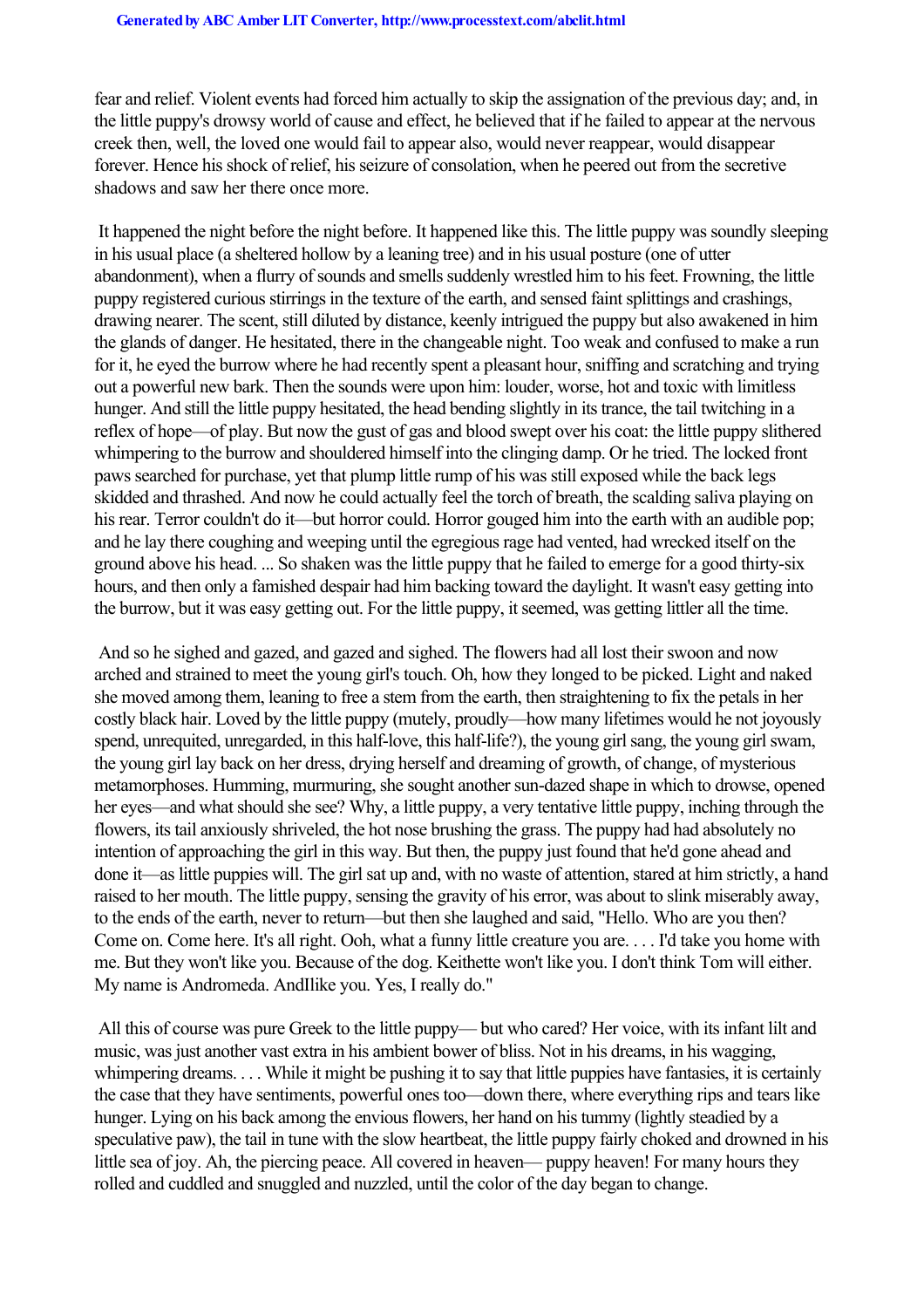"Oh no," said the girl.

 She ran away in vivid terror. Told to stay, the little puppy followed her, as unobtrusively as possible, averting his glance whenever she turned to shoo him back (as though he believed that if he couldn't see her, then she couldn't see him). But now Andromeda paused in her flight and stood her ground to warn him.

"Stay. Be careful of the dog. Come tomorrow. Promise. Stay, but please don't go away. Stay! Ohstay."

Deeply puzzled, his tail uncertainly working, the little puppy watched her run, down the valley toward the gaping crater, where the fires were already boiling, black-veined, as they started to consume the air of the dusk.

 During the next wave or packet of time, the life of the little puppy that could resembled a gorgeous and dreadful dream, the two states—panic and rapture—welded as close as the two faces of a knife; sometimes he felt his heart might crack and ooze with the incredible uncertainty of it all. But, being a puppy, he spent much of his time in the unaltered conditions, the extremes. When Andromeda loomed above him, her sun-warmed hair patterned with magical flowers, when she tickled both sets of ribs and kissed his hot belly, do you think the little puppy was anything but definitively flattened with joy? Life was all foreplay, wonderful foreplay. The little puppy devised other games too: the game where he ran very fast toward her and then veered off at the last second; the game where he ran around her in concentric circles wherever she went; the game where he ran away quite languidly and then skipped out of reach when she approached; and so on. Andromeda seemed uncharacteristically slow to catch on to his games—perhaps because the little puppy was so weak and sickly now, and so easily tired. Yet he wouldn't stop. There was an edge of delirium in his romps. Often, too, he came a cropper on some of his more ambitious maneuvers. One afternoon, after hours of prompting, she was persuaded to play the stick game, whereby she threw a stick and the little puppy ran after it —returning it to her, or not, depending on his puppyish whim. By accident she once threw the stick into the creek, and the little puppy hurled himself in there after it. He appeared to be in some difficulties for a while; certainly he had quite a coughing fit on the bank when Andromeda hauled him out. She noticed then, as he lay recovering by her side, that his tail and back paws were badly scalded and enflamed. She looked down at him with a worried frown. The little puppy blinked up at her gratefully. Through the spokes of his wet lashes, and what with all the photospheric brilliance above and behind her, well, she looked—she looked to him like a stern and formidable angel, divine essence, a Power, a Dominion, a Throne, covered in prismatic jewelry, sliding down the sun's rays. Of course we must remember the little puppy's poor eyesight . . .oh, thatpoorlittle puppy.

 Because the nights were so different, so much longer than the days (at least three times as long), and so full of fear. Squirming in his burrow, while the great animal, senior and atrocious, tore greedily at the narrow opening, the little puppy had no thoughts for the day—the distant, the derisory day. He didn't understand. How had he unleashed such rage in a creature which, or so he felt, he might have looked to for love, for protection, for play? He didn't understand. But he understood one thing; he made a certain distinction, a nice one too. The little puppy understood the difference between, terror and horror. Terror was when the girl had gone and night began to come, wiping color from the world. Horror was when the beast was actuallythere,the flames of its breath at the opening of the burrow, the saliva that seared the little puppy's rump.

 "This can't go on," said Andromeda one morning, when she found the little puppy sneezing and dozing and trembling by the nervous creek. He couldn't eat the food she had smuggled out for him. Reflexively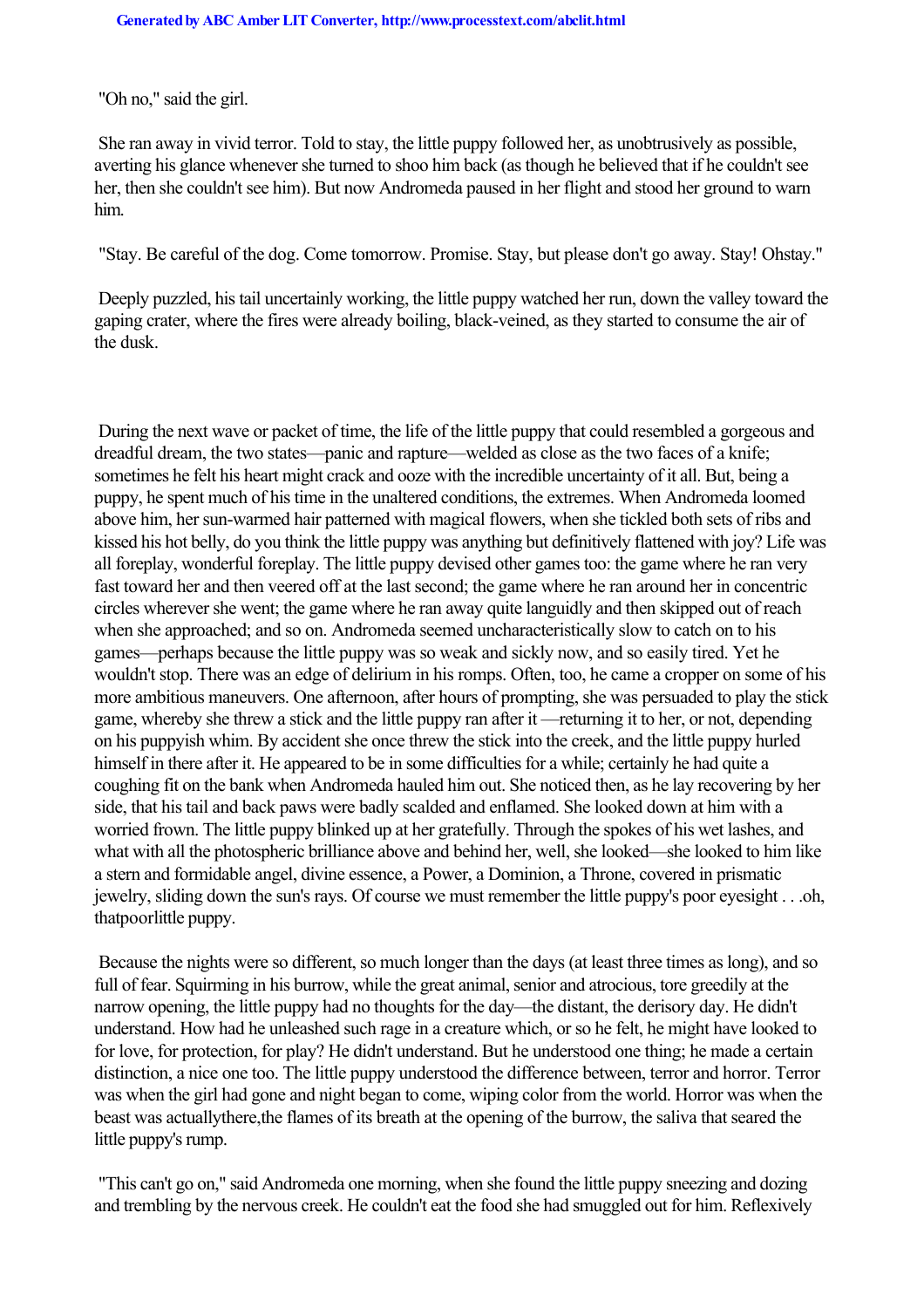he lifted himself up for a romp, but his hind legs gave way, and he rolled back on to the grass with a fatalistic sigh. Usually when she looked at the little puppy Andromeda always thought: life! Here islife.But now the possibility occurred to her (long-postponed, an idea that made her whole body bend with nausea) that the little puppy was dying. It could be that the little puppy just wasn't going to make it. For you understand that fear had quite emptied him—fear, and intense puppy loneliness, the need for inclusion, the need to be ... inside.

Andromeda gulped and said, "I don't care. I'm taking you home with me. Now. I don't care."

 And so, very, very carefully, Andromeda bedded down the little floppy-limbed puppy at the bottom of her basket, and covered his weak protesting form with flowers and white grapes and a pink handkerchief. The little puppy was slow to understand this game and would persistently writhe and struggle, and seem to grin, and then play dead. "Shsh," Andromeda kept telling him, but he went on whimpering and elbowing about until at last he was aloft. The air-travel appeared to soothe him. A mile from the village, on the brink of the enfolding hill, she plonked the basket down, lifted the hanky, and gave the little puppy a good talking-to, with much play of the raised forefinger, the stamped foot, the meaning frown. In fact the little puppy was so flummoxed and confused by this stage that he stared up at Andromeda with candid incuriosity—and even yawned in her face. On they went, down into the ringed village. "Good day, good day," came the voices, and Andromeda sang songs at the top of her voice, lest the little puppy should unwarily choose to whinny or yelp. But the little puppy was very good and didn't make a sound. (To be quite honest, he was fast asleep.) When she reached the cabin Andromeda got up on tiptoe and peered in. Keithette was not about. Nor was Tom. So little Andromeda took the little puppy straight to her little room.

 Now Andromeda had a lot of explaining to do (this had better be good!). And so, come to that, have we.

 As things now stood, the village was the food of the dog —and the dog was, if not the worst of all possible dogs, then certainly the worst dog yet. The genetic policemen and bouncers that once kept species apart had loosened their hold on the living world. In less temperate zones than where lies our scene, there were creatures that limped and flapped in strange crevices between the old kingdoms, half fauna half flora, half insect half reptile, half bird half fish. Natural selection had given way to a kind of reverse discrimination —or tokenism. Any bloody fool of an amphibious parrot or disgraceful three-winged stoat had as much chance of survival, of success, as the slickest, the niftiest, the most singleminded dreck-eating ratlet or invincibly carapaced predator. Many human beings, too, were mildly dismayed to find themselves traveling backward down their evolutionary flarepaths—or, worse, sideways, into some uncharted humiliation of webs and pouches, of trotters and beaks. People, of whom there were few, tended to thin out near the deserts, of which there were plenty. In the deserts the lower forms flourished unchecked in their chaos: you could hardly turn your head without seeing some multipedic hyena or doubledecker superworm pulsing toward you over the mottled sands. The village lay to the north, not too far from the glasslands of ice. At these select latitudes, after its decades of inimical quiet, the planet earth was once again an hospitable, even a fashionable address. With so much food—with so much space and weather— nature had little selecting to do. Until the dog.

 Perhaps the dog, then, was the Natural Selector. The dog was eight feet long and four feet high, very lumpily put together, the rolling, snapping head loosely joined to the top-heavy shoulders. In place of a tail he sported an extra limb, bare tibia, tendon and talon—quite useless, and far from decorative. His eyes were a scurvy yellow, his saliva a loud crimson, venomous and also acidic, capable of entirely dissolving human bones. The dog was the beneficiary of a new symbiotic arrangement whereby he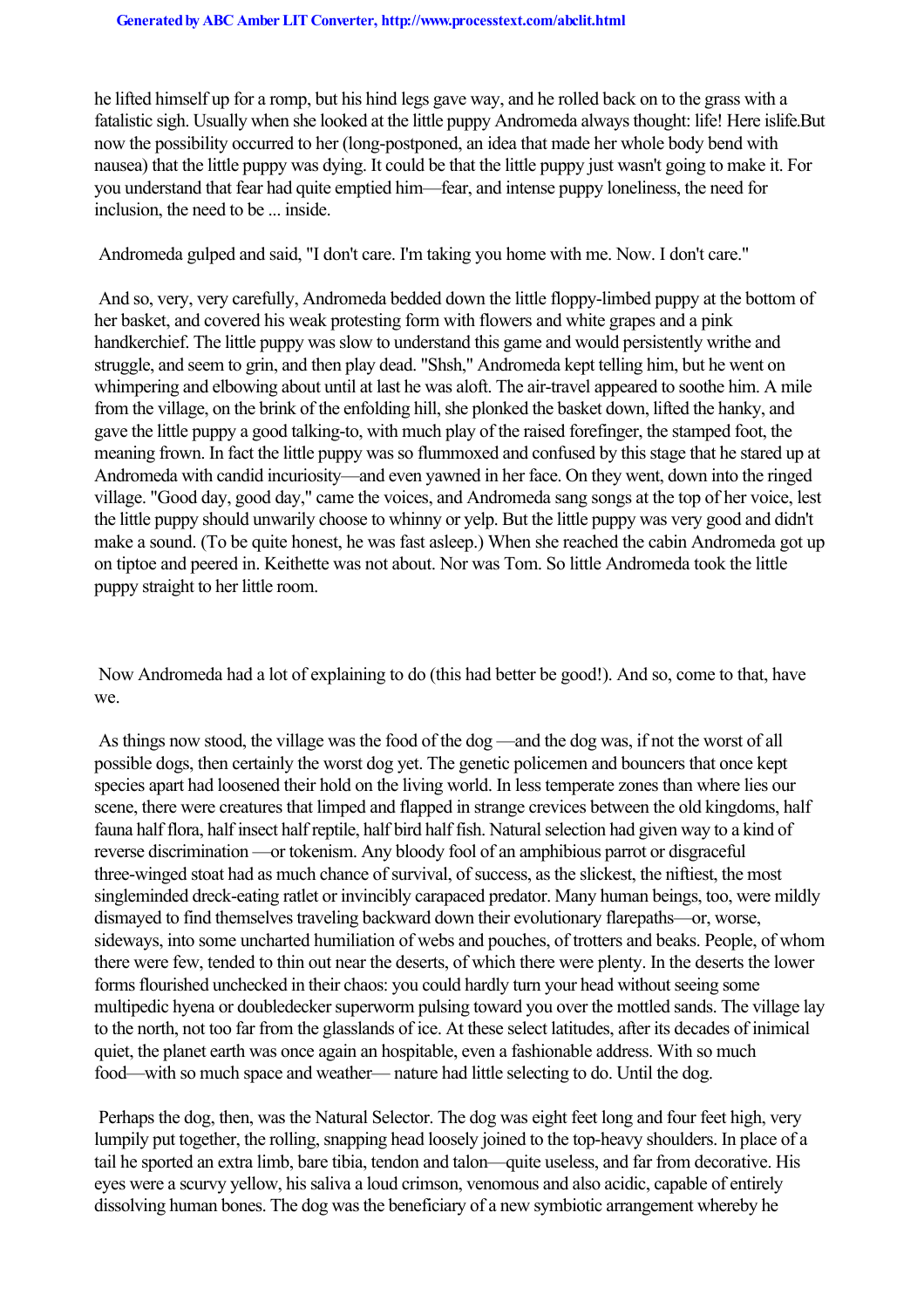healthily played host to several serious but by now ineffective diseases, his numerous parasites having (in this case) taken on rather more than they could handle. In times of yore the dog ate pretty well anything he could keep down, like a shark. These days, though, he was exclusively, even religiously homovorous. He looked bad on his diet. There never was a clearer demonstration of the fact that you shouldn't eat human beings. The dog's chief personal breakthrough was his coat, which was thick, patchy, fungoid and yet synthetic-looking, too shiny, like rayon or lurex. He was the first dog to earn a crust, to eke out a living in the northern lands. The village was his food. He seemed to need about one human being a week. He wasn't all that greedy, and human beings, he found, went a long way.

 Nobody in the village had any idea what to do about the dog. Well, they had their shameful strategy; but it wasn't working. Idlers in a rejuvenated world, they had long lost the noble arts of survival and advantage, let alone fighting and killing. No one knew how to raise hell anymore. They milked the land of its rich life: indeed, some of the plants were as nutritious and sanguinary as meat itself; yes, many plants bled. They used few tools, and no weapons. Even fire they hoped soon to foreswear. This was the way the world was now.

 For the next couple of days the little puppy was so very poorly that Andromeda was able to keep him bedded down in her clothes cupboard without much fear of detection. Sometimes, in a trance of foreboding, she found herself on the brink of resigning herself to the loss of her new friend. "Stay," she would whisper to him urgently. "Don't leave me. Stay, oh pleasestay."At night Andromeda brought the little puppy a selection of juicy vegetables and encouraged him to eat. He seemed grateful for the sympathy, for the comfort, but turned away from the food, and sighed his long-suffering sigh. Then on the third day . . . Well, Andromeda was slowly eating breakfast with Keithette and Tom, her mother and "father." In the silence the sun played subatomic ball with the moody motes of dust. Both Andromeda and Tom were eying Keithette a little warily. No one had spoken with any freedom that morning, because Keithette had yet to select and announce her mood-day. There were seven to chose from (all different now, all sad days, since the dog): Shunday, Moanday, Tearsday, Woundsday, Thirstday, Fireday, Shatterday. . . . Tom was crushing henna into a mortar bowl and saying, "I prefer the single braid anyway."

 "Why?" asked Keithette pitilessly. She was a rosy, broad-faced woman, stocky and flat-chested (the standard female form these days); but at such moments her mouth looked as thin as a fissure in glass. "Why? Please tell me, Tom."

 Tom laid aside his pestle and made a two-handed gesture of shaping. "Perhaps because it shows—it shows the essential oneness of your nature."

 This was a bit much for Keithette."Whatoneness?" she said, and folded her arms tightly. "Go on.What oneness?"

 And now Tom, too, was stumped. "I don't really know," he said. "But I'm sure that ribbon looks very nice with the dress."

 Keithette may have been about to soften. We shall never know. At that moment, just as Andromeda watchfully raised the wooden spoon to her lips—they heard a distinct little bark from beyond the kitchen door. . . . The three figures reared and stiffened. Time went on for a while with nothing happening inside it, and the moment might well have passed intact if there hadn't come a second yelp, more emboldened and demanding than the first. Andromeda's alarm was acute. She made to speak but was quickly checked by an unpierceable glare from her mother. Then came the third yelp.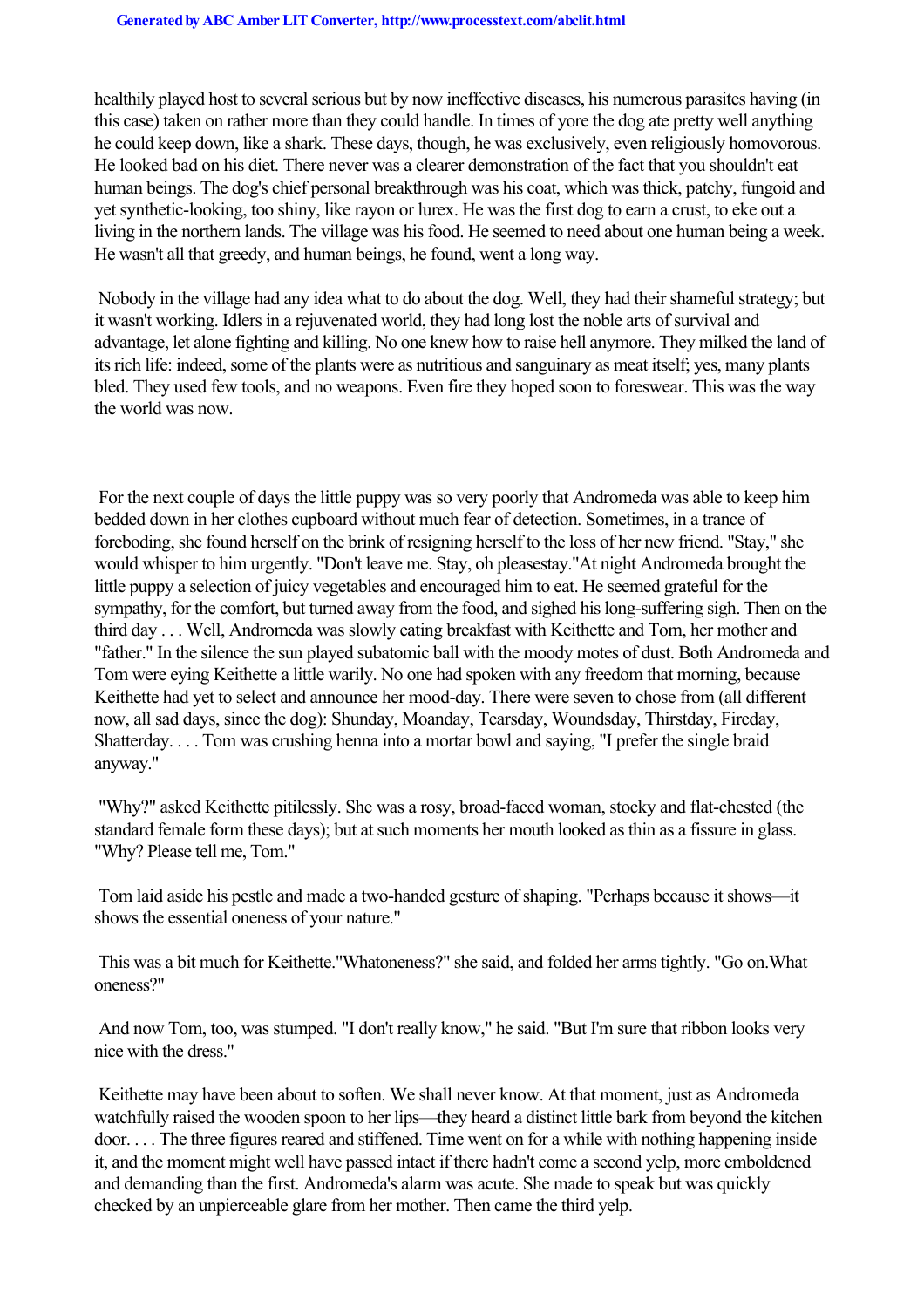"Shatterday," said Keithette.

 But now she rose up, seeming to swell and take fire with the woman's need to confront the worst. Keithette strode to the passage door, Andromeda and Tom a couple of feet behind her. She turned, resolute and incensed, before she seized the handle. The door opened like a lid.

 And what should they see but the little puppy, quite recovered, full of beans in fact, only briefly startled and now skipping and twisting, feinting this way and that, and wagging his tail with such violence that his entire rear end was just a furry little blur. Then he swooned onto his back with his cocked paws aloft. Andromeda burst out crying and pushed herself through to kneel at the little puppy's side.

"What'sthat?"said Keithette.

 "Leave him alone," said Andromeda. "He's a little— 'puppy,'" she explained, with a new effort showing in her eyes. "A littlepuppy."

Adorably the little puppy gazed upward.

"Mylittle puppy," said Andromeda.

 "Why do I put up with her?" Keithette began. "Answer me, Tom. Please answer me. Where did it come from? Right from the start she never gave me a moment's peace. Why can't she be like any other little girl? Why? Why? That's right. I'll pack you off to live with the children. Or the Queers! Where did you find it? Now you listen to me, Andromeda.Andromeda,indeed. Her own name's not good enough for her. She has to go and call herself Andromeda! What's it doing now? Well, I'll tell you one thing, young lady. It's not stayinghere."

 It took many hours of supplication, many Blametakes and Faultfinds, and much work for Tom on the mat, over the tub, and in the sack, great play being made with the hot towels and cold compresses, the back scratchers and skin loofahs, not to mention all the hair stroking, neck nuzzling, and breast kissing—plus the tireless and tearful pleas of tiny Andromeda—but in the end Keithette was pretty well won over to the little puppy's presence, a presence that was understood to be temporary, contingent, multiprovisoed. Naturally, the ruling could be reversed at a single snap of Keithette's brawny red fingers. Ah, but what could you do when it came to a little puppy like this one, with his ridiculous frown and his beseeching eyes? All the little puppy had going for him, really, was his adorability. And he was adorable—yes hewas.After the countless promises and penances, the clauses and covenants of the long afternoon, Keithette herself seemed quite exhausted by the fray.

"All right," she said. "It can live here for a while."

"He,"said Andromeda.

"Where is it anyway?"

 Where was the little puppy? Snuggling at Keithette's feet, of course, and blinking up at her gratefully. By nightfall the little puppy was ensconced on Keithette's lap. It was all Andromeda could do to prize him free for a cuddle. Tom looked on from his leisurebench with hard-won relief. He monitored Keithette for signs of sudden mood swing or theme change. Everything seemed all right for now. But it had been some Shatterday.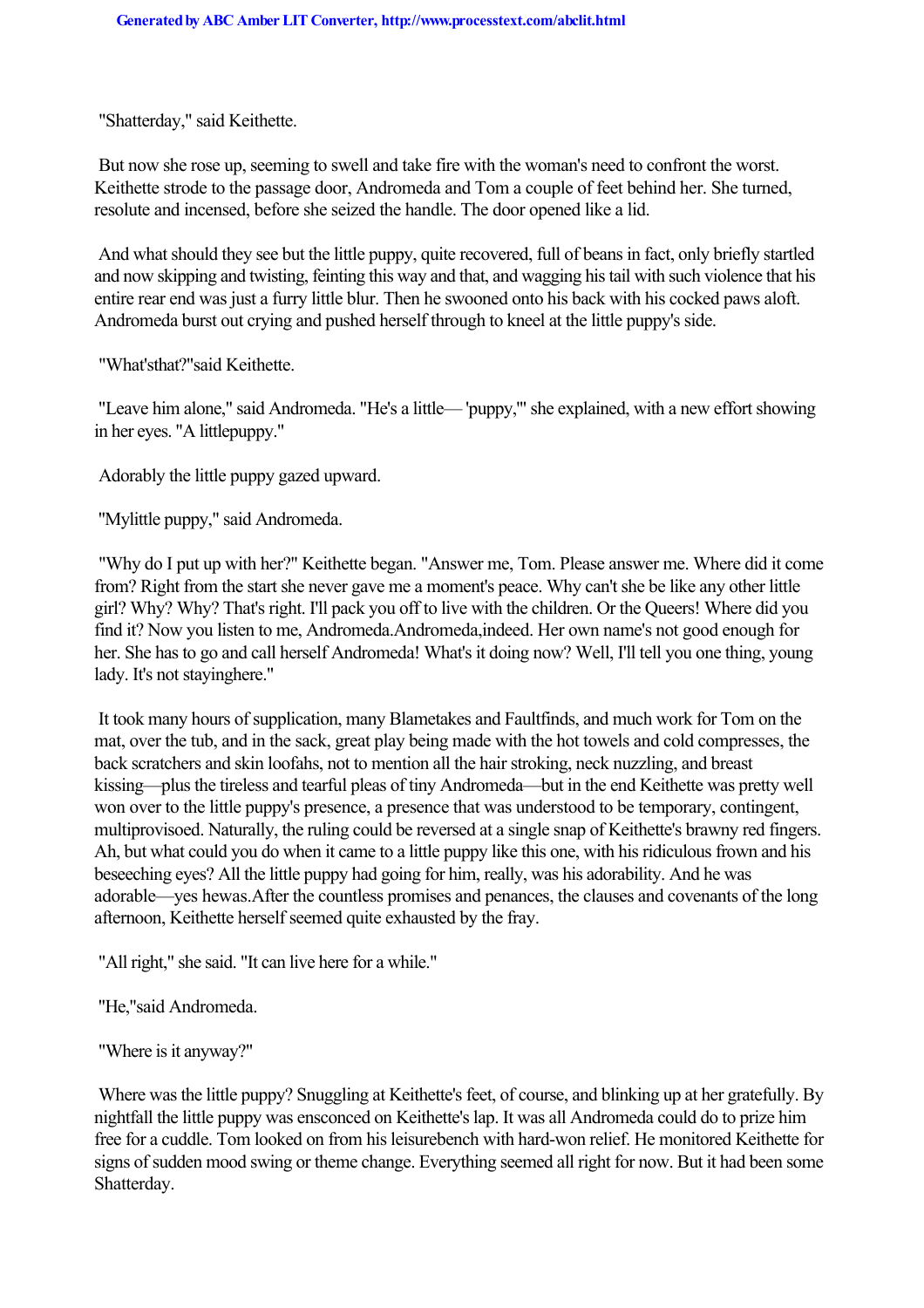Oiled, groomed, distinctly plump, and impeccably toilet trained, the little puppy was nowadays to be found, more often than not, on his favorite perch: the window ledge in Andromeda's little bedroom. Through the mists of the half curtain, his tail wagging uncertainly, then quickening in sudden bursts of recognition or general enthusiasm, the little puppy watched the people come and go, for hours on end. Because the people—the people were so beautiful! The women striding about with their hands on their hips, occasionally pausing to talk and nod among themselves, arms folded. The girls, regal and remote, with expensive self-awareness in oval cheeks and artful hair. All colors and sizes the people were. Yes, and the old, too, with their more careful tread (easy does it), and the way light seemed to pour from their human eyes. The little boys were stern and watchful, shut-faced, on their guard. Why weren't they playing? wondered the little puppy, in his way. Why weren't they playing—bounding and tumbling like packs of puppies?

 No one played except the little puppy. But the little puppy played a lot. The jumping games, the rolling games, the hiding games. He very nearly exasperated his young mistress with these endless larks and sprees of his. One quiet Shunday she found the little puppy frenziedly prying at a round red bauble fixed (by Tom) to the foot of her bed. Encouraged by his barking she managed to free the thing from its clasp; she then rolled it into the little puppy's path. A ball, a red ball! The little puppy proceeded to chase it around the room. And he chased it around the room. And he chased it around the room again. Holding the ball in his jaws, he challenged Andromeda to shake it free and then throw it for him. Then he retrieved it and bounced around her until she threw it again. Really, the hysteria of the little puppy at such moments. Andromeda didn't understand. But the little puppy clearly needed his play, as badly as he needed his love and his food. Now, when she brought him his vegetables and fruit, the little puppy often thrust his whole head into the bowl.

 Some passing people stared in once, and saw the little puppy on his perch. He yelped at them playfully, and tensed, hair-triggering himself for a romp. The people recoiled in hostile amazement. A small crowd gathered, and after a while, even though the little puppy had by now hidden himself under the bed, there came a stubborn thumping on the back door. This shuffling posse was confronted by Keithette—who settled their hash with a fearful blast. Andromeda was then called into the parlor to join Keithette and Tom in a three-hour discussion. The subject: Keithette's imagination. At this point, however, Andromeda resolved to act boldly.

 With Tom's help and collusion, she fashioned a little collar for the little puppy—and a little leash. And out she walked into the village with him. Twisting and writhing and half-throttling himself at first, the little puppy soon fell into an obedient trot, only the head busy and indocile, bolting all shapes and colors as if the whole world might be food. It must be said that the experiment was not an obvious success. Many people jeered, or backed away, or burst into tears, and the little puppy himself gave a whine from some sluice in his sinuses, a whine of dismay at the unhappiness he somehow seemed to represent and personify. Andromeda walked on in full obstinacy and pride, the little puppy rather cowering now at her ankles. On their return—she could still hear the hecklers in her wake—Andromeda was greeted by Keithette who surprised everyone, including herself, by giving her daughter a smile of approval and by openly ruffling the shiny folds of the little puppy's neck. Andromeda adorned his collar with silver bells and took him out again the next day too. She had made up her mind. But the little puppy, it ought to be said, was a good deal daunted.

 "I've got a name for you," Andromeda whispered in the dark. "Jackajack. Do you like it?" The little puppy was in bed with Andromeda. He liked it. He liked everything. "If you weren't an animal," she whispered, "I would call you John and you would be my boy." The little puppy gazed up at her, his eyes lit by an unbounded willingness.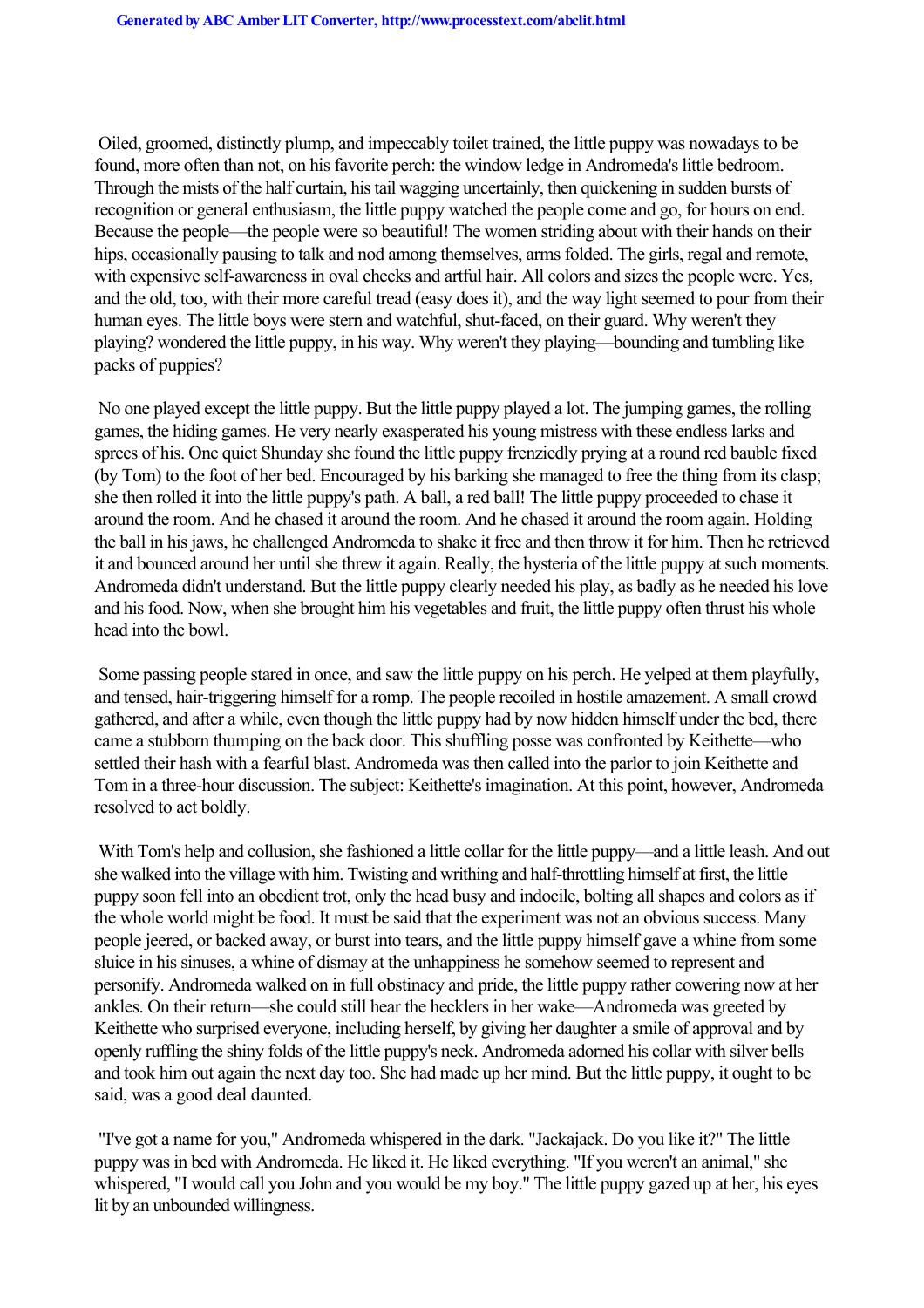Why do people love children? Why do children love babies? Why do we all love animals? What do animals love, that way? Everything, the whole world, more, even the stars up there—stars like the star called Andromeda, fixed in the scattered heavens, burning bright.

 You couldn't really blame the villagers. They were all having a very bad time, and they weren't equipped for bad times. Whereas, in days gone by, the people would go about their tasks with tears of contentment in their eyes, now they wept the other tears. And where were they to turn? Down the soft decades they had lost the old get-up and go—the know-how, the make-do. Predation and all its paraphernalia had quite petered out of their gene cams and pulse codes. Given a generation or two, and given their new knack or curse of suddenandactive adaptation, oh, I suppose they might have come up with something, in time. But there wasn't time.

 They looked for authority, and what did they find? The natural leaders were, of course, the women with the loudest voices and the strongest personalities; and if you think Keithette is redoubtable enough, you should check out Clivonne—or Kevinia! At first they tried to hate the dog away. They sat around hating it and hating it, but still the dog lumbered in for his weekly debauch. They tried to cry the dog away, and that didn't work either. They tried ignoring it; but being ignored didn't make much odds to a dog like this dog. So there were more consultations. They didn't hold a meeting: it was simply a matter of a few dozen exhausted and terrified husbands—all the Toms and Tims and Tarns—sprinting with messages from hut to hut. Incidentally, no one had ever decided any of this. It wasn't a reaction to the deep past. You see, there was no deepmemory,This was just the way the world was now.

 And so they asked death in through the back door, and let him feast on the malevolved, the beakmen and wing-women, the furred or shelled or slippery beings with their expressions of stunned disgrace. It was subliminally decided that everything was all their fault. Ah, the poor Queers. . . . One Fireday, Andromeda took the little puppy that could to the place where the malevolved often hung out; he was tolerantly greeted, and even made much of by some old hinny or heteroclite, who cosseted the puppy's coat with a limp flippered hand. The little puppy took to the Queers, as indeed he took to everyone. They were defeatist, lackadaisical, and inert: faulty survival machines, they knew they weren't made to last. They knew they probably wouldn't be selected, not in the end, not in that sense. And how few of them there were now. Soon, thought Andromeda, the poor Queers will be all used up. Then what? Only one outcome. She considered ways of perhaps saving the little puppy, if it came to that.

 On the way home they were followed for a while by a group of women who shrieked and chanted at the little puppy, and made unpleasant faces, cowing him rather badly. "Come on, Jackajack," said Andromeda loudly. "Never mind them." So he jinked along beside her, glancing back uneasily over his dropped shoulders. But Andromeda did not glance back. She walked straight and true, filling her given space. For Andromeda enjoyed an ambiguous prestige in the village; she certainly had rarity value. It was partly to do with such things as her refusal to go and live in the child pool, and the fact that she had changed her own name. She had changed it from Briana—to Andromeda, if you please. But it was really all about beauty: beauty. Nobody knew what people were supposed to look like anymore or could guess at the human forms they once had graced. The women all rugged and ruddy and right; the men all drab, effaced, annulled. And yet everyone has time for beauty, for art, for pattern and plan. We all come around to beauty in the end. As instinctively as the dog salivated with pleasure on encountering human remains in some patch of his own chaotic excretions (his heart soared like a hawk), so the people gazed at little Andromeda's round-eyed face, her dark clefts and latencies, and felt pride in the human molding.

"Look, Jackajack," she said. They had come to the edge of the crater, the core, the deep dish and its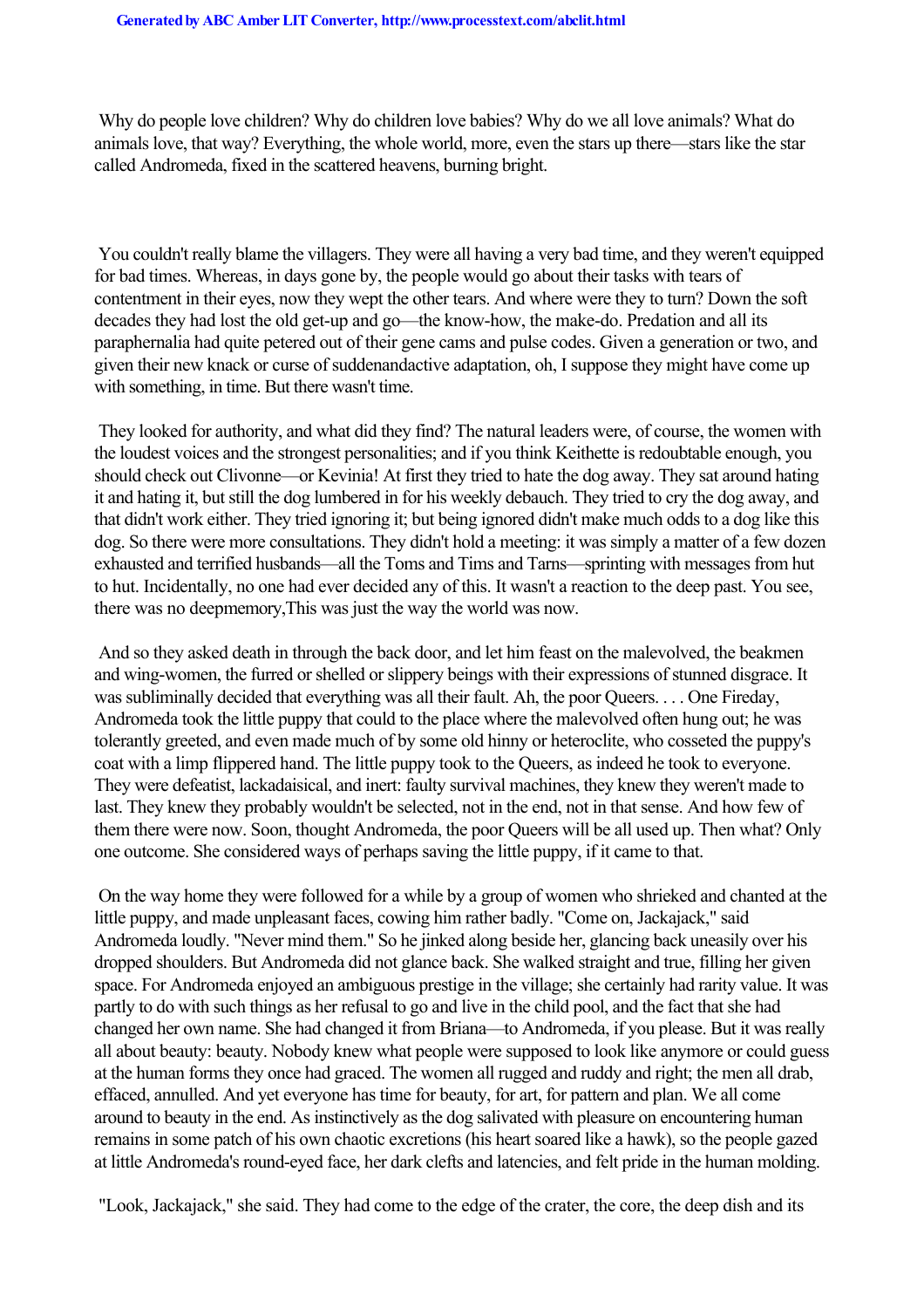great query of fire. Now the flames ate the air, spitting and chewing and clearing their throats. No one fed the fire yet it burned anyway, with no fuel—but with fission, perhaps; perhaps fission's daughters lay trapped beneath the crust. Although the village was godless, the crater was agreed to be at least semisacred, and the people felt its codes, sensed its secrets with reluctant awe. Certainly no one went down there just for the hell of it. And now of course it served a different function. "Look, Jackajack," whispered Andromeda. Down in the contoured chasm, ringed by fire, some women were tethering an old Queer to the stake, ready for Shatterday. The little puppy barked. He didn't like fire. Nor did the dog. But the dog didn't mind firethatmuch. He could put up with it, if he had to.

 Keithette sat heftily at the round table, micromonitored by Tom and Andromeda. Both had been present at the informal, morning-long seminar that Keithette had convened. The subject: Keithette's sensibility. The really warm work of the afternoon, though, had fallen on Tom alone—a tight regime of scalp kneading, hair braiding, intertoe loofahing, and hourly sexual intercourse. It hadn't worked. Nothing worked now. Because tonight was a night of the dog. And now it seemed that every day was Shatterday.

 True to Andromeda's prediction, the inevitable came to pass and soon the supply of Queers was pretty much exhausted. Actually they were picked off a lot quicker than anybody bargained for, because even the dog turned his nose up at some of them. He killed them all right, with one swipe of his bleeding claws, and gave the corpses a frightful worrying; but he wouldn't eat them. He just stood there, stupid and implacable, for hour after hour (he stayed upright at all times, even during his egregious naps), before tearing off the dead Queer's best limb and trudging away with it—to return the next night, and the next. Now he would peer down into the lit crater and see no offering for him there. Just the crackling fire, no louder or brighter than the fire of hunger in his heart.

"Here he comes," said Keithette.

 Yes, here he comes. You could hear him liquidly snorting and yodeling as he loped toward them over the fields, nearer, ever nearer. The whole village listened—listened in darkness to a world of sound. His creaking gait, his grunts, his great gurglings at the prospect of messy satiation. Next, his long silence at the brink of the crater, his thwarted howl of disappointment, his final scream of ravenous rage. Then the sniffings and rootlings round the huts, the latherings and flappy droolings, the regular flinging of his bulk against any weakness, the splitting of wood, the human cries, the heavy arhythmical bounding of the chase, the incensed rip-pings and gulpings of the kill. . . . Once, as the dog was fizzily consuming his prey, the little puppy (held fast on Andromeda's lap) gave out a piercing yelp. Outside there was sudden silence—followed, several minutes later, by a growl of fabulous greed and hatred, inches from the front door. But the dog's hunger had lost its rawness (and there'd be another night), and all they heard then were the usual sounds of grumbling haulage as the dog dragged the half-eaten carcass out of the village and into the hills.

 "He's going now," said Keithette. She closed her eyes and wiggled a finger at Tom, who moved grimly toward her. "When will the dog stop coming? When? When? Why don't I know what to do? Why? Why? Tomorrow I'll speak to Royene, and to Clivonne. I might even speak to Kevinia. I don't know why, but I think I'll be the last to go. Not there," she told Tom. "There. There."

When the danger of predation is great, communities of whatever phylum tend to interknit more closely, and hierarchical roles become sharper and more keenly contested. Or at any rate that's the idea. This particular community, for instance, had long lost all genetic heft. Probably their best bet would have been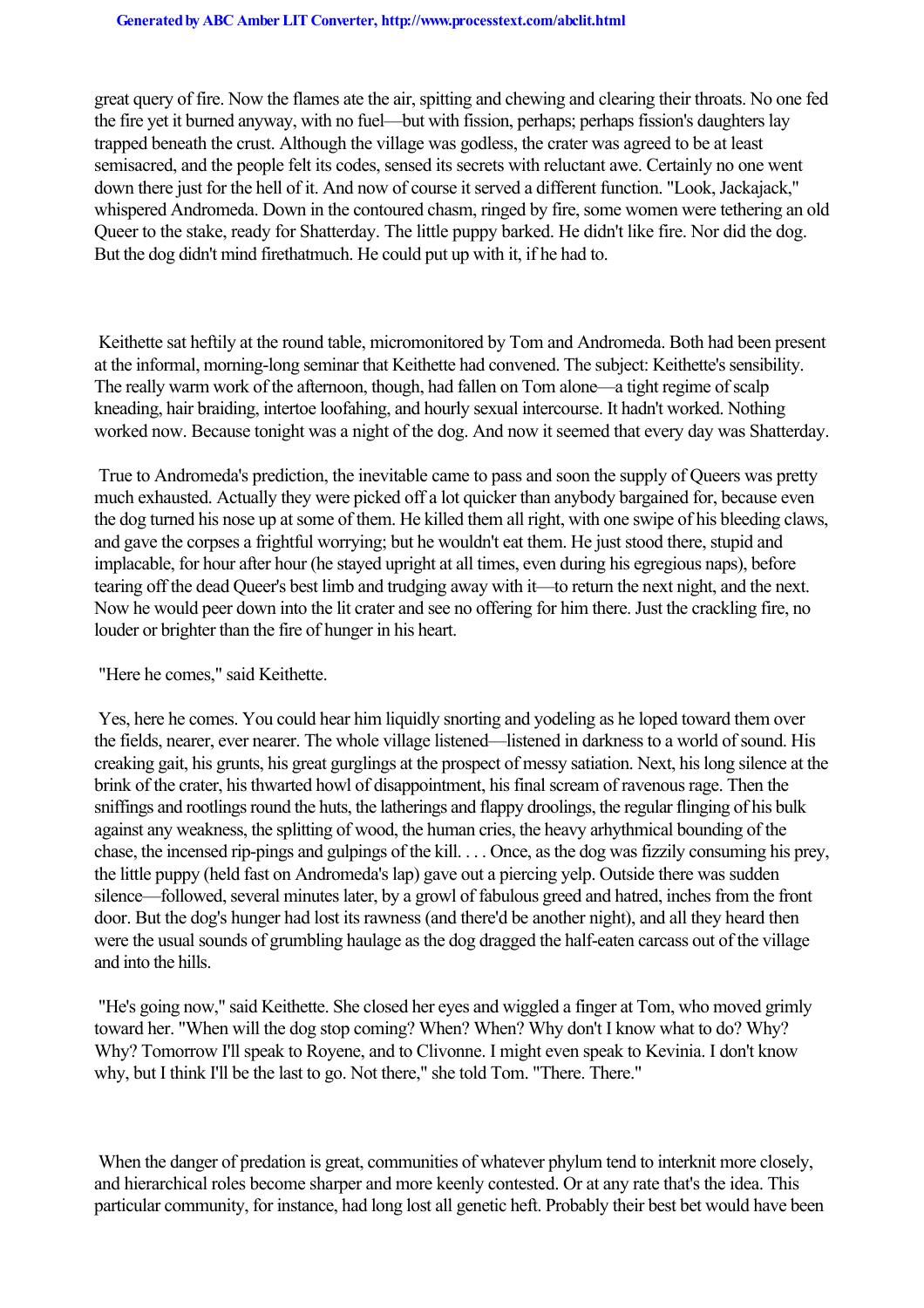to move out and go nomad for a while. But site-tenacity was, alas, pretty well the only stable element in the local DNA transcription. How could you run when, in your head, this was the only place?

With a square meal inside him, and a decent cadaver to nibble and gnaw on, the dog would be gone for seven nights. This seemed a clear gain, after the post-Queer chaos, and in fact everyone was secretly impressed by the dog's asceticism in restricting himself to one human per week. It would take him at least a couple of years to account for them all. That Shunday, however, brought unpleasant surprises.

 On his last sortie the dog had forced his way into the spare-husband compound and selected his victim from the fifteen men who huddled there. In the skirmish three spare husbands had been wounded or nicked by the dog's teeth and claws. By Moanday afternoon they had swelled outland-ishly in the belly and sprouted coarse hair on their backs and buttocks. All three died during the night, in speechless horror. On Woundsday it was reported that seven spare husbands who had merely come into contact with the dog's coat had developed cutaneous conditions of incredible virulence; they, too, passed away, in a frothing nightmare of serpigo and yaws. By Fireday the remaining four men— who had done no more than smell the dog's breath— checked out with toxic shock.

 The women's thoughts naturally turned to the child pool, housed in a none too sturdy structure just behind the spare-husband compound. Well, I say "naturally," but it should be stressed that things had quieted down very noticeably on the bearing-and-caring circuit, the operative genes being, if not selfless, then fairly unambitious in tendency. So were they all meant to die, quickly, without a fight? Nothing wants to evolve but everyone wants to survive. We just don't want to go. Even when life is poor, and mostly fearful, and there are pressing reasons to quit—we don't want to. We don't want to go.

 Again there was talk, and the sending of messages, and the distraught husbands making their rounds. At noon on Shatterday, as if by mass somnambulism, the entire village gathered in the crater by the swan-neck of fire. Yes, Andromeda was there with the little puppy, reflexively shielding him from the grimaces of the crowd. They all knew what was going to happen—knew it with exhausted shame, with a consciousness of falling far short of any human destiny. Royene and Clivonne presided over a stout barrel. The villagers then filed past, each of them dropping into the tub a personal possession—a scarf, a tool, a headband, an earring. There were no exceptions. Tom held the little puppy as Andromeda took her turn. At last Kevinia strode forward, looked around about her, and rolled up her sleeves, her hard face shining in the silent heat. It was at that moment that the little puppy barked—barked at Kevinia! He even startedgrowling.Kevinia stared on, with scandalized disdain, as Andromeda fought to contain the little puppy, and with Tom's help eventually subdued her struggling, snapping charge. So it was with the extra radiance of flame-eyed rectitude that Kevinia reached into the barrel, held aloft and then, with a gesture of explanation, of disclosure, dropped to the ground the little red ball.

 The sky saidwar."War," declared the sky. Up above, the evening stars were sending light, the nuclear way, their fuel-counts stretched by vast equations, pulsar, quasar, giant, and dwarf—and Andromeda burning, too, in rich implosions, changing and charging through the electric firmament. Below, the clouds looked as hard and clearly etched as granite, the work of abrupt propulsions, strong interactions . . .

 Now the little puppy lay in the arms of his mistress, for the last hours. His senses all had missions: to find a way through the veils of her grief and, perhaps, to help assuage it. His passionate vigilance also had an animal edge. You've seen those puppies at the playground or the seaside, tethered to a fence while the whole world romps and dances. This is the maximum puppy suffering; it stings far worse than hunger. But now the little puppy went through that pain to the other side, twisting and tugging within himself, just to hold the grief and make it lighter. "Thank you, Jackajack," Andromeda murmured, as she felt the hot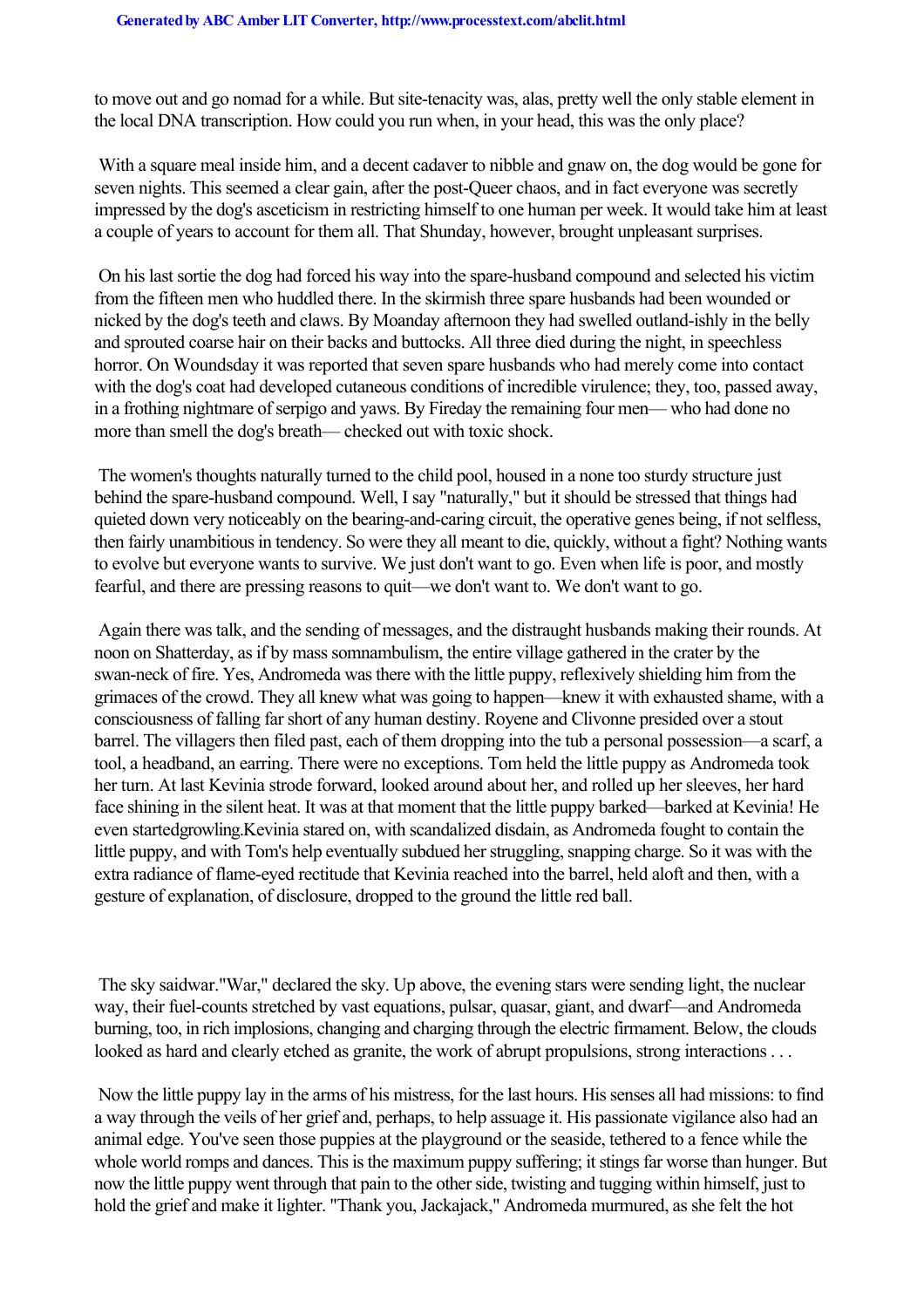squirm-ings—the unbounded willingness—of his love. Their little room held a blushful glow: early to bed in summer, curtailment, just exclusion. Andromeda had the pride to meet her fate, like a woman. But she didn't want to go. She thought of escape, of flight (no one would have stopped her), just herself and the little puppy. It was a big bare planet now, though, and very lonely. Great emptinesses pressed in on the human place. Andromeda had the pride. But she didn't want to go.

 Soon they heard the apologetic whispers in the yard. Keithette sat at the round table, deep in her own drama. She would not, she wouldneversay good-by. Tom looked up shyly (still tired and faint after four hours of unpunctuated cunnilingus). "I'm going now," said Andromeda, and she thought: What strange creatures we are— really. "I'm going now. Good-by, Jackajack," she said. "Stay. . . . Stay."

 The dog was coming. Already you could sense his maimed skirling as it poured forth, over the hills. Flanked by her two husbands, the burly Kevinia led Andromeda to the lip of the great concavity, down the widely looping path, down to where the fire was eating its meal of dusk. The ugly crucifix stood there waiting, like a Queer. Kevinia gave instructions. Number-one husband secured Andromeda's little hands, relying on number-two husband to bind her little feet. She looked from face to face, but nothing was said and they soon hurried away, back up the winding path. And so Andromeda stared at the fire, its sprites and genies and their pure pandemonium.

 Unevenly the homovore sidled through the outskirts of the village, the heavy threads of saliva whirring—almost rattling—in savage nostalgia as he passed the site of some earlier kill or decisive mangling, the jaws slackly ajar and then cracking shut in a vestigial spasm, the nailed talons splitting and spoking on the bare earth. There he goes now, very horribly, the needled fur, the flapped and misshapen genitals, the fifth leg protruding from the rear like the aftermath of some deeply injudicious sexual exploit. The Natural Selector. Although resilient himself—he could pretty well boast pan-immunity—the dog was boiling and bursting with whole ecologies of trapped viruses, germs, and microbes: anthrax, foul brood, rinderpest, staggers, scours, glanders, hard pad, sheep rot, and mange. He shimmered like heat haze. The flowers were always dead where the dog had slept.

We all know the normal posture of the village when the dog was on its way. It played dead. In humiliated torpor it hid its human face. But on this night of sacrifice, of new nausea and defeat, the shouldered heads would not bow to receive their blows. Why? It was Andromeda, it was pride, it was beauty—was it also, perhaps, in some perverse way, the girl's championship of the little puppy? Now you could feel the low rumble of hot temper, of petulant mutiny. Among the clustered cabins, windows and even doors were thrown open, and husbands appeared, shouting and waving their arms, while the women, too, jeered and hated, trying and trying to hate the dog away.

 Not that the dog seemed much abashed by this treatment. After a few stupid pauses and directionless snarls (the snarls like weary swearing), he moved on, toward the ring. Stupidly, he paused again, as some rogue cramp or seizure coursed through his system. In truth he looked far from well. His diet was surely getting to him. Yes, even the dog was capable of deteriorating on such a regime: these days he wasn't so friendly with his own emanations, and could deck himself with a single burp. . . . He came to the edge of the circle. With scarlet eyes he peered down through the distorted air—and saw a figure, ready at the stake. He grunted, and started down the track: this was good, this was more like it, this was the way things were supposed to be run. Halfway down he looked up and saw the emboldened villagers gathered at the crater's rim, all around him, full of noise and gesture. What's the big deal? the dog seemed to wonder, and turned, and stared down through the tips of the flames to inspect the sacrifice, confident that he would find the usual knucklewalker or nervously yawning throwback tethered to the post. When he saw the little brown limbs, writhing (as indeed everything was writhing down there), the dog's stomach thumped and rumbled, and a pint or two of smoking saliva slopped from his mouth. Slowly now, with anticipation, with due reverence, the dog moved down the curling track.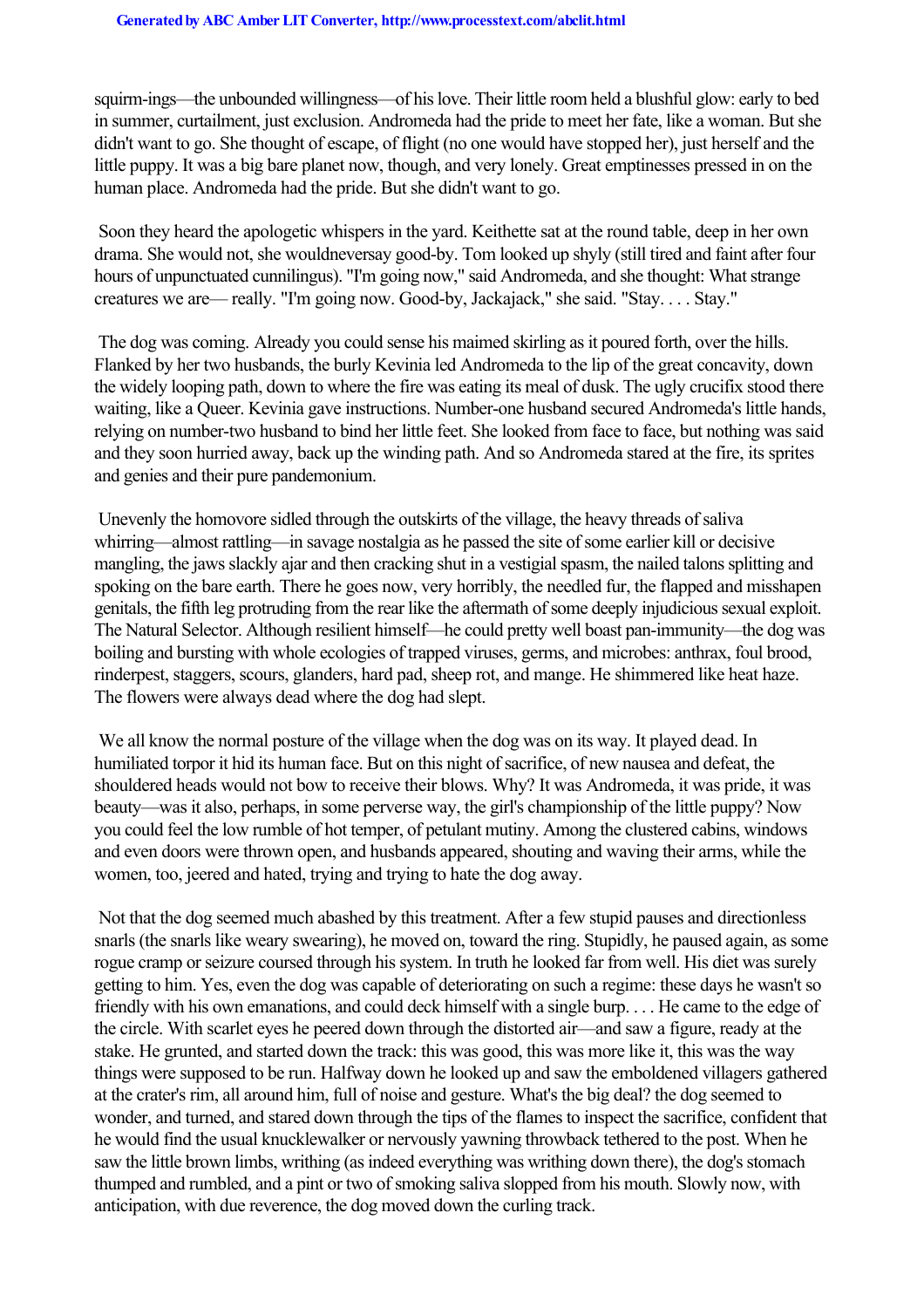Andromeda watched him, through the fire. Why, the flames themselves seemed to want to consume the dog, reaching out for him with tongues and fingers—to consume, to transform, to chew him up and spit him out again, detoxified. One little flamelet couldn't resist, and leaned out to stoke the dog's fiery fur. The dog growled abstractedly as a stray patch of his coat briefly crackled like torched gorse. But he plodded on—he could take it—and at last nosed into the query of fire. When he saw Andromeda, when he smelled her, and sensed the quality of the provender staked out before him, his limbs galloped forward (the head and body lurching after them), before pulling to an untidy halt, twenty feet away. Now he paused again. The dog valued beauty, too, in his way. He was going to eat it very, very slowly.

 Andromeda met his crimson eyes. Her personal bodyguards or body gods, her gods of swooning, wished to take her elsewhere and mother her into sleep. But with all the fever and magic down there in the ring—you couldn't block the hot oxygen, the performing blood. The fire hissed louder than the crowd, here in the burning pan. She saw the dog's jaw drop open: the carcinogenic teeth, the tumor of the tongue, the flamelets of sizzling drool. Then, as abruptly as an uppercut, the dog's mouth chopped shut, his head dipped, and he lumbered carefully toward her.

Who sensed it first, Andromeda or the dog? In retreating waves the ringed crowd fell slowly silent, spherical music falling through the frequencies and dying on its band. The dog himself seemed struck by the orderly swooning hush. What was that they heard in the flame-flecked quiet? Was it the jink of tiny bells? With a painful twist of the neck the dog looked up at the crater's rim. On the brink of the curling path, the bright red ball in his mouth, stood the little puppy Jackajack.

 He too had come to meet his destiny; and down he started, the little puppy, at a prancing trot, the front paws evenly outthrust, the head held pompously erect. The dog watched him with a loathing that bordered on fear. Yes, fear. Of course the dog was as brave as a lion, and a lot stupider; but everything fears its own reverse image, its antimatter or Antichrist. Everything fears itself. Salivating anew, and dully grunting, the dog watched as the little puppy (staring straight ahead) swanked his way down the wide spiral, disappeared behind the veils of flame, and strutted out into the ring. He marched straight up to the dog, right into his ambient miasma, dropped the red ball, skipped backward to crouch with his nose on his paws— and barked.

 The dog hesitated, his eyes lit by a weak leer. This shrimp, this morsel, this starter: what was its game? The little puppy yelped again, jumping forward to straddle the ball, then sprang back to his posture of cocked entreaty. For several seconds the dog stared on in leaden surprise, his inner templates shuffling and dealing, looking for stalled memories, messages, codes. The crowd, too, mumbled in confusion, until someone started yelling, hooting—goading, goading the dog on. Now the little puppy dribbled the red ball into the dog's path and repeated his bouncing dance, with many a coquettish swivel and feint. Gruffly the dog pitched forward. But in a trice the little puppy swooped down on the ball and ran two sharp circles—then flopped to the ground with his back to the dog, kissing and nuzzling his incomparable prize. With his flooded mouth gaping the dog watched the puppy's tail sweep unconcernedly back and forth, saw the plump little buttocks tensed and tuned. Suddenly he pitched forward again—and the puppy was up and away, the ball held high as he sauntered out of range. Ooh, that littlepuppy—good enough toeat.

 As the game continued, watched by the crowd and the excited fire (each with its own catcalls and applause), the dog seemed to be getting other ideas about the puppy, judging by the great palatinate extension craning from his warped nethers, his malarial eyes, and tempestuous breath. Now the little puppy had trotted some yards off and languished on his back with his paws upraised, the red ball apparently unregarded at his side. Stupidly, the dog sensed his moment. He came forward, hurdling into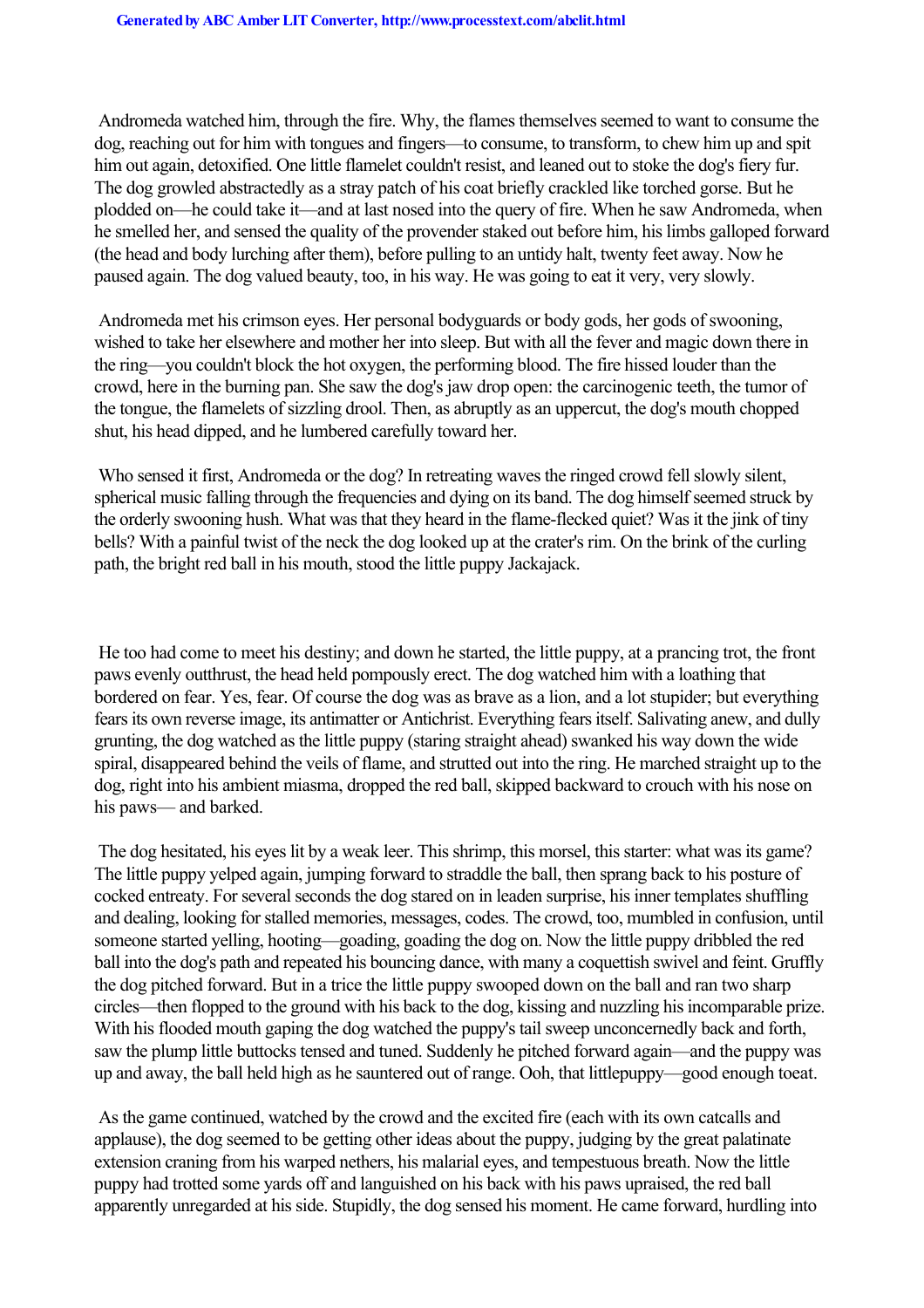his run, picking up speed until, sure of triumph (though the face showed some alarm at his own ballistic daring), he launched himself heavily through the air. Of course the ball and the puppy had both disappeared—and the dog landed with such crunchy chaos on the smelted rock that the crowd momentarily winced into silence, wondering if the dog was dead or damaged, wondering to what fury he would now aspire when he awoke. . . . Seconds passed and the body never stirred. With a quick pining glance at Andromeda the little puppy approached the venomous heap, the steaming wreckage of the dog. No one breathed as the puppy sniffed and barked, and reached out a paw toward the dog's open mouth. He nosed about among growing murmurs of hope. Now the little puppy even raised a back leg and seemed about to ... but it was Andromeda's cry that forewarned him. Although he jumped back with a squeal, the dog's claws had done their work, swiping a flash of blood onto the puppy's pink belly.

 The dog was playing too: playing dead. But he wasn't playing anymore. Hugely he reared up on four legs, on two legs, and hugely he shook the bloody rags of his rage. Now the chase began, in earnest, the great dog bounding after the little puppy, in tightening circles, skidding and twisting, turned this way, that way, this, that. For a time the puppy seemed freer than air, whimsically lithe, subatomic, superluminary, all spin and charm, while the dog moved on rails like a bull, pure momentum and mass, and forever subject to their laws. It couldn't last. The puppy was always tumbling, as puppies will, and leaving blood on the earth, and looking weaker and smaller each time he mustered himself for the turn, with the dog seeming to fill all space, seeming to fill all hell and more. ... At last the puppy led the dog into a wide arc at the end of the scythe of fire. Out they came, the large animal following the small, and gaining, gaining. "Turn," said the crowd. "Turn," said Andromeda, as they flashed past. The puppy could now feel the dog's hot breath on his rump, the bunsen of inflamed saliva and gums, and yet he tumbled and bounded on, seemingly propelled only by the desperate rhythm of his stride. Together they fast approached the great join of fire, almost one animal now, the puppy's tail tickling the frothing nose of the dog, whose jaws opened ready for the first seizing snap. Turn, turn—

### "Turn," said Andromeda.

 But the little puppy did not turn. With a howl of terror and triumph he hurled himself high into the flames—and the dog, like a blind missile, heat-seeking, like a weapon of spittle and blood, could only follow.

 And so at last the flames settled down to eat. And what a meal they made of the dog. What coughing and gagging, what outrageous retching and hawking, what bursts and punctures of steam and gas, what eructations, what disgorgements—and the leaping plumes and flashes and pulsing brain-scans the flames made, until they relaxed and quieted, and began to breathe again.

 When Tom untethered her, Andromeda pushed past him and walked the length of the scythe of fire. She found the still-smoking body of the little puppy, belly-upward, just beyond the join of fire, and she knelt to cradle him in her arms. The flames hadn't wanted to eat him; they had wanted to bear him through and deliver him safely to the other side. Now the little puppy coughed, and flinched, and blinked up at her for the last time. Yes, the puppy music was fading. The little puppy could not persist, not in that little-puppy form—the singed tail, the blood on the delicate tummy, the poor paws limp now, holding no life. Andromeda looked up. The villagers had lined the curling path, silently. But as her grief began they too began to weep, to make moan, until the sounds, borne heavenward by the fire, drifted up into the fleeces of the sky.

 Late that night Andromeda lay awake, her hot face pressed against the soaked pillow. Her thoughts, naturally, were with the little puppy Jackajack. She had carried his little body to the stake, and placed it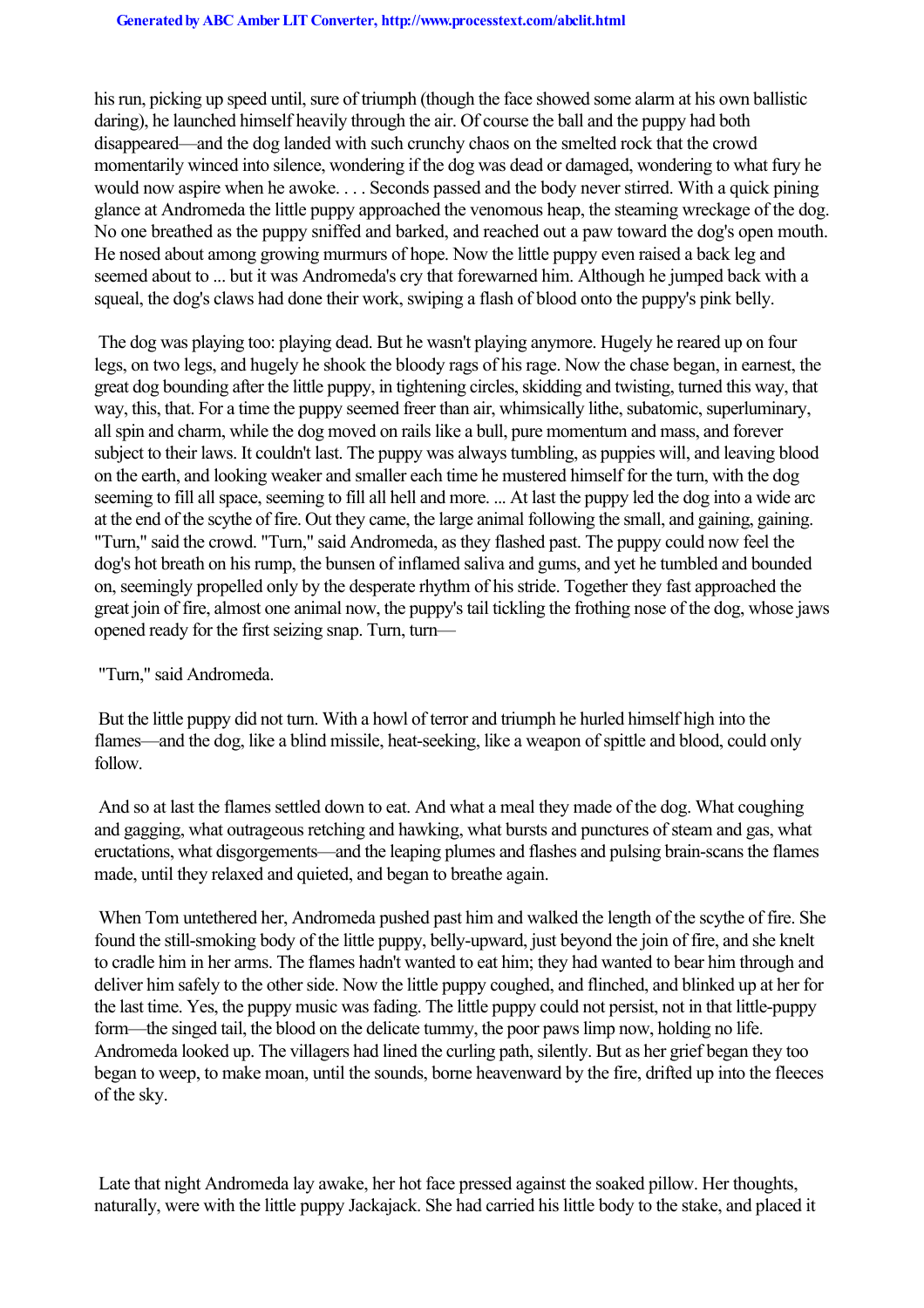there on a scarf of white. The villagers had all knelt in homage, and cursed themselves for shame that they had ever scorned or doubted the little puppy, the little puppy that could. There was grief and there was joy. And there was shame. Tomorrow the little puppy would lie in state, for the propitiations of the villagers. Then she would bury him outside the village, over the hills—by the nervous creek. But the scythe would be a sacred place, and everyone who passed there would always think of the little puppy. Now he is gone from life, she said to herself. And what does life look like without him? If he could drink all my tears, she murmured; if he could just lap them up. She thought of his face as he smiled at her for the last time—so gentle, full of such intimate forgiveness. Infinitely intimate, and lit by secrets, too.

 Then she heard a soft tapping on her window, patient and remote. She climbed from the bed and looked out. All was dark and grieving. Andromeda wrapped herself in a shawl and went quickly to the passage. She opened the door and said, "Jackajack?"

 The boy stood there, against a swirl of stars, his body still marked by the claws and the flames. She reached up to touch the tears in his human eyes.

"John," she said.

 His arms were strong and warlike as he turned and led her into the cool night. They stood together on the hilltop and gazed down at their new world.

THE IMMORTALS

 It's quite a prospect. Soon the people will all be gone and I will be alone forever. The human beings around here are in very bad shape, what with the solar radiation, the immunity problem, the rat-and-roach diet, and so on. They are the last; but they can't last (though try tellingthemthat). Here they come again, staggering out to watch the hell of sunset. They all suffer from diseases and delusions. They all believe that they are ... But let the poor bastards be. Now I feel free to bare my secret. I am the Immortal.

 Already I have been around for an incredibly long time. If time is money, then I am the last of the big spenders. And you know, when you've been around for as long as I have, the diurnal scale, this twenty-four-hour number, can really start to get you down. I tried for a grander scheme of things. And I had my successes. I once stayed awake for seven years on end. Not even a nap. Boy, was I bushed. On the other hand, when I was ill in Mongolia that time, I sacked out for a whole decade. At a loose end, cooling my heels in a Saharan oasis, for eighteen months I picked my nose. On one occasion—when there was nobody around—I teased out a lone handjob for an entire summer. Even the unchanging crocodiles envied my baths in the timeless, in the time-mottled rivers. Frankly, there wasn't much else to do. But in the end I ceased these experiments and tamely joined the night-day shuttle. I seemed to need my sleep. I seemed to need to do the things that people seemed to need to do. Clip my nails. Report to the can and the shaving basin. Get a haircut. All thesedistractions.No wonder I never got anything done.

 I was born, or I appeared or materialized or beamed down, near the city of Kampala, Uganda, in Africa. Of course, Kampala wasn't there yet, and neither was Uganda. Neither was Africa, come to think of it, because in those days the land masses were all conjoined. (I had to wait until the twentieth century to check a lot of this stuff out.) I think I must have been a dud god or something; conceivably I came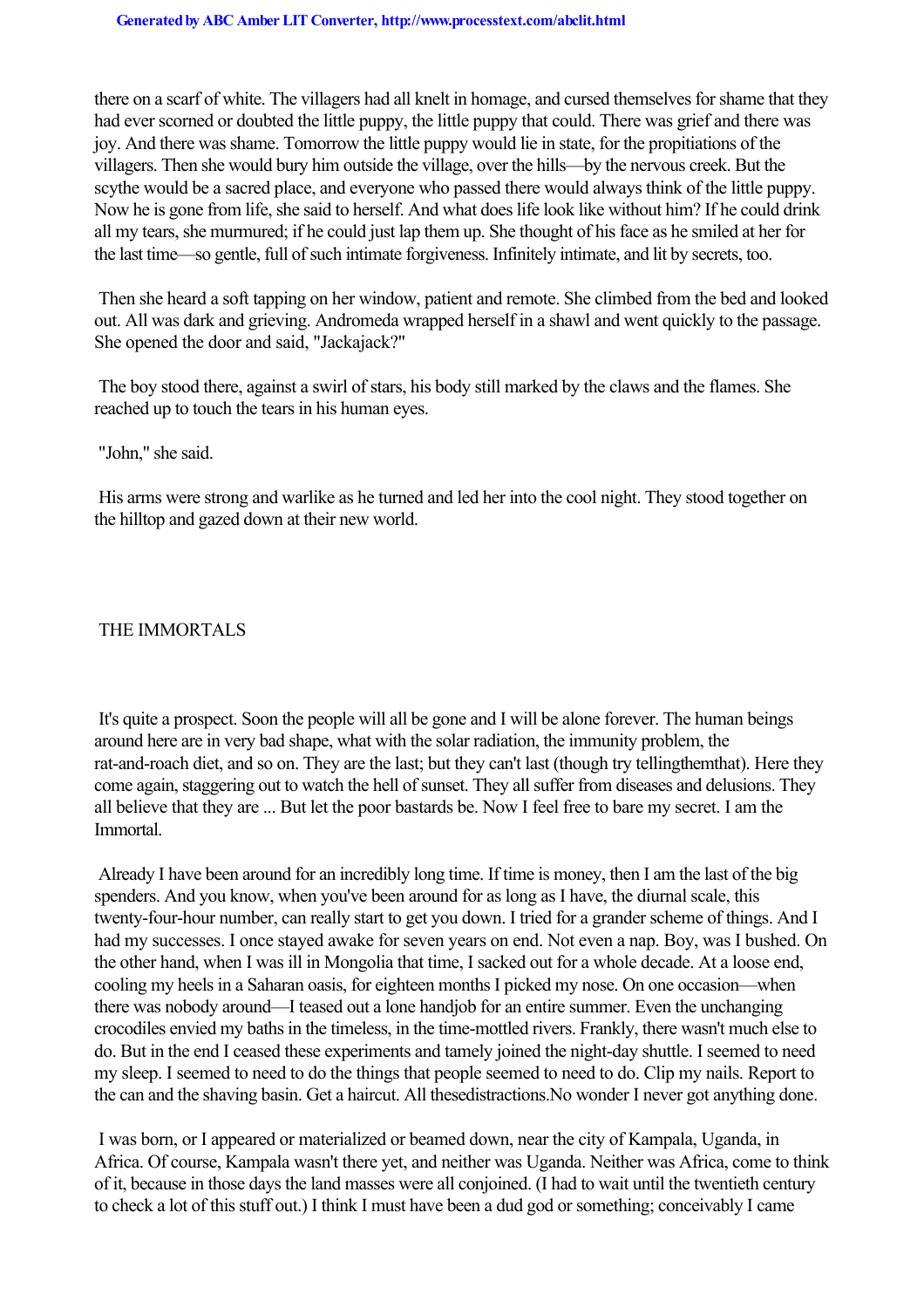from another planet which ticked to a different clock. Anyway I never amounted to much. My life, though long, has been largely feckless. I had to hold my horses for quite a while before there were any human beings to hang out with. The world was still cooling. I sat through geology, waiting for biology. I used to croon over those little warm ponds where space-seeded life began. Yes, I was there, cheering you on from the touchline. For my instincts were gregarious, and I felt terribly lonely. And hungry.

 Then plants showed up, which made a nice change, and certain crude lines of animal. After a while I twigged and went carnivorous. Partly out of self-defense I became a prodigious hunter. (It was hardly a matter of survival, but nobody likes being sniffed and clawed and chomped at the whole time.) There wasn't an animal they could dream up that I couldn't kill. 1 kept pets, too. It was a healthy kind of outdoors life, I suppose, but not very stimulating. I yearned for . . . for reciprocation. If I thought the Permian age was the pits it was only because I hadn't yet lived through the Triassic. I can't tell you how dull it all was. And then, before I knew it—this would have been about 6,000,000b.c. —the first (unofficial) Ice Age, and we all had to start again, more or less from scratch. The Ice Ages, I admit, were considerable blows to my morale. You could tell when one was coming: there'd be some kind of cosmic lightshow, then, more often than not, a shitstorm of moronic impacts; then dust, and pretty sunsets; then darkness. They happened regularly, every seventy thousand years, on the dot. You could set your watch by them. The first Ice Age took out the dinosaurs, or so the theory goes. I know different. They could have made it, if they'd tightened their belts and behaved sensibly. The tropics were a little stifling and gloomy, true, but perfectly habitable. No, the dinosaurs had it coming: a very bad crowd. Those lost-world adventure movies got the dinosaurs dead right. Incredibly stupid, incredibly touchy—and incrediblybig.And always brawling. The place was like a whaling yard. I was onto fire by then, of course, and so I ate well. It was burgers every night.

 The first batch of ape-people were just a big drag as far as I was concerned. I was pleased to see them, in a way, but mostly they were just a hassle. All that evolution—and for this? It was a coon's age before they ever amounted to anything, and even then they were still shockingly grasping and paranoid. With my little house, my fur suits, my cleanshaven look, and my barbecues, I stood out. Occasionally I became the object of hatred, or worship. But even the friendly ones were no use to me.Ugh. Ich. Akk.What kind of conversation do you call that? And when at last they improved, and I made a few pals and started having relationships with the women, along came a horrible discovery. I thought they would be different, but they weren't. They all got old and died, like my pets.

As they are dying now. They are dying all about me.

 At first, around here, we were pleased when the world started getting warmer. We were pleased when things started brightening up again. Winter is always depressing —but nuclear winter is somehow especially grim. Even I had wearied of a night that lasted thirteen years (and New Zealand, I find, is pretty dead at the best of times). For a while, sunbathing was all the rage. But then it went too far in the other direction. It just kept on getting hotter—or rather there was a change in the nature of the heat. It didn't feel like sunlight. It felt more like gas or liquid: it felt like rain, very thin, very hot. And buildings don't seem to hold it off properly, even buildings with roofs. People stopped being sun-worshipers and started being moon-worshipers. Life became nightlife. They're fairly cheerful, considering —sorrier for others than they are for themselves. I suppose it's lucky they can't tell what's really coming down.

 The poor mortals, I grieve for them. There's just nothing they can do about that molten fiend up there in the middle of the sky. They faced the anger, then they faced the cold; and now they're being nuked all over again. Now they're being renuked, doublenuked—by the slow reactor of the sun.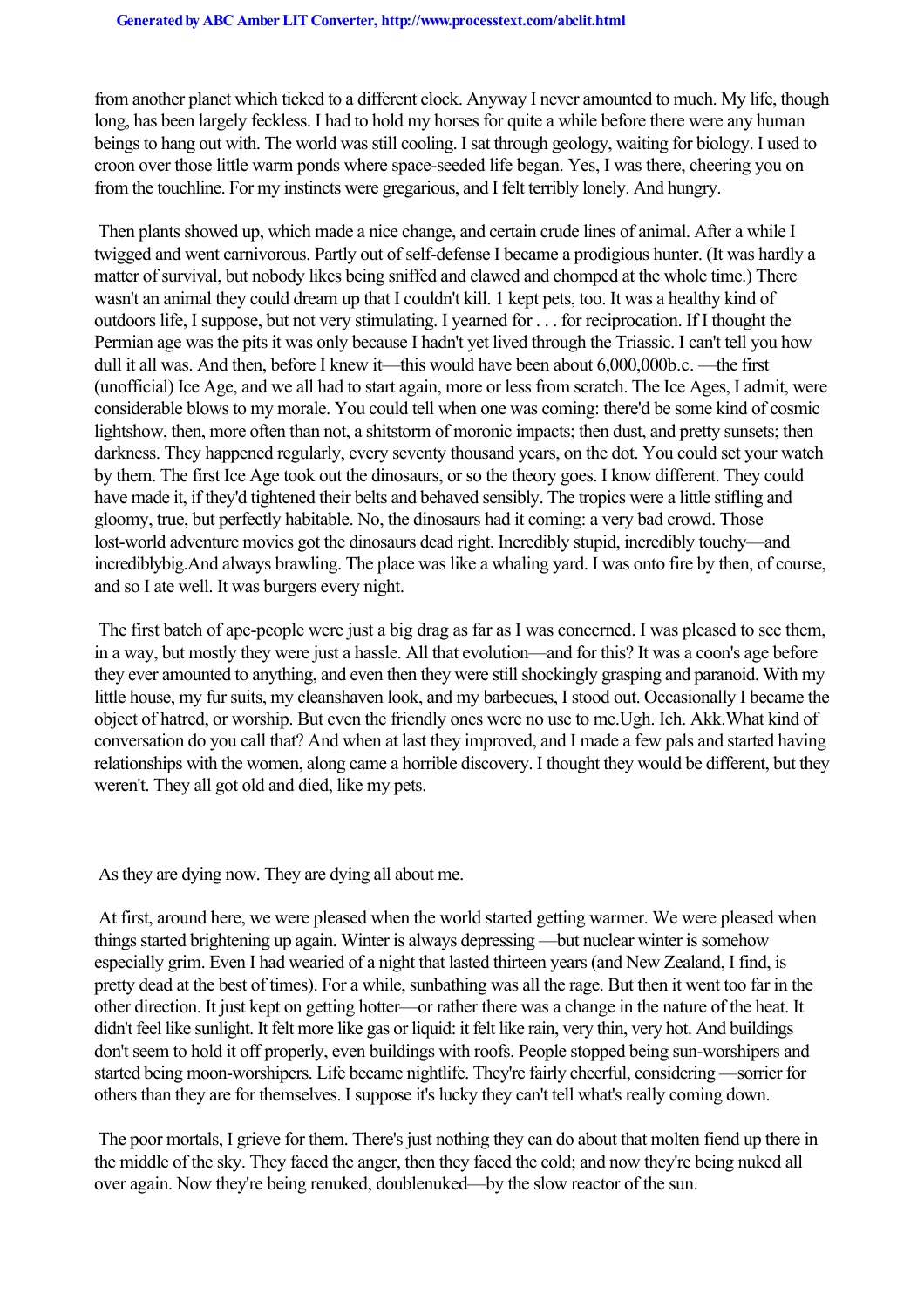Apocalypse happened in the yeara.d. 2045. When I was sure it was coming I headed straight for the action: Tokyo. I'll come right out and say that I was pretty much ready to quit. Not that I was particularly depressed or anything. I certainly wasn't as depressed as I am now. In fact I had recently emerged from a five-year hangover and, for me, the future looked bright. But the planet was in desperate shape by then and I wanted no part of it anymore. I wanted out. Nothing else had ever managed to kill me, and I reckoned that a direct hit from a nuke was my only chance. I'm cosmic —in time—but so are nukes: in power. If a nuke hasn't the heft to blow me away (I said to myself), well, nothing else will. I had one serious misgiving. The deployment fashion at that time was for carpet detonations in the hundred-kiloton range. Personally I would have liked something a little bigger, say a megaton at least. I missed the boat. I should have grabbed my chance in the days of atmospheric tests. I always used to kick myself about that sixty-meg sonofabitch the Soviets tried out in Siberia. Sixty million tons of TNT: surely not even I would have walked away from that....

 I leased a top-floor room at the Century Inn near Tokyo Tower, bang in the middle of town. I wanted to take this one right on the nose. At the hotel they seemed to be glad of my custom. Business was far from brisk. Everybody knew it would start ending here: it started ending here a century ago. And by this time cities everywhere were all dying anyway. ... I had my money on an airburst, at night. I bribed the floor guard and he gave me access to the roof: the final sleepout. The city writhed in mortal fear. Me, I writhed in mortal hope. If that sounds selfish, well, then I apologize. But who to? When I heard the sirens and the air-whine I sprang to my feet and stood there, nude, on tiptoe, with my arms outstretched. And then it came, like the universe being unzipped.

 First off, I must have taken a lot of prompt radiation, which caused major headaches later on. At the time I thought I was being tickled to death by Dionysus. Simultaneously also I was zapped by the electromagnetic pulse and the thermal rush. The BMP you don't have to worry about. Take it from me, it's the least of your difficulties. But the heat is something else. These are the kind of temperatures that turn a human being into a wall-shadow. Even I took a bit of a shriveling. Although I can joke about it now (it ain't half hot, Mum; phew, what a scorcher!), it really was rather alarming at the time. I couldn't breathe and I blacked out—another first: I didn't die but at least I fainted. For quite a while, too, because when I woke up everything had gone. I'd slept right through the blast, the conflagration, the whole death typhoon. Physically I felt fine. Physically I was, as they say, in great shape. I was entirely purged of that hangover. But in every other sense I felt unusually low. Yes, I was definitely depressed. I still am. Oh, I act cheerful, I put on a brave face; but often I think that this depression will never end—will see me through until the end of time. I can't think of anything that's really very likely to cheer me up. Soon the people will all be gone and I will be alone forever.

 They are sand people, dust people, people of dust. I'm fond of them, of course, but they're not much company. They are deeply sick and deeply crazy. As they diminish, as they ebb and fade, they seem to get big ideas about themselves. Between you and me, I don't feel too hot either. I look good, I look like my old self; but I've definitely felt better. My deal with diseases, incidentally, is as follows: I get them, and they hurt and everything, yet they never prove fatal. They move on, or I adapt. To give you a comparatively recent example, I've had AIDS for seventy-three years. Just can't seem to shake it.

 An hour before dawn and the stars still shine with their new, their pointed brightness. Now the human beings are all going inside. Some will fall into a trembling sleep. Others will gather by the polluted well and talk their bullshit all day long. I will remain outside for a little while, alone, under the immortal calendar of the sky.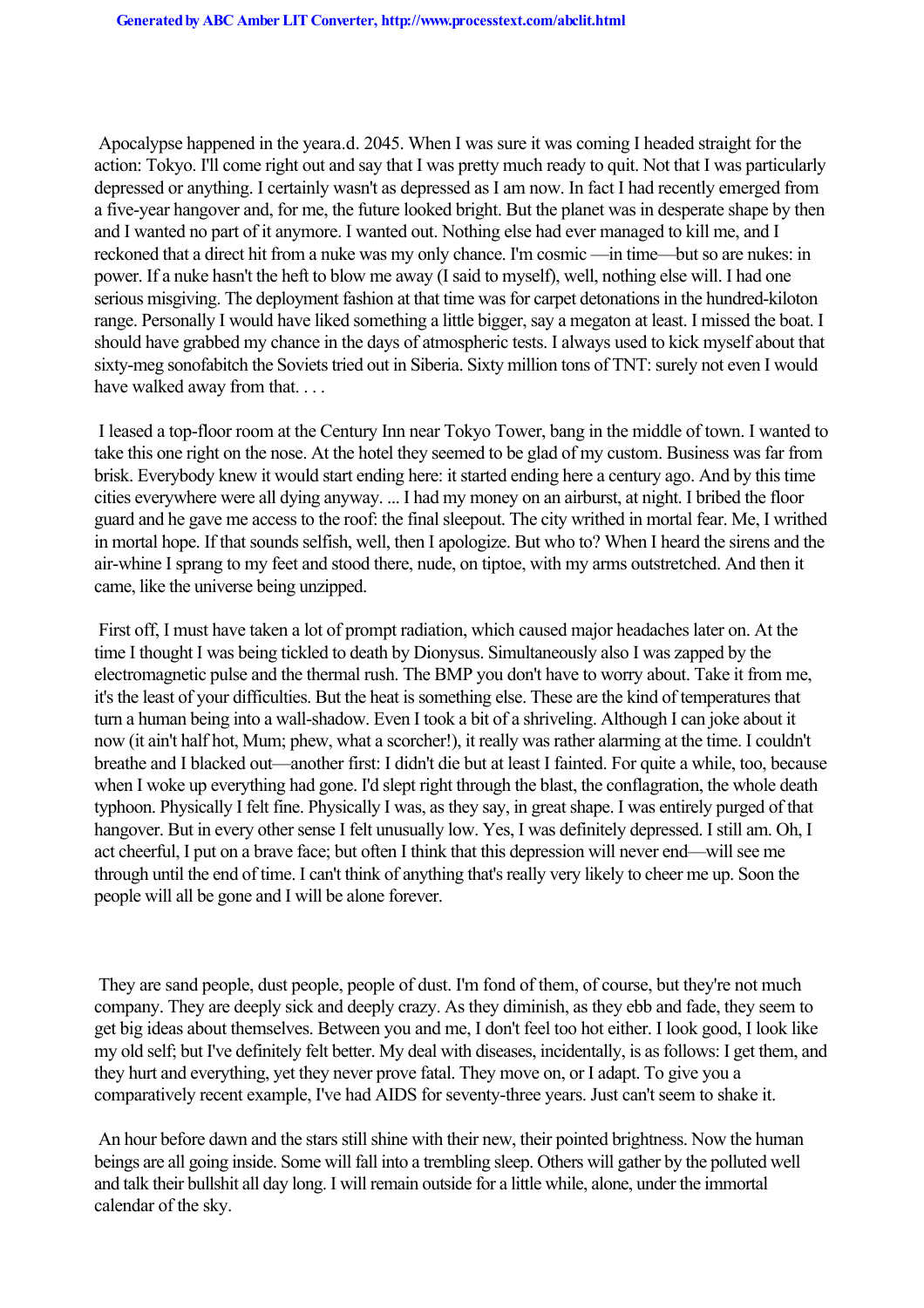Classical antiquity was interesting (I suppose I'm jumping on ahead here, but you're not missing much). It was in Caligulan Rome that I realized I had a drink problem. I began spending more and more of my time in the Middle East, where there was always something happening. I got the hang of the economic masterforces and flourished as a Mediterranean trader. For me, the long hauls out to the Indies and back were no big deal. I did good but not great, and by the eleventh century I'd popped up again in Central Europe. In retrospect that now looks like a mistake. Know what my favorite period was? Yes: the Renaissance. You really came good. To tell you the truth, you astonished me. I'd just yawned my way through five hundred years of disease, religion, and zero talent. The food was terrible. Nobody looked good. The arts and crafts stank. Then—pow! And all at once like that, too. I was in Oslo when I heard what was happening. I dropped everything and was on the next boat to Italy, terrified I'd miss it. Oh, it was heaven. Those guys, when they painted a wall or a ceiling or whatever—it stayed painted. We were livingin a masterpiece over there. At the same time, there was something ominous about it, from my point of view. I could see that, in every sense, you were capable of anything. . . . And after the Renaissance what do I get? Rationalism and the industrial revolution. Growth, progress, the whole petrochemical stampede. Just as I was thinking that no century could possibly be dumber than the nineteenth, along comes the twentieth. I swear, the entire planet seemed to be staging some kind of stupidity contest. I could tell then how the human story would end. Anybody could. Just the one outcome.

 My suicide bids date back to the Middle Ages. I was forever throwing myself off mountains and stuff. Boulder overcoats and so on. They never worked. Christ, I've been hit by lightning more times than I care to remember, and lived to tell the tale. (I once copped a meteorite full in the face; I had quite a job crawling out from under it, and felt off-color all afternoon.) And this was on top of fighting in innumerable wars. Soldiering was my passion for millennia —you saw the world—but I started to go off it at the beginning of the fifteenth century. I who had fought with Alexander, with the great Khans, suddenly found myself in a little huddle of retching tramps; across the way was another little huddle of retching tramps. That was Agincourt. By Passchendaele war and I were through. All the improvisation—all the know-how and make-do—seemed to have gone out of it. It was just death, pure and simple. And my experiences in the nuclear theater have done nothing to restore the lost romance. . . . Mind you, I was slowly losing interest in everything. Generally I was becoming more reclusive and neurotic. And of course there was the booze. In fact, halfway through the twentieth century my drink problem got right out of hand. I went on a bender that lasted for ninety-five years. From 1945 to 2039—I was smashed. A metropolitan nomad, I lived by selling off my past, by selling off history: Phoenician knickknacks, Hebrew scrolls, campaign loot—some of it was worth a bomb. I fell apart. I completely lost my self-respect. I was like the passenger on the crippled airplane, with the duty-free upended over my mouth, trying to find the state where nothing matters. This was how the whole world seemed to be behaving. And you cannot find this state. Because it doesn't exist. Because things do matter. Even here.

 Tokyo after the nuclear attack was not a pretty sight. An oily black cake with little brocades of fire. My life has been crammed with death—death is my life—but this was a new wrinkle. Everything had gone. Nothing was happening. The only light and activity came from the plasma-beams and nukelets that were still being fired off by some spluttering satellite or rogue submarine. What are theydoing,I asked myself, shooting up the graveyard like this? Don't ask me how I made it all the way down here to New Zealand. It is a long story. It was a long journey. In the old days, of course, I could have walked it. I had no plans. Really I just followed the trail of life.

I rafted my way to the mainland and there was nothing there either. Everything was dead. (To be fair, a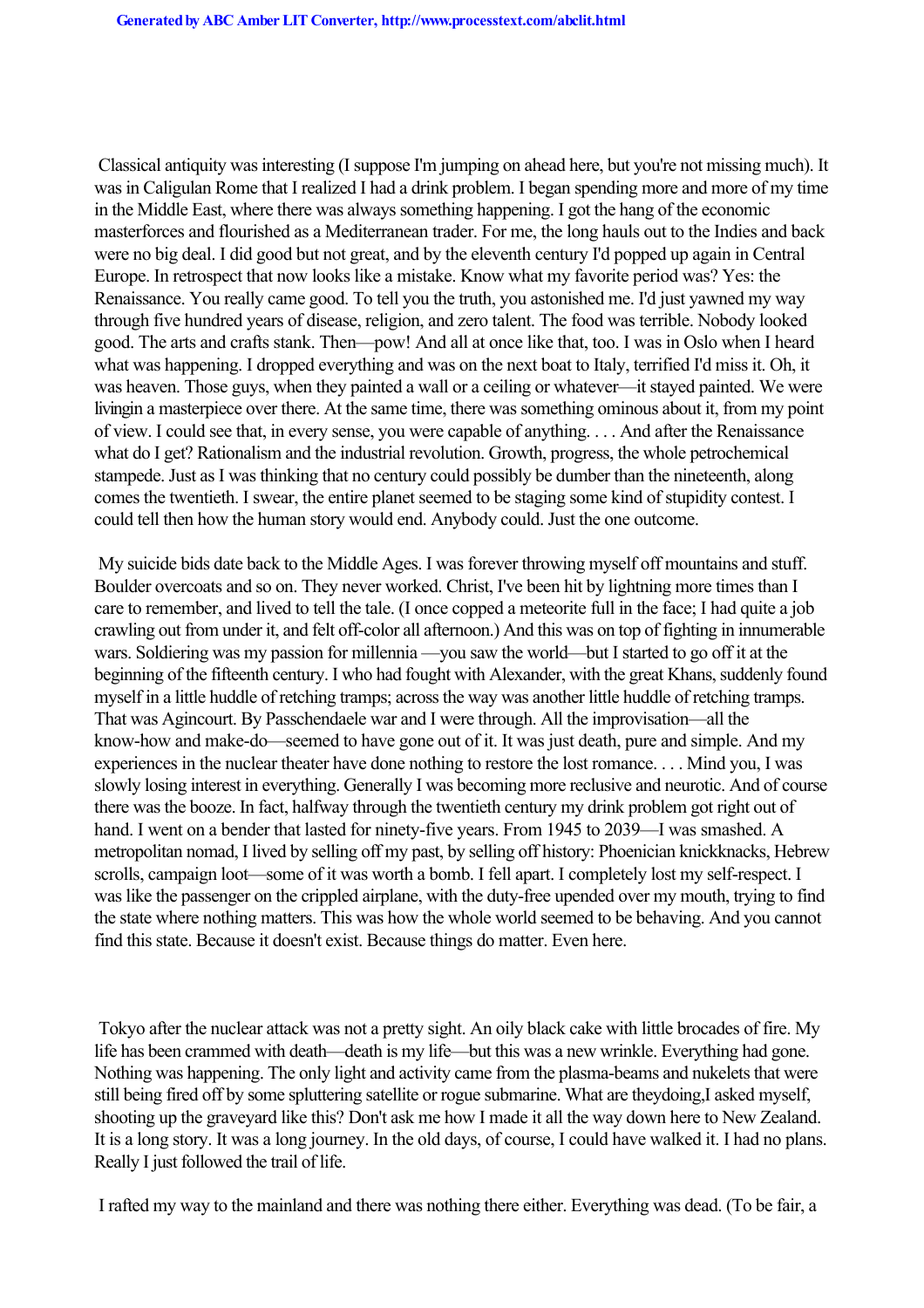lot of it had been dead already.) Occasionally, as I groped my way south, I'd see a patch of lichen or a warped mushroom, and later a one-legged cockroach or an eyeless rat or something, and that lifted my spirits for a while. It was a good eighteen months before I came across any human beings worth the name—down in Thailand. A small fishing community sheltered by a cusp in the coastal mountains and by freak wind conditions (freak wind conditions being the only kind of wind conditions there were at that time). The people were in a bad way, naturally, but still hauling odds and ends out of the sea—you wouldn't call them fish exactly. I begged for a boat and they wouldn't give me one, which was understandable. I didn't want to argue about it, so I just hung around until they all died. That didn't take too long. I had about a four-year wait, if I remember correctly. Then I loaded up and pushed off and didn't care where the hell the winds took me. I just pushed off into the dying sea, hoping for life.

 And I found it, too, after a fashion, down here among the dust people. The last. I'd better make the most of these human beings, because they're the only human beings I've got left. I mourn their passing. What is it to want others, to want others to be?

 Once, finding myself in ancient China with plenty of cash and a century to kill, I bought a baby elephant and raised her from infant to invalid. I called her Babalaya. She lived for a hundred and thirteen years and we had time to get to know each other quite well. The larky way she tossed her head about. Her funny figure: all that bulk, and no ass (from the rear she looked like a navvy, slumped over the bar in a Dublin pub). Babalaya—only woman I ever cared a damn about. . . . No, that's not true. I don't know why I say that. But long-term relationships have always been difficult for me and I've tended to steer clear of them. I've only been married three or four thousand times—I'm not the kind to keep lists—and I shouldn't think my kids are even up there in the five figures. I had gay periods, too. I'm sure, though, that you can see the problem. I am used to watching mountains strain into the sky, or deltas forming. When they say that the Atlantic or whatever is sinking by half an inch a century, Inoticethese things. There I am, shacked up with some little honey. I blink—and she's a boiler. While I remained stranded in my faultless noon, time seemed to be scribbling all over everybody right in front of my eyes: they would shrink, broaden, unravel. I didn't mind that much, but the women couldn't handle it at all. I drove those broads crazy. "We've been together for twenty years," they'd say: "How come I look like shit and you don't?" Besides, it wasn't smart to hang around too long in any one place. Twenty years was pushing it. And I did push it, many, many times, on account of the kids. Apart from that I just had flings. You think one-night stands are pretty unsatisfactory? Imagine what I think of them. For me, twenty years is a one-night stand. No, not even. For me, twenty years is a knee-trembler. . . . And there were unpleasant complications. For instance, I once saw a granddaughter of mine coughing and limping her way through the Jerusalemsoukh.I recognized her because she recognized me; she let out a harsh yell, pointing a finger which itself bore a ring I'd given her when she was little. And now she was little all over again. I'm sorry to say that I committed incest pretty regularly in the very early days. There was no way around incest, back then. It wasn't just me: everyone was into it. A million times I have been bereaved, and then another million. What pain I have known, what megatons of pain. I miss them all—how I miss them. I miss my Babalaya. But you'll understand that relationships of every kind are bound to be fairly strained (there will be tensions) when one party is mortal and the other is not.

 The only celebrity I ever knew at all well was Ben Jonson, in London at that time, after my return from Italy. Ben and I were drinking buddies. He was boisterous in his cups, and soppy too, sometimes; and of course he was very blue about the whole Shakespeare thing. Ben used to sit through that guy's stuff in tears. I saw Shakespeare once or twice, in the street. We never met, but our eyes did. I always had the feeling that he and I might have hit it off. I thought the world of Shakespeare. And I bet I could have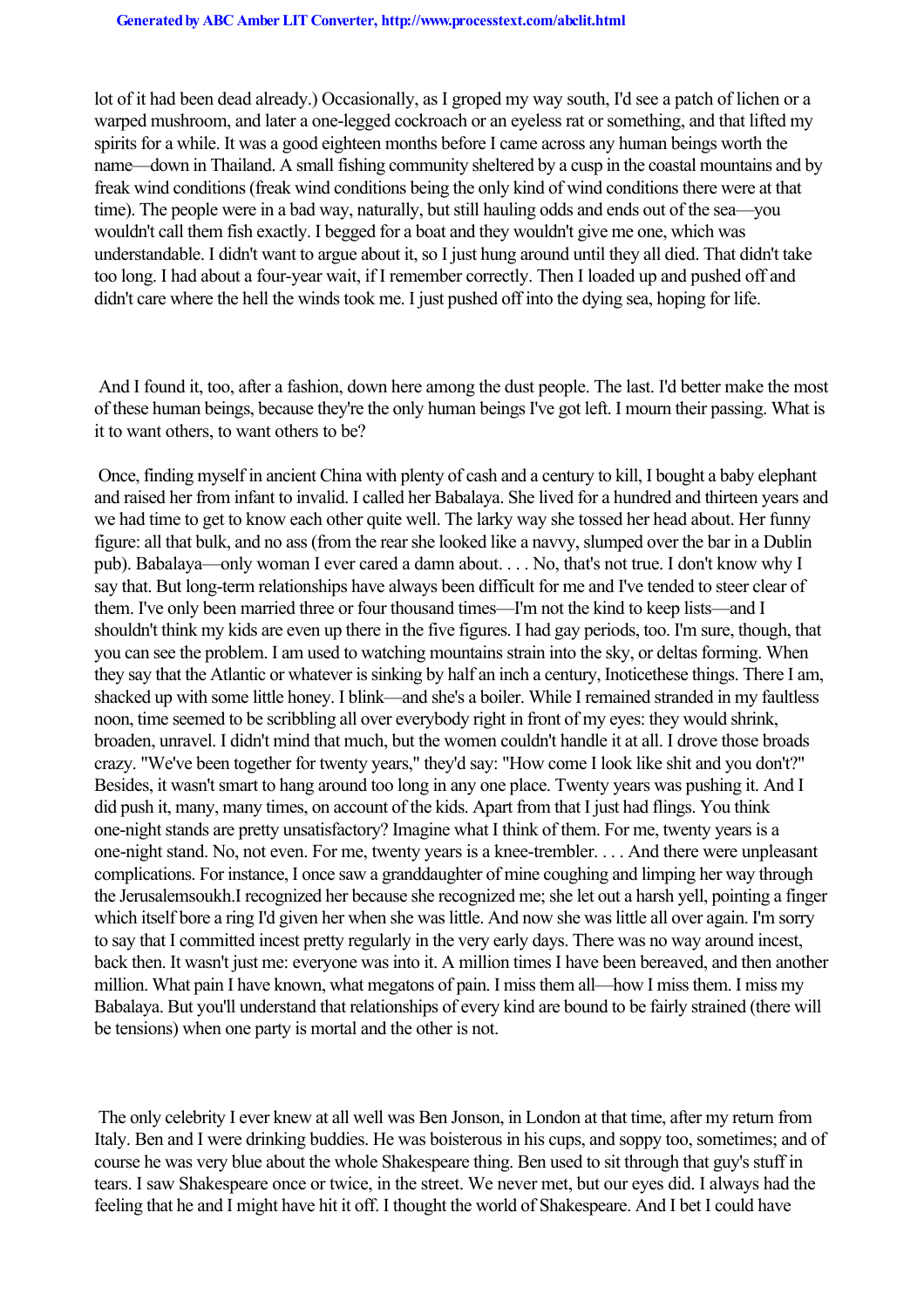given him some good material.

 Soon the people will all be gone and I will be alone forever. Even Shakespeare will be gone—or not quite, because his lines will live in this old head of mine. I will have the companionship of memory. I will have the companionship of dreams. I just won't have any people. It's true that I had those empty years before the human beings arrived, so I'm used to solitude. But this will be different, with nobody to look forward to at the end of it.

 There is no weather now. Days are just a mask of fire— and the night sky I've always found a little samey. Before, in the early emptiness, there were pets, there were plants, there were nature rambles. Well, there's nothing much to ramble in now. Isawwhat you were doing to the place. What was the matter? Was it toonicefor you or something?

Jesus Christ, you were only here for about ten minutes. And look what you did.

 Grouped around the poisoned well, the people yawn and mumble. They are the last. They have tried having kids— I have tried having kids—but it doesn't work out. The babies that make it to term don't look at all good, and they can't seem to work up any immunity. There's not much immunity around as it is. Everybody's low.

 They are the last and they are insane. They suffer from a mass delusion. Really, it's the craziest thing. They all believe that they are—that they are eternal, that they are immortal. And they didn't get the idea from me. I've kept my mouth shut, as always, out of settled habit. I've been discreet. I'm not one of those wellside bores who babble on about how they knew Tutankhamen and scored with the Queen of Sheba or Marie Antoinette. They think that they will live forever. The poor bastards, if they only knew.

 I have a delusion also, sometimes. Sometimes I have this weird idea that I am just a second-rate New Zealand schoolmaster who never did anything or went anywhere and is now painfully and noisily dying of solar radiation along with everybody else. It's strange how palpable it is, this fake past, and how human: I feel I can almost reach out and touch it. There was a woman, and a child. One woman. One child. . . . But I soon snap out of it. I soon pull myself together. I soon face up to the tragic fact that there will be no ending for me, even after the sun dies (which should at least be quite spectacular). I am the Immortal.

 Recently I have started staying out in the daylight. Ah, what the hell. And so, I notice, have the human beings.

We wail and dance and shake our heads. We crackle with cancers, we fizz with synergisms, under the furious and birdless sky. Shyly we peer at the heaven-filling target of the sun. Of course, I can take it, but this is suicide for the human beings. Wait, I want to say. Not yet. Be careful— you'll hurt yourselves. Please. Please try and stay a little longer.

Soon you will all be gone and I will be alone forever.

I I am the Immortal

ABOUT THE AUTHOR